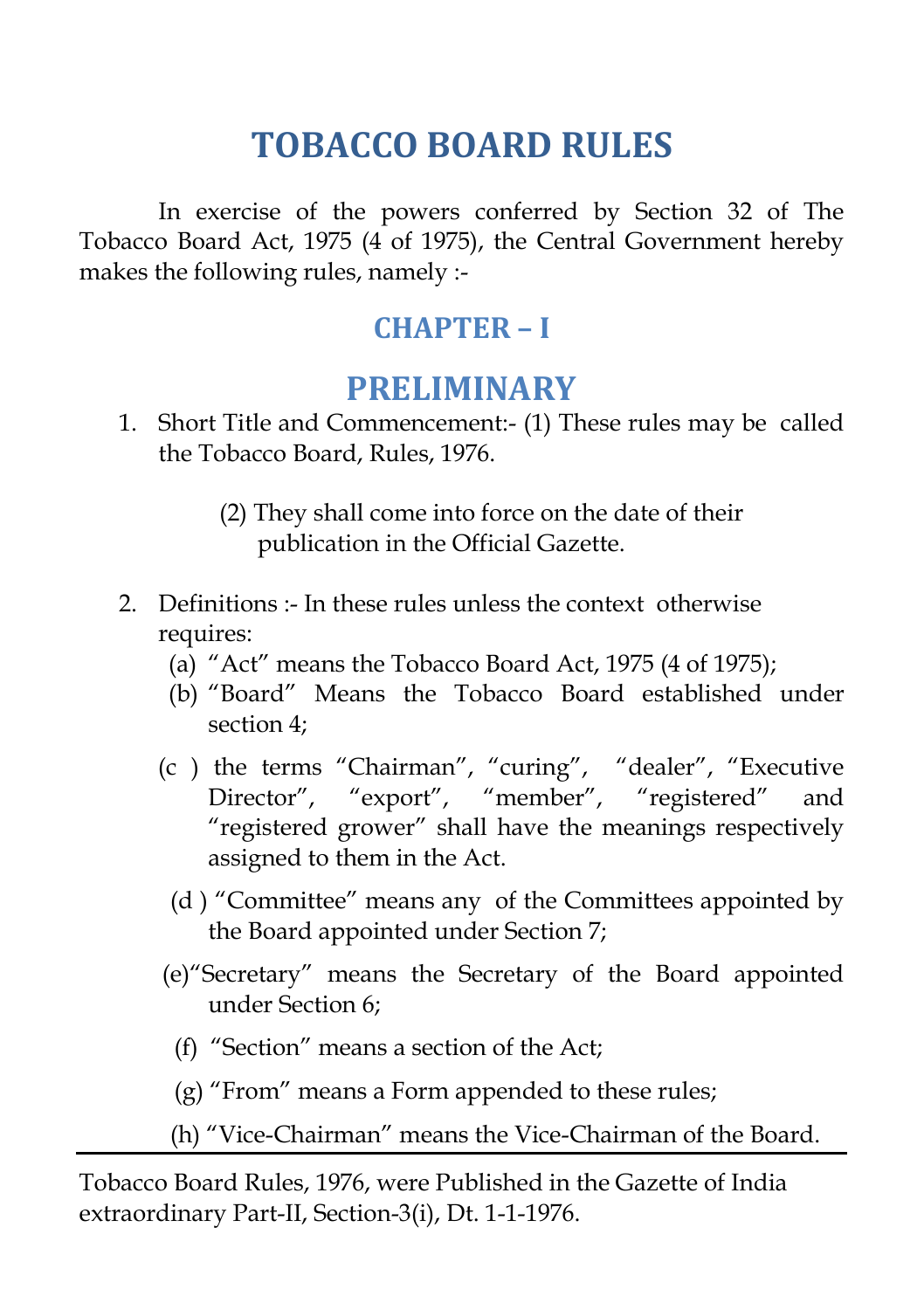- (i) "year" means the year commencing on the first day of April.
- \* (j) "approved variety", means the variety of tobacco seeds recommended and released for general cultivation by the State or Central Government and supplied by such agencies as the Board may, from time to time, approve;
- \* (k) "nursery grower" means a person who has obtained a certificate of registration under section 10-A for growing Virginia tobacco seedling for commercial purposes;
- \* (l) "commercial grader" means a person who undertakes grading of Virginia flue cured tobacco for others for consideration and does not include a person engaged in grading for himself alone;
- \* (m) "processor" means a person undertaking any of the manufacturing process to which Virginia leaf tobacco is subjected from the movement it is delivered to the factory up to the state of cut blend, for example removal of wrapping material, dampening, loosening, dust extraction, toasting, blending, easing, cutting etc.
- \* (n) "manufacturer" means a person who undertakes manufacturing of cigarettes or any other tobacco products in which Virginia tobacco is used wholly or partly;
- \* (o) "regulations" means by regulations made by the Board.

 <sup>\*</sup>clauses (j) to (o) were inserted vide Tobacco Board (Amendment) Rules 1988 published in the Gazette of India (Extraordinary\_ Part-II, Section-3 (i), Dt.16-5-1988.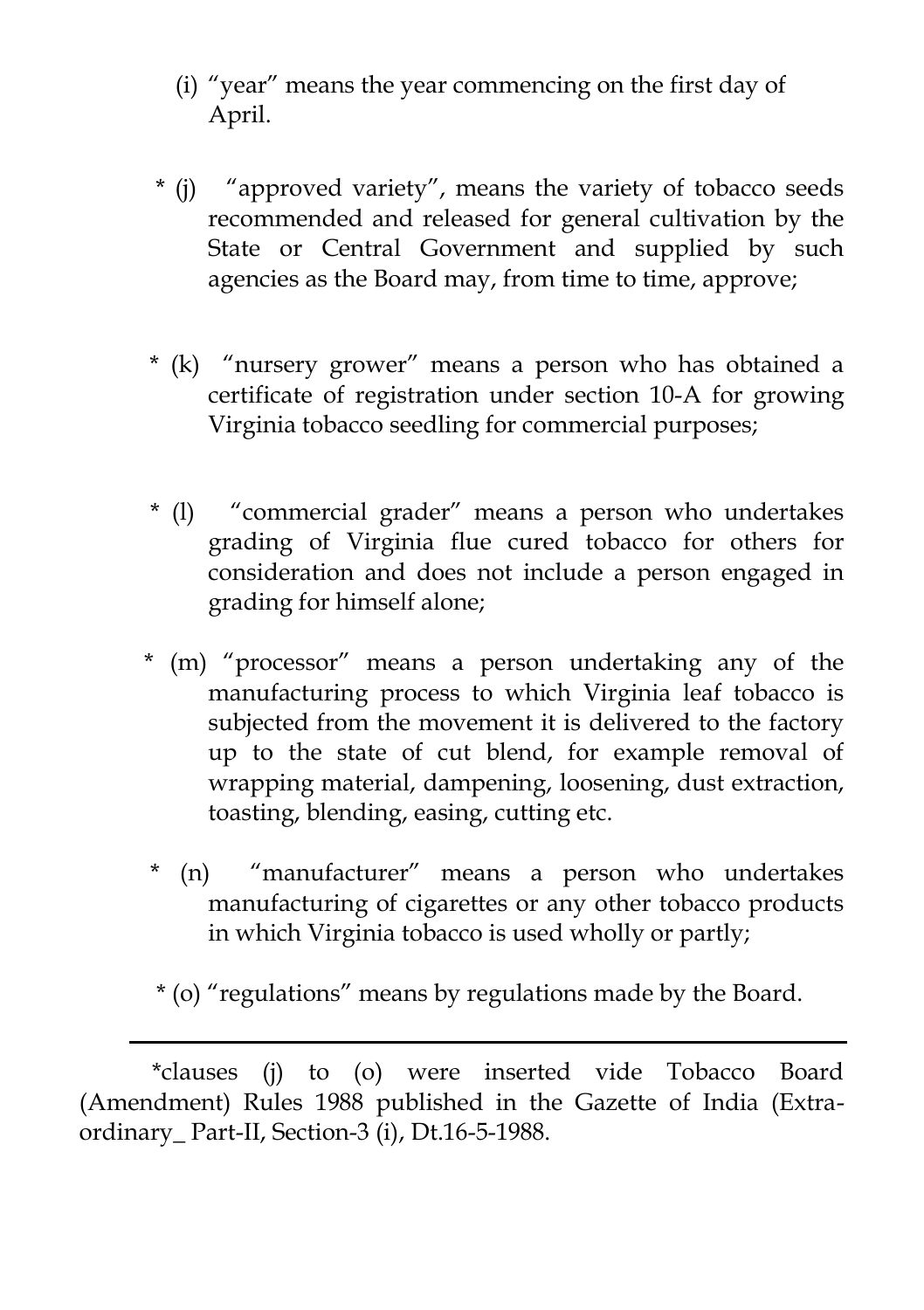## **CHAPTER – II**

### **THE BOARD AND ITS COMMITTEES**

- 3. Manner of Filling Vacancies Among members :-
- (1) The Central Government may make such consultations as it thinks fir before appointing members to be appointed under the provisions contained in clauses (c), (d) and (e) of Sub-Section (4) of Section 4.

\*Provided that while appointing members to represent growers of tobacco under clause (e) of Sub-section (4) of section 4; the Government shall appoint only registered growers as members.

Provided further that at least two such members shall be from small or marginal growers.

Note:- For the purpose of the second proviso, a small grower is one whose holding does not exceed two hectares of wet land or four hectares., of dry land and a marginal grower is one whose holding does not exceed one hectare of wet land or two hectares of dry land.

(2) When a member of the Board dies or resigns or is deemed to have resigned or is removed from office or becomes incapable of acting, the Central Government may by notification in the Official Gazette appoint a person to fill that vacancy;

Provided that where the vacancy is one which was held by the outgoing member by virtue of his membership of Parliament under clause (b) of Sub\_Section (4) of Section 4 the appointment of the next incumbent of that vacancy shall be on the basis of fresh election by that House of Parliament to which the outgoing member belonged.

\_\_\_\_\_\_\_\_\_\_\_\_\_\_\_\_\_\_\_\_\_\_\_\_\_\_\_\_\_\_\_\_\_\_\_\_\_\_\_\_\_\_\_\_\_\_\_\_\_\_\_\_\_\_\_\_\_\_\_\_\_

<sup>\*</sup>Provisos to sub-rule (1) of rule 3 was inserted vide Tobacco Board (Amendment) Rules 1988 published in the (Extraordinary) Part-II, Section-3 (i), Dt.16-5-1988.

<sup>4.</sup> Term of office of Members :-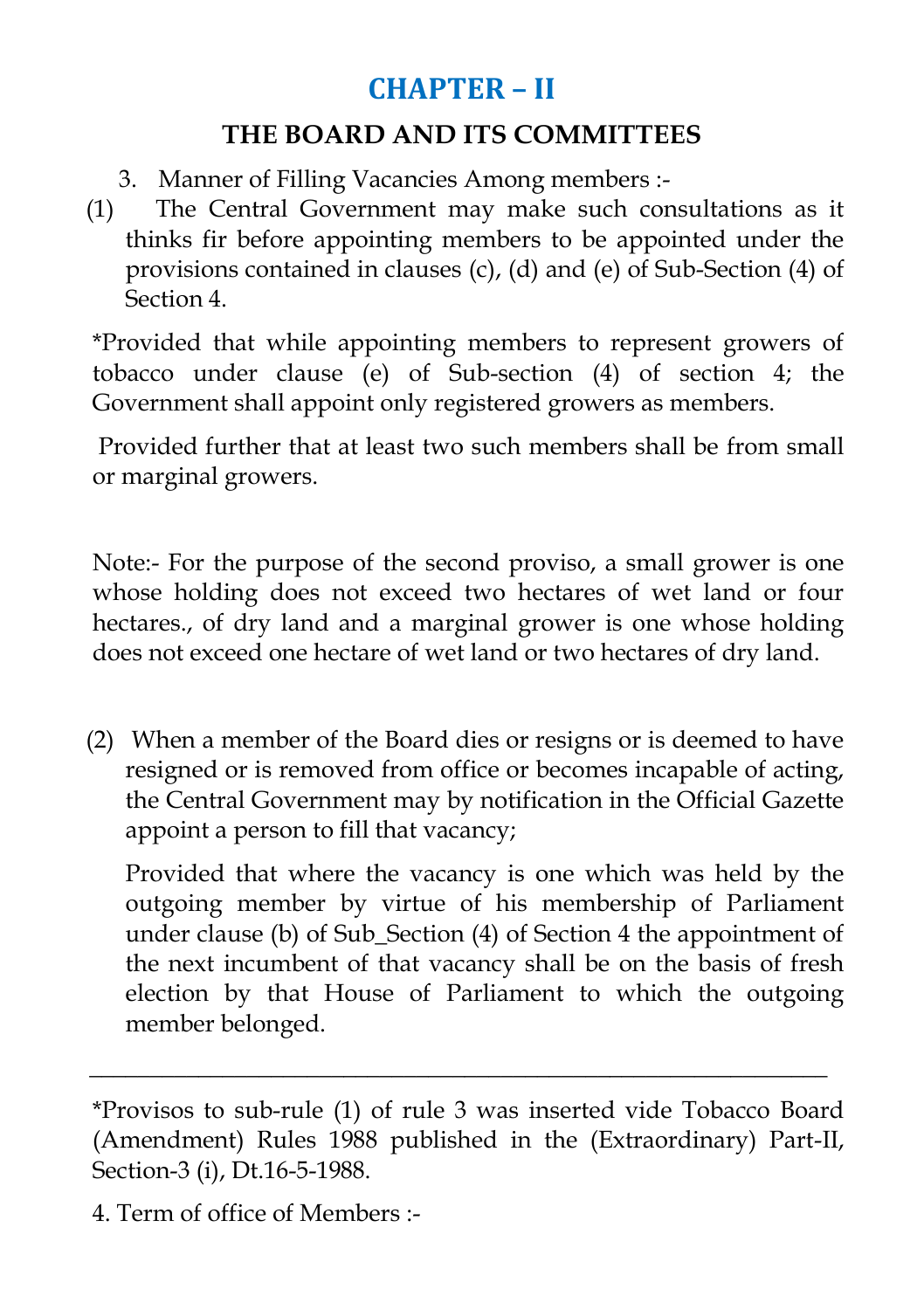- (1) A member appointed under clauses (a), (b), (c) and (e) of Subsection (4) of Section 4 shall hold office for a period of three years from the date of his appointment, and a member appointed under clause (d) shall hold office for a period of two years from the date of his appointment :
	- \*Provided that a member appointed under clauses (a), (b), (c) and (d) of sub-section (4) of section 4 shall eligible for reappointment for more that two terms and a member appointed under clause (e) shall not be eligible for reappointment for more than one term.

 Provided further that such member shall cease to be a member if he ceases-

- (i) to be a member of the House of Parliament by which he was elected; or
- (ii) to represent the category from which he was appointed.
- (2) A person appointed to fill a casual vacancy under sub-rule (2) of rule 3 shall hold office so long as the member whose place he fills would have been entitled to hold office, if the vacancy had not occurred.
- 5. Resignation :- (1) A member may resign his office by Writing under his hand addressed to the Chairman.
	- (2) The office of a member shall fall vacant from the date on which his resignation is accepted or on the expiry of thirty days from the date of receipt intimation of resignation, whichever is earlier.
	- (3) The power to accept the resignation of a member shall vest in the Chairman, who on accepting the resignation, shall report that fact to the Board at its next meeting.
- \* substituted vide Tobacco Board (Amendment) Rules, 1997 Published in Gazette of India, Part – II, Section 3 (i) dt.13-1-1998.

6. Removal from the Board :-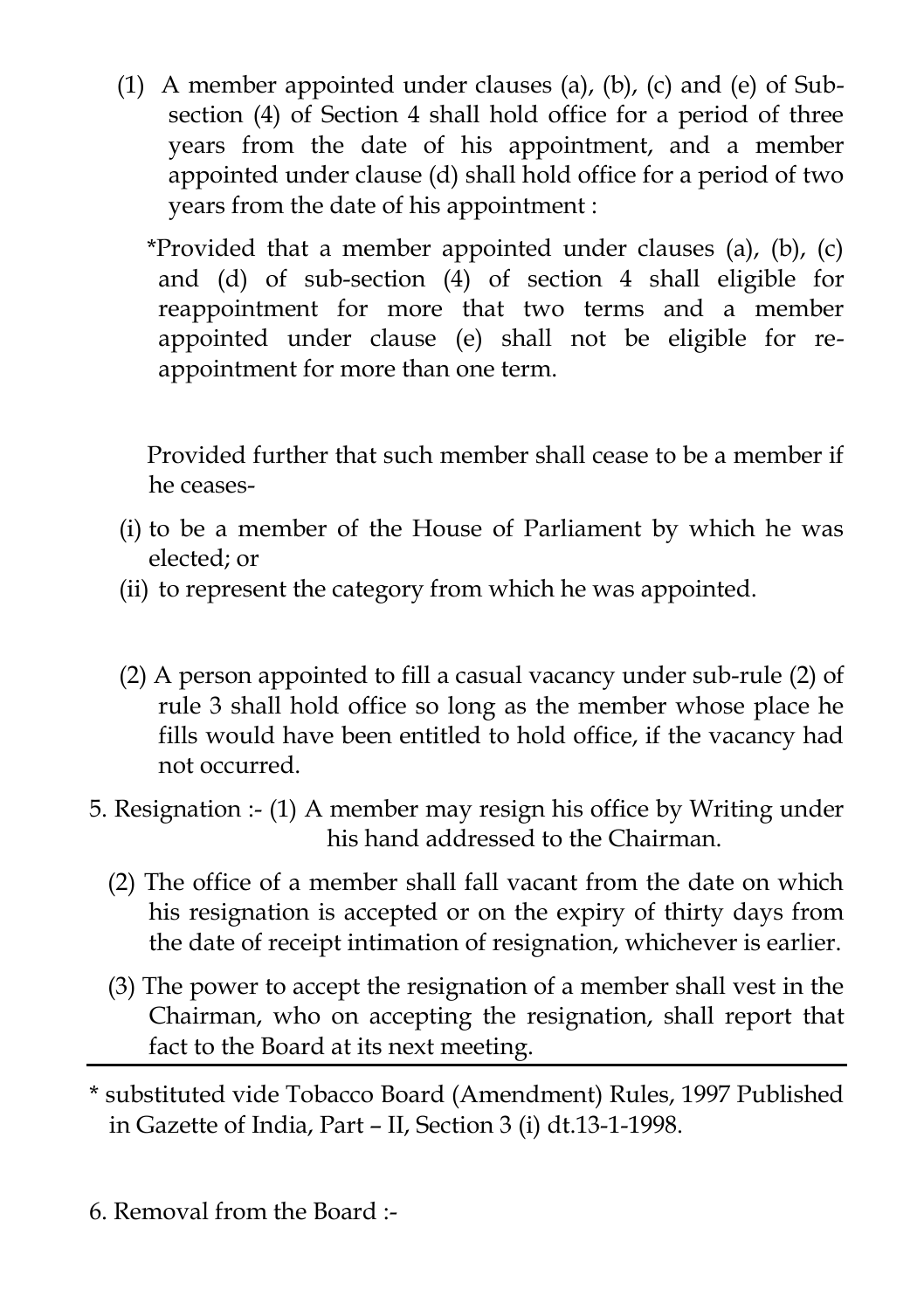The Central Government may remove any member from office :-

- (a) if he is of unsound mind and stands so declared by a competent court; or
- (b) if he is an undischarged insolvent; or
- © if he is convicted of an offence involving moral turpitude; or
- (d) if without the leave of the Chairman, he fails to attend three consecutive meetings of the Board.
- (e) with the leave of the Chairman, he fails to attend for consecutive meetings of the Board; provided that the number of meetings held during his/her absence from India, as intimated under subrule (1) (a) of rule 7, are not counted for the purpose.
- 7. Absence from India :-
- (1) Before a member of the Board goes out of India.
	- (a) he shall intimate the Secretary the date of his departure from and the date of his expected return to India; and
	- (b) if he intends to be absent from India for a longer period than six months shall tender his resignation.
- (2) If a member leaves India without observing the provisions of subrule (1) he shall be deemed to have resigned with effect from the date of his departure from India.
- 8. Membership Roll :-

 The secretary shall keep a record of the names of members and their address.

9. Change of Address :-

 A member shall keep the secretary informed of any change in his address and if he fails to inform the change of address, the address in the official records shall for all purposes be deemed to be his correct address.

- \*Inserted vide Tobacco Board (Amendment) Rules, 1997 published in Gazette of India, Part-II, Section 3 (i) dt.13-1-1998.
- 10. Vice-Chairman :-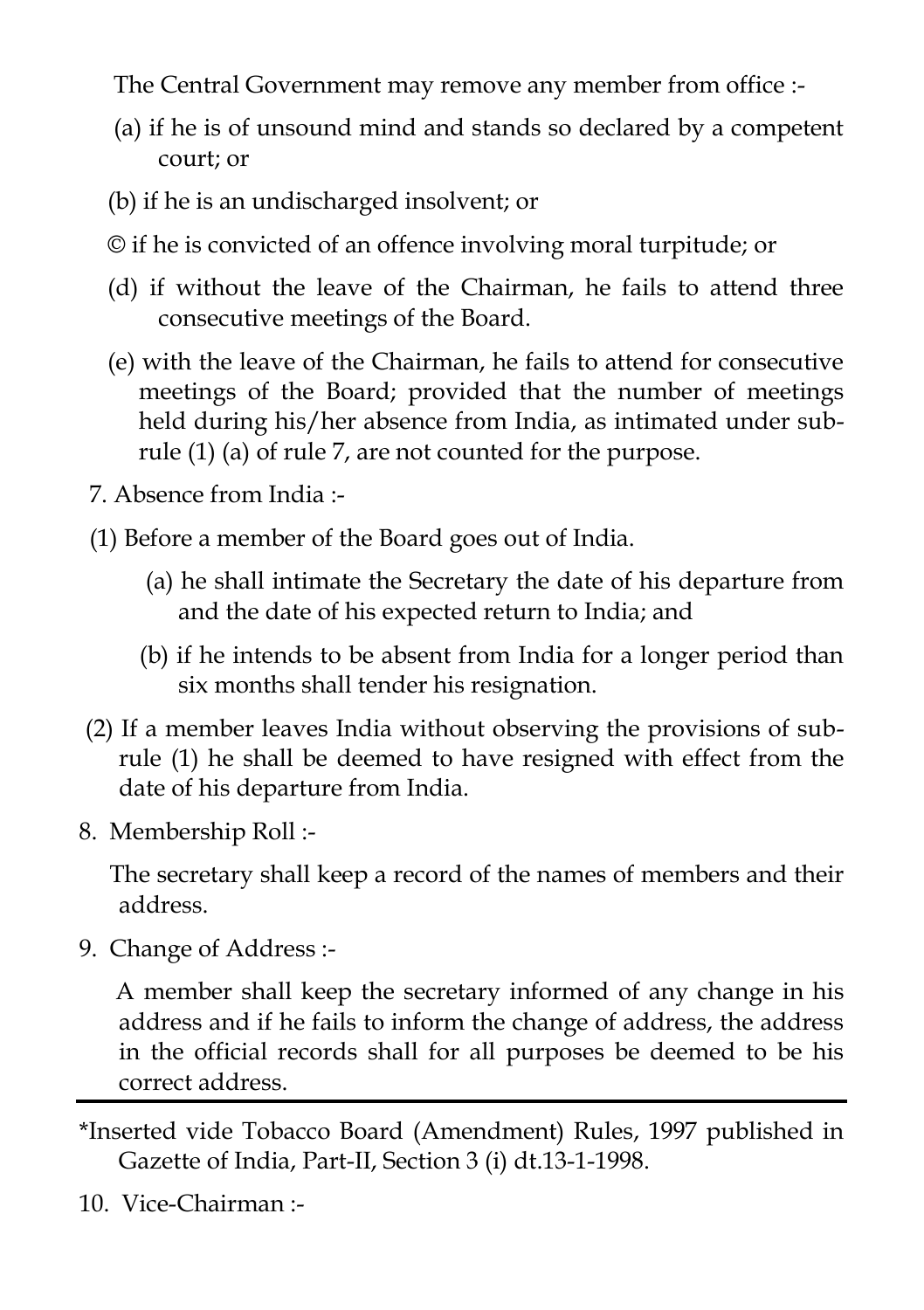- (1) The Board shall elect, in each year, from amongst its members, a Vice-Chairman for a period of twelve months commencing from the date of his election, or if the election is held before the expiry of the term of office of an existing Vice-Chairman, from the date on which such Vice-Chairman would vacate office.
- (2) If a casual vacancy occurs in the office of the Vice-Chairman on account of resignation or his ceasing to be a member or otherwise the Board shall, at its next meeting, elect another member to be the Vice-Chairman who shall hold office for the unexpired portion of the term of office of the Vice-Chairman elected under sub-rule (1).
- \*10-A. Association of Persons by Board:-
	- (1) The Board may associate with itself any person, either on its own or on the basis of recommendations from the Central Government, the State Governments Public Sector Undertakings, any other body or on the basis of representations from individuals or associations interested in the promotion of tobacco industry in complying with any of the provisions of the Act.
	- (2) The tenure of such associated persons shall be the period upto which the Board is reconstituted or the period as decided by the Board, which ever is earlier.
- 11. Committees of the Board :-
	- (1) The Committees appointed by the Board under Section7 may be of either advisory or executive character and shall exercise such powers and discharge such functions of the Board as may be decided by the Board in conformity with the provisions contained in the Act and these rules and also the directions if any that may be given to the Board by the Central Government.
- \* Rule 10-A was inserted vide Tobacco Board (Second Amendment) Rules 1980 Published in the Gazette of India, Part-II, Section-3 (1), Dt.5-9-1980.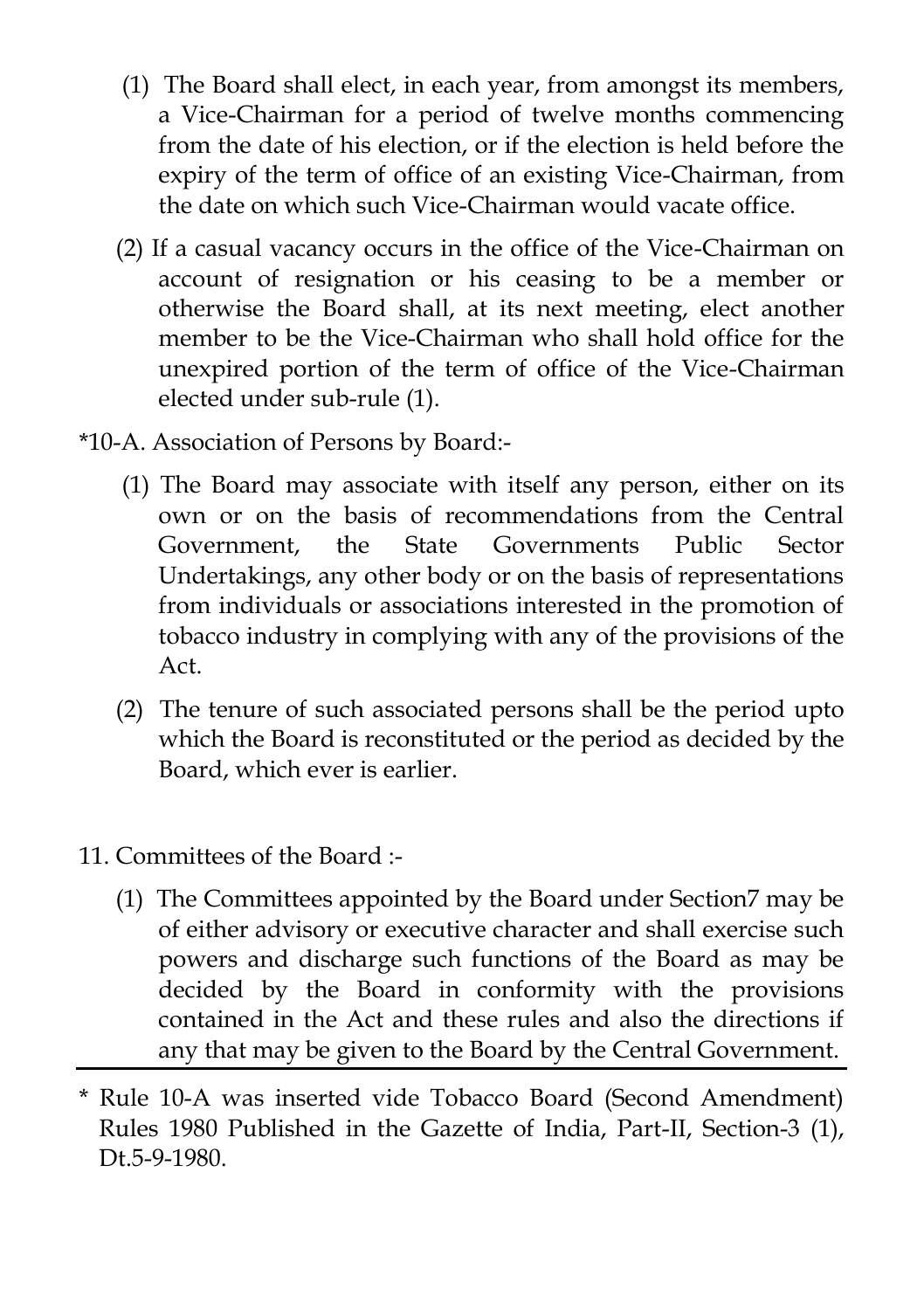(2)All important decisions taken by the Committees shall be placed before the Board at its next meeting for its information and for such review as it may consider necessary.

## **CHAPTER – III**

### **PROCEDURE FOR MEETINGS OF THE BOARD**

- 12. Meetings of Board :- There shall be not less than two ordinary meetings of the Board in a year on such dates and at such places as the Chairman may think fit and the interval between any two ordinary meetings shall not, in any case, be longer than eight months.
- 13. Power to call Meetings :
	- (1) The Chairman may, at any time call a meeting of the Board and may do so if a requisition for a meeting is presented to him in writing by at least Seven members.
	- (2) The Chairman may require any officer of the Board, besides the Executive Director or invite any person to attend any meeting of the Board, but such officer or person shall not be entitled to vote.
	- (3) At least fourteen clear days before any meeting of the Board, notice of the time and place of the intended meeting signed by the Secretary shall be sent to the Central Government and left at or posted to the address of every member;

 Provided that in case of urgency, a special meeting of the Board may be summoned at any time by the Chairman, who shall inform, in advance, the Central Government and the members, of the subject matter for discussion and the reasons for which he considers the matter urgent.

 (4) Not with standing anything contained in this rule, the Central Government may, at any time, call a meeting of the Board.

\_\_\_\_\_\_\_\_\_\_\_\_\_\_\_\_\_\_\_\_\_\_\_\_\_\_\_\_\_\_\_\_\_\_\_\_\_\_\_\_\_\_\_\_\_\_\_\_\_\_\_\_\_\_\_\_\_\_\_\_\_\_\_

<sup>\*</sup>The Words eight members were substituted for the words seven members vide Tobacco Board (Amendment) Rules 1988 published in Gazette of India (Extraordinary) Part-II, Section-3 (i), Dt.16-5-1988.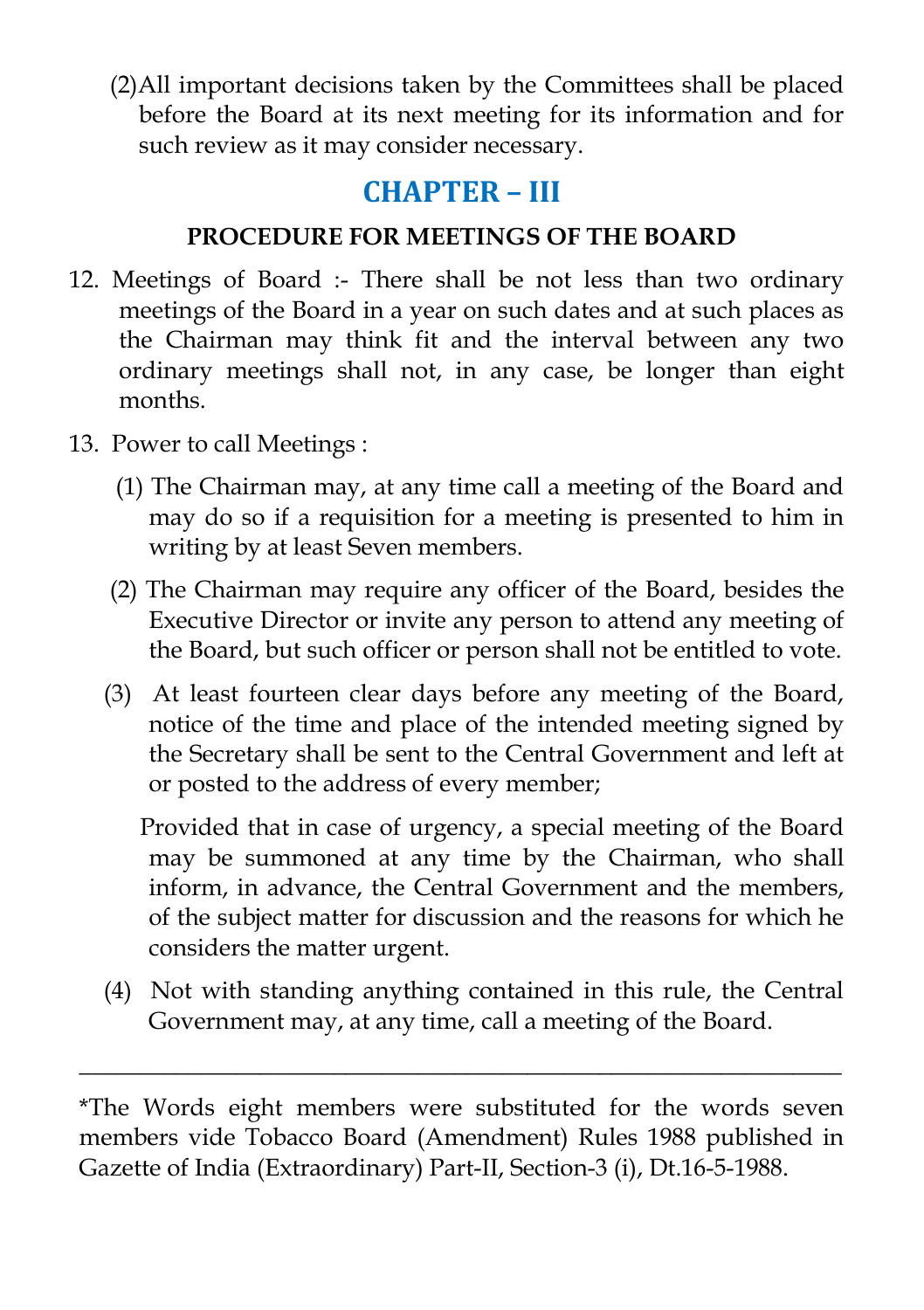- 14. Quorum :
	- (1) No business shall be transacted at a meeting of the Board unless there are present at such meeting at least \*eight members.
	- (2) If at any time the number of members present at a meeting is less than the number of members specified in subrule (1) the member presiding shall adjourn the meeting to a date not later than three days from the date of such meeting after informing the members of the date, time and place of the adjourned meeting and it shall there upon be lawful for the member presiding at such adjourned meeting to dispose of the business intended to be transacted at the original meeting irrespective of the number of members present.
- 15. Chairman of Meetings :-

 The Chairman shall preside over every meeting of the Board and in his absence the Vice-Chairman shall preside if both the Chairman and Vice-Chairman are absent the members present at the meeting shall elect one from amongst themselves to preside over such meeting.

16. Agenda : (1) The Chairman shall cause to be prepared and circulated to the Central Government and among the members, at least ten days before a meeting of the Board, a list of business to be transacted at such meeting.

 (2) No business not included in the agenda, shall be transacted at a meeting of the Board without the permission of the Chairman.

- 17. Voting : (1) Every question brought before a meeting of the Board shall be decided by a majority of the members present and voting.
	- (2) In the case of an equality of votes, the Chairman the Vice-Chairman of the member presiding over such meeting shall have a second or casting vote.
- \* The words eight members were substituted for the words Six members vide Tobacco Board (Amendment) Rules 1988 Published in Gazette of India (Extraordinary) Part-II, Section-3 (i), Dt.16-5-1988.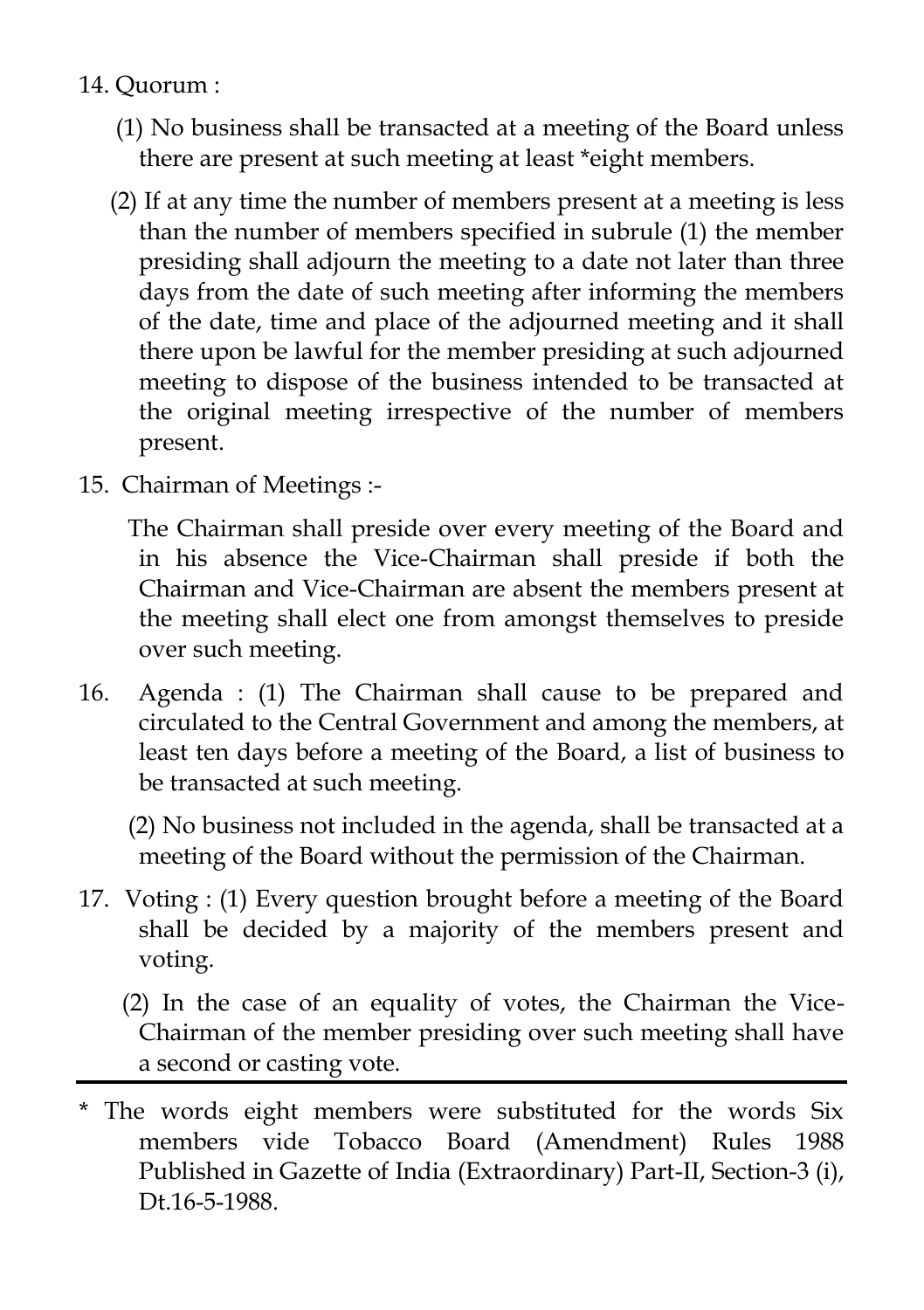18. Transaction of business by circulation :

 (1) Any business which is to be transacted by the Board may, if the Chairman so directs, be referred to members (other than members who are not in India) by circulation of papers and copies of papers so circulated shall also be sent to the Central Government.

 (2)Any proposal or resolution circulated under sub-rule (1) and approved by the majority of the members who have record their views in writing shall be as effectual and binding as if such proposal or resolution was decided by the majority of the members at a meeting of the Board.

 Provided that at least \* eight members of the Board have recorded their views on the proposal or resolution;

 Provided further that when a proposal or resolution is referred to the members by circulation, any five members may require that the proposal or resolution be referred to members at a meeting and there upon such reference shall be made to members at a meeting of the Board.

- (3) Where any business is referred to members under sub-rule (1), a period of not less than ten clear-days shall be allowed for the receipt of replies from members and such period shall be reckoned from the date on which the notice of business is issued.
- (4) If a proposal or resolution is circulated under this rule, the result of the circulation shall be communicated to all the members and to the Central Government.
- (5) All decisions on questions arrived at by circulation of papers shall be placed at the next meeting of the Board for record.
- 19. Record of business:
	- (1) A record of items of business transacted by the Board shall be maintained by the Secretary and copies of such record shall be forwarded to the Central Government.
	- (2) The record of business transacted at every meeting of the Board shall be signed by the Chairman, the Vice-Chairman or, as the case may be, the member presiding at such meeting.
	- (3) When any business is transacted by circulation of papers, a record of the business so transacted shall be signed by the Chairman.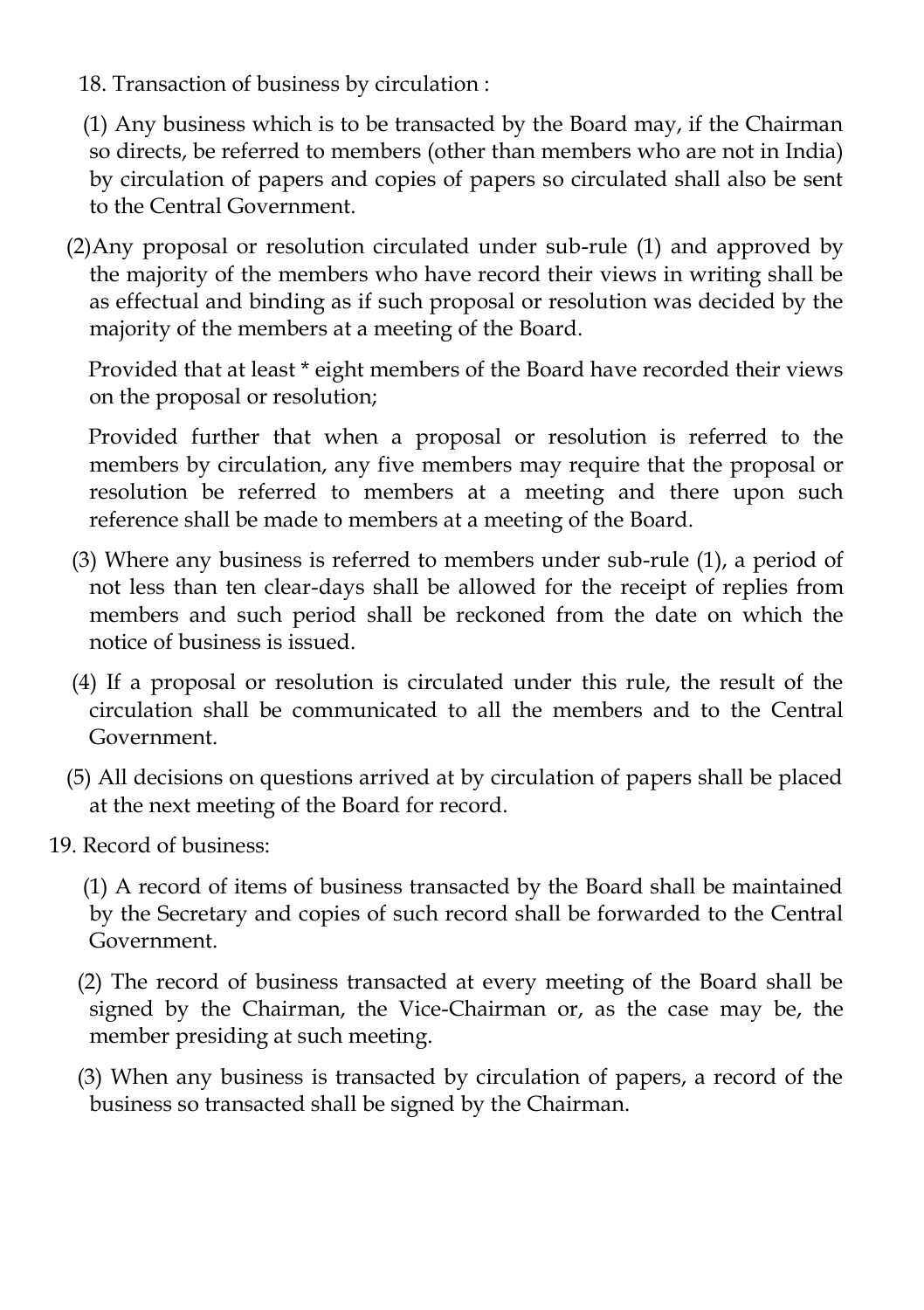- 20. Review: (1) The Central Government may, for reasons to be recorded in writing, review any decision of the Board and pass such order in the matter as it thinks fit.
	- (2) A copy of every order passed under sub-rule (1) shall be sent to the Board by the Central Government.
	- (3) On receipt of a copy of the order under sub-rule (2), the Board may make a representation to the Central Government, against the said order and the Central Government may, after considering much representation, either cancel modify or confirm the order passed by it under sub-rule (1) or take such other action as may in its opinion be just or expedient.

## **CHAPTER – IV**

- 21. Budget Estimates :
	- (1) The Board shall in each year, prepare budget estimates for the ensuing year and revised estimates for the current year and shall submit them for the sanction of the Central Government on or before such dates as may be fixed by the Government. The revised budget when sanctioned shall supersede the original budget and shall be deemed to be the sanctioned budget for the year.
- (2) No expenditure shall be incurred until the budget is sanctioned by the Central Government and the expenditure has received the sanction of the competent authorities.
- (3) The budget shall be prepared in accordance with such instructions as may be issued from time to time and be in such form as the Central Government may direct. It shall include a statement of –
- (i) the estimated opening balance;
- (ii) the estimated receipts under the different heads referred to in subsection (17) of Section 17;
- (iii) the estimated expenditure classified under the following heads and subheads or such other heads and sub-heads as the Central Government may from time to time direct-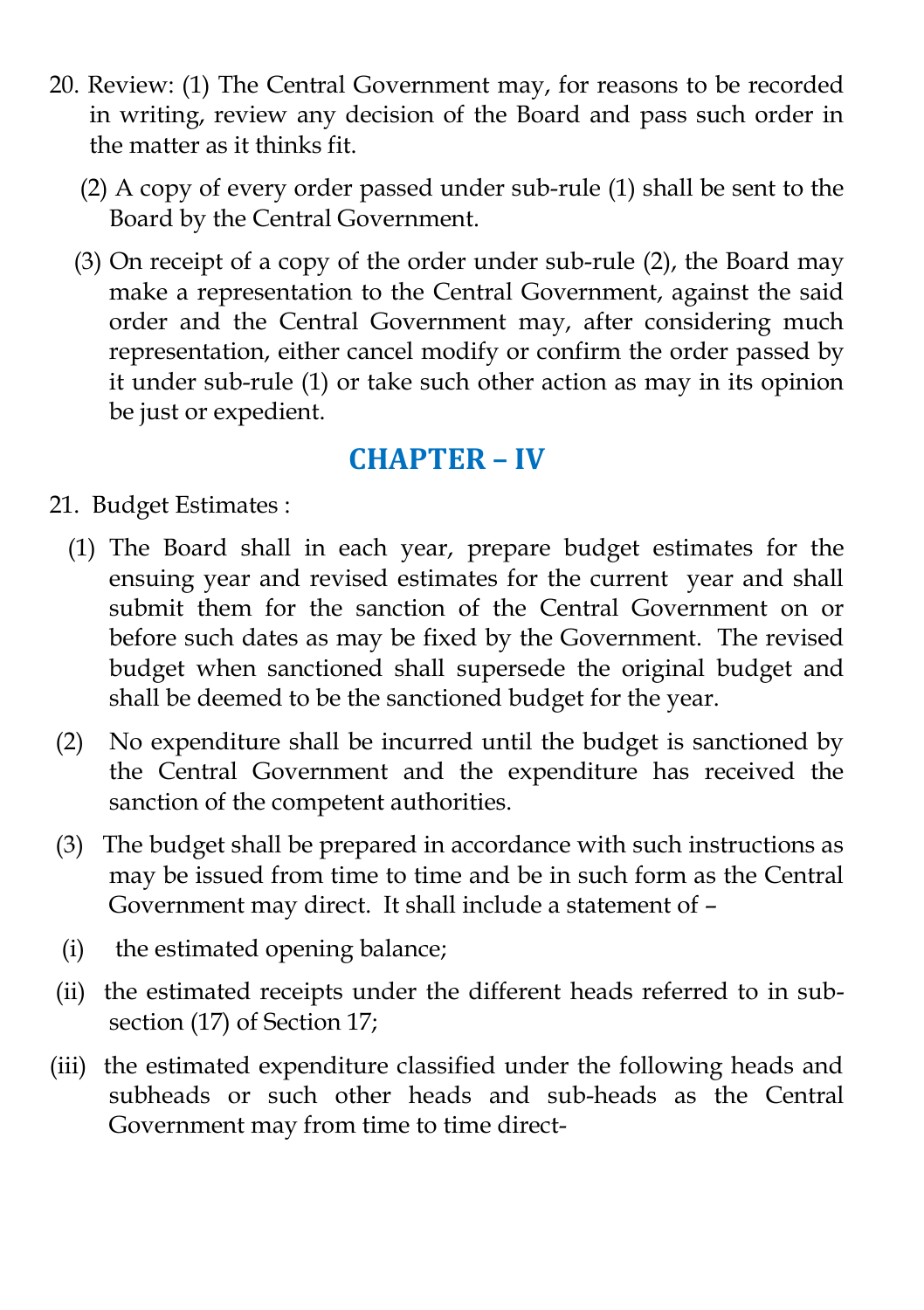#### Heads :

- (a) Administration;
- (b) Development of tobacco production and curing;
- (c) Internal marketing facilities including grading;
- (d) Research;
- (e) Price Support Operations;
- (f) Market Survey;
- (g) Trade delegations;
- (h) Exhibitioners and fairs;
- (i) Statistic;
- (j) Works;
- (k) Propaganda and publicity;
- (l) Others;

#### Sub Heads :

- (i) Pay of officers;
- (ii) Pay of establishment;
- (iii) Allowance, honoraria and the like, and
- (iv) Other charges, contingencies and the like
- (4) Supplementary estimates of expenditure, if any, shall be submitted for the sanction of the Central Government in such form and on such dates as may be directed by it in this behalf.
- 22. Accounts of the Board :-
	- (1) The Board shall maintain accounts of all receipts and expenditure relating to each year.
	- (2) The expenditure incurred in a particular year shall be shown under separate heads and sub-heads.
	- (3) The opening balance, if any shall be stated as such separately.
	- (4) The closing balance of the year shall be shown at the foot of the accounts on the expenditure side.
	- (5) An annual proforma account on accrual basis shall also be prepared for bringing out assets and liabilities as well as the details of reserves and investments.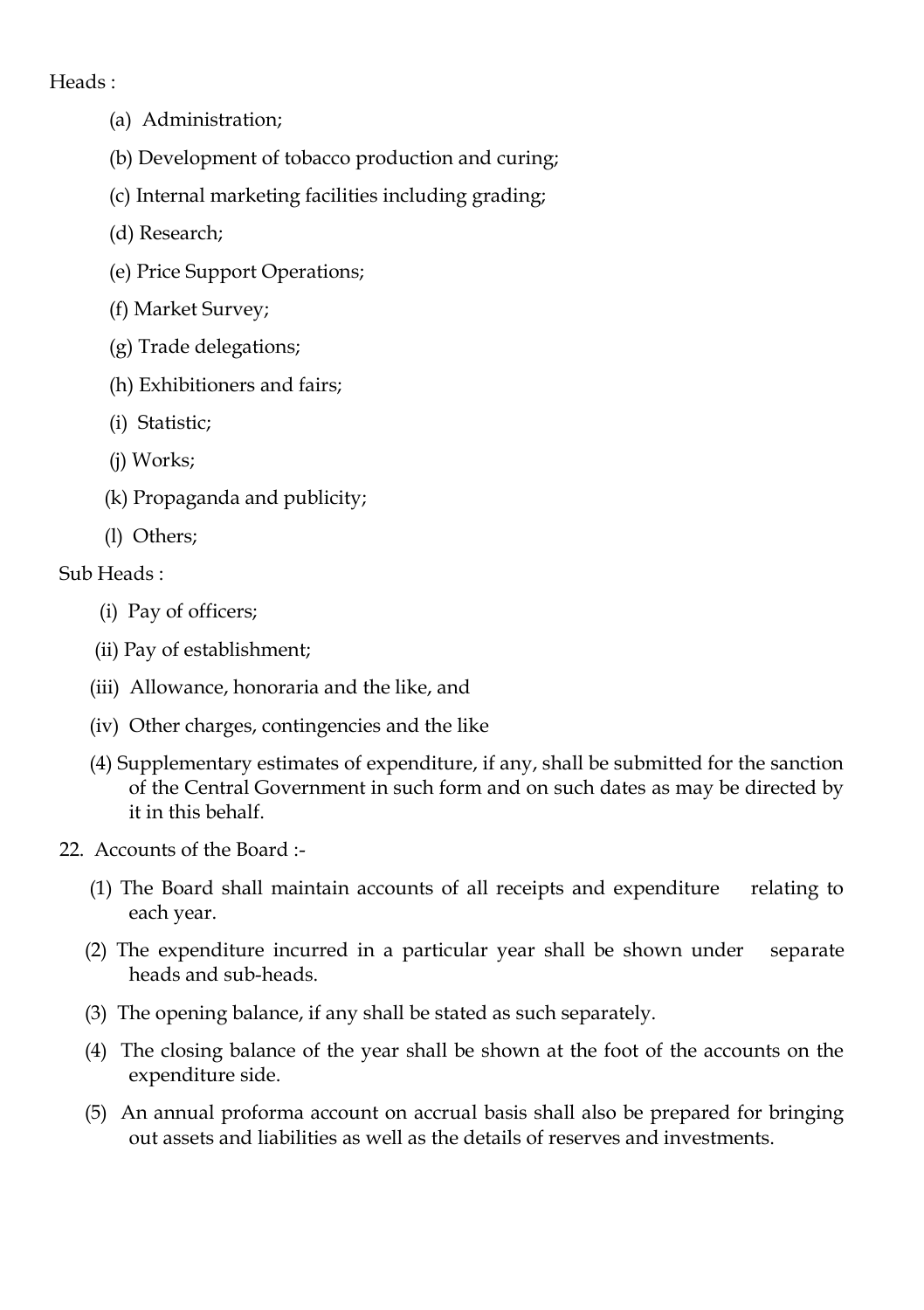#### 23. Deposit of funds of Board in Banks and investment of such funds :-

- (1) Money required for the current expenditure of the Board with the exception of the petty cash, and surplus moneys shall be kept in the personal ledger Account in the District Treasury or subtreasury or in current account with the State Bank of India \* (or any other Nationalised Bank) or any of its subsidiaries.
- (2) Any funds not required for current expenditure may be placed in deposit account with the Central Government in the Public Account. # or in the fixed deposits in the State Bank of India or any other Nationalised Bank of any of its subsidiaries.

 Provided that the funds in the Board"s pension fund or provident fund, not required for current expenditure, may be invested in Trustee Securities or Ten-Year Treasury Savings Deposit Certificates or National Defence Certificates to the extent permissible or in fixed deposit with the State Bank of India + (or any other Nationalised Bank or any of its subsidiaries).

\*Inserted vide the Tobacco Board (Second Amendment) Rules 1976 Published in Gazette of India, Part-II, Section 3(1), Dt.1-11-1976.

# Inserted vide the Tobacco Board (Amendment) Rules 1988 Published in the Gazette of India (Extraordinary) Part-II, Section-3(i), Dt.16-5-1988.

+ Substituted vide the Tobacco Board (Second Amendment) Rules 1976 Published in Gazette of India, Part-II, Section – 3(i), Dt.1-11- 1976.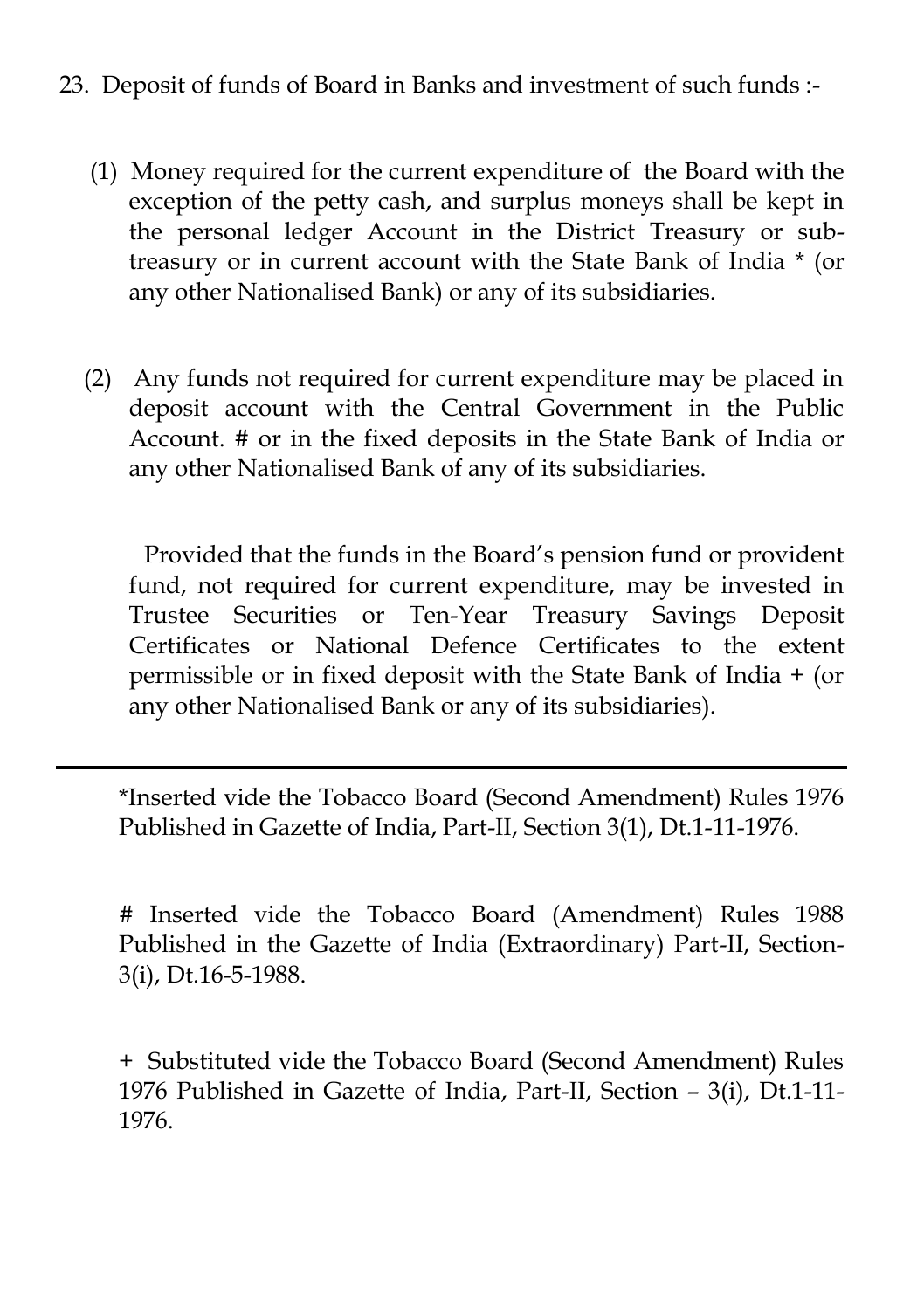- \* ("Explanation: for the purposes of sub-rule (1) and this sub-rule, "Nationalised Bank" means a Corresponding new bank as defined in the Banking Companies (Acquisition and transfer of undertakings) Act, 1970 (5 of 1970)".
- (3) Payment by or on behalf of the Board shall be made in cash or by cheque drawn against the current account of the Board.

## **CHAPTER - V**

# **POWERS OF THE BOARD, THE CHAIRMAN, THE EXECUTIVE DIRECTOR AND THE SECRETARY**

- 24. Power to Incur Expenditure and to write off Losses :-
	- (1) Subject to the provisions of the Act these rules and the rules made by the Central Government relating to revenue and expenditure for the time being in force the Board may incur such expenditure as it may think fit or items provided for the within the amounts sanctioned by the Central Government in the budget.
- + (2) The Board may write off losses incurred by it upto rupees ten thousand, if the loss is due to theft, fraud and negligence in any single case, and upto rupees twenty thousand in any single case, where such loss relates to public money, departmental revenue or receipts, stamps, stores or other property held by or on behalf of Board, subject to observance of general conditions on the subject issued by the Central Government from time to time. The total amount in writing off losses in any year shall not exceed rupees one lakh. Write off losses beyond this amount shall be done with the prior approval of the Central Government.
- Inserted vide Tobacco Board (Second Amendment) Rules 1976 vide Gazette of India, Part-II, Section-3(i), Dt. 1-11-1976.
- + Amended vide Tobacco Board (Second Amendment) Rules 1988 published in the Gazette of India Extraordinary Dt.21-12-1988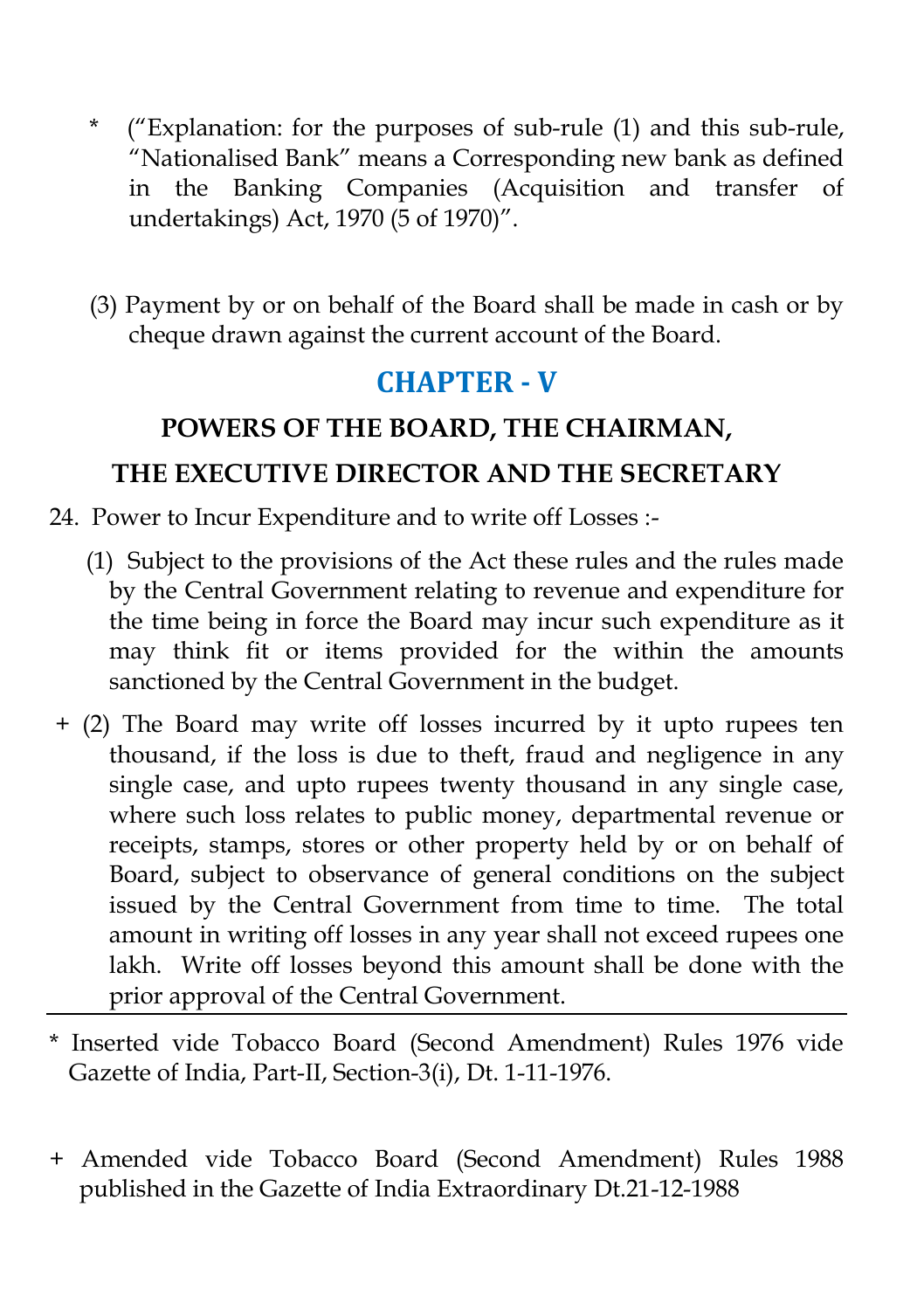- (2-A) While writing off losses under sub-rule (2), the Board shall have regard to the following factors namely :-
- (i) the loss does not disclose a defect in the rules made by the Central Government or the regulations made by the Board under section 33 or the procedures followed by the Board;
- (ii) the rule does not disclose any defect in complying with the rules, regulations or procedures referred to in (i) above;
- (iii) the loss is not attributable to any serious lapse or negligence or dereliction of duty on the part of any employee of the Board and in cases where the loss is attributable to such lapse, negligence or dereliction of duty on the part of any employee of the Board there are good and sufficient reasons for not releasing the amount of such loss from the employee;
- (iv) if the loss of nay property is due to fire, flood, earth-quake, cyclone or any other natural cause, it has been ensured that the facts were promptly reported, and proved to the entire satisfaction of the Board that the loss was unavoidable in the aforesaid circumstances.
- (3) Re-appropriations between sub heads under heads of expenditure may be made by the board.
- (4) The Board shall not incur expenditure outside India in excess of fifteen thousand rupees on any single item without the previous sanction of the Central Government.
- 25. Borrowing Powers :-

 The Board may with the previous sanction of the Central Government borrow, on the security of the Tobacco Fund or any of its other assets, for meeting its expenses or for carrying out the measures referred to in Section 8.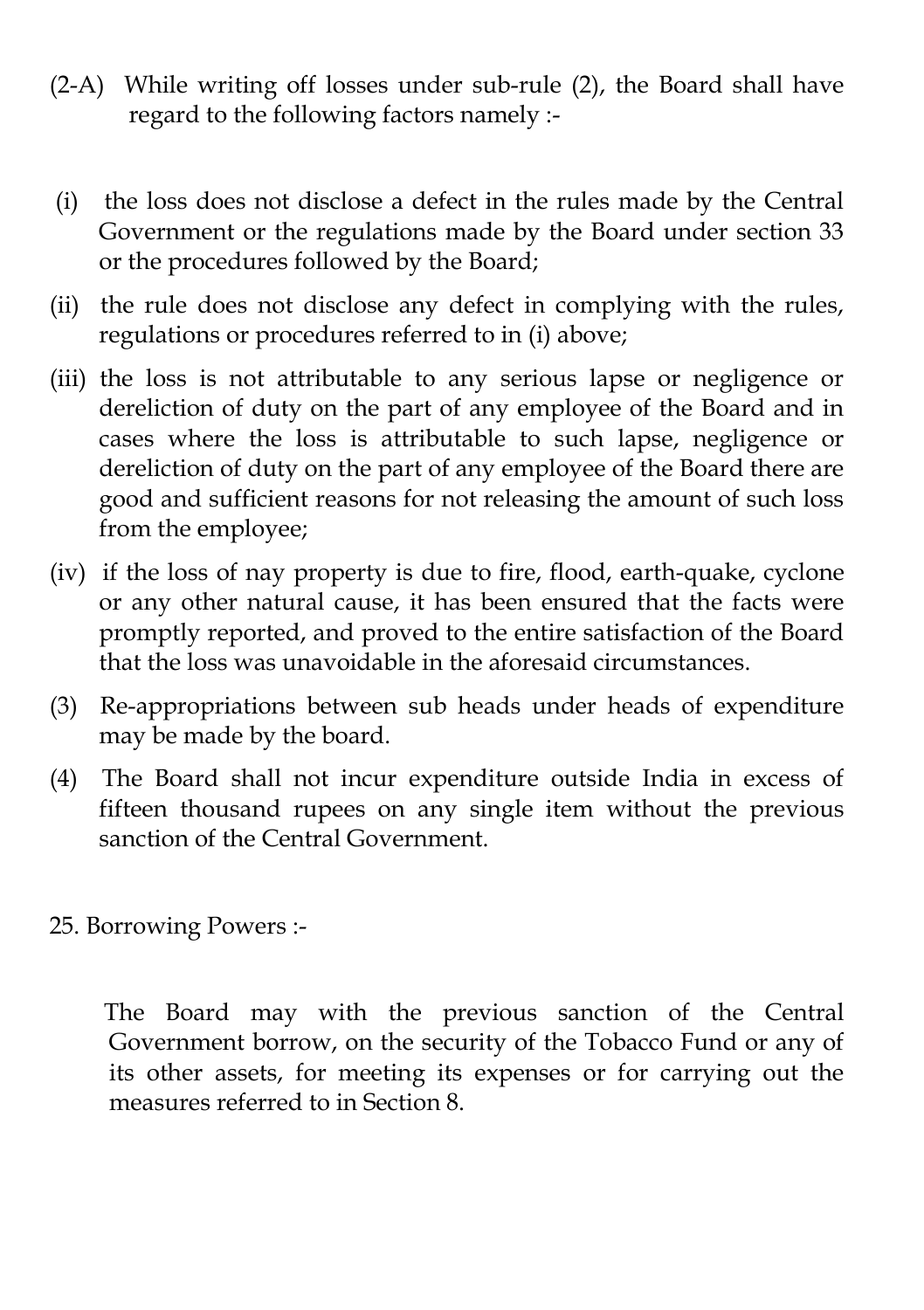- 26. Contracts :-
	- (1) The Board may enter into any contracts for the discharge of its functions under the Act –

Provided that –

- \* (a) every contract other than a contract for, or the actual purchase or sale of Virginia tobacco under the provisions of rule 32, which involves an expenditure in excess of rupees twenty lakh; and
	- (b) every agreement or contract for technical collaboration or consultation services with firms or foreign Governments shall require the previous approval of the appropriate authority concerned.
	- (2) Contracts shall not be binding on the Board unless they are executed by the Chairman or any officer authorized by the Board with the previous approval of the appropriate authority concerned.
	- (3) Neither the Chairman nor any officer of the Board nor any member thereof shall be personally liable under any assurances of contracts made by the Board and any liability arising under such assurances or contracts shall be discharged from the moneys at the disposal of the Board.

### 27. Financial Transactions in General :-

 Except as otherwise provided in these rules, the provisions of the Central Treasury Rules, the Delegation of Financial Power Rules 1958, and the General Financial Rules 1962, of the Central Government, for the time being in force, shall subject to such modifications or adaptations as may be made by the Board therein with the previous approval of the Central Government, apply to all financial transactions of the Board.

\* Amended vide Tobacco Board (Second Amendment) Rules 1988 Published in the Gazette of India Extraordinary Dt.21-12-1988.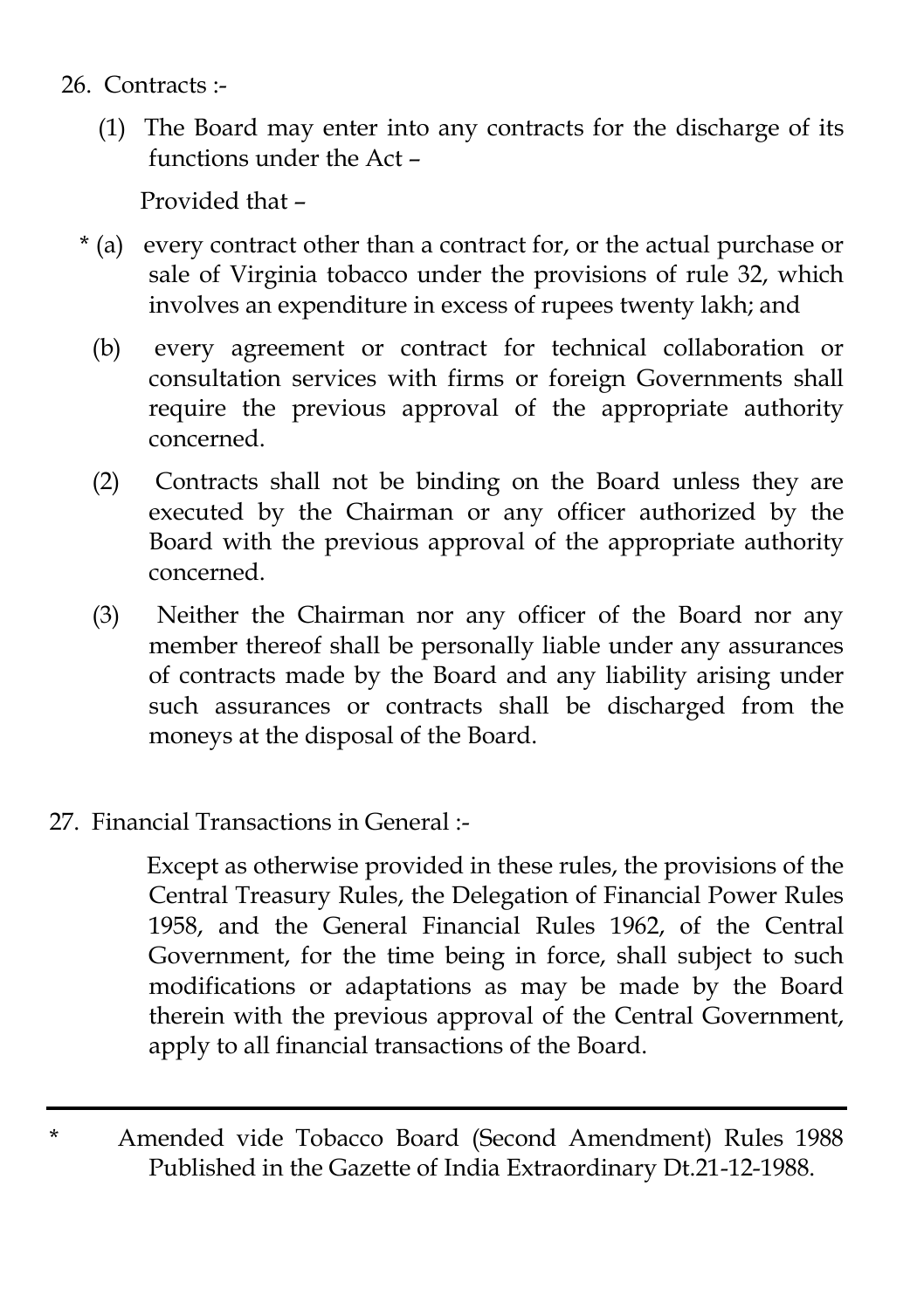- 28. Powers and Duties of Chairman:
	- (1) The Chairman shall be responsible for the proper functioning of the Board and for the discharge of its functions under the Act and these rules.
	- (2) The Chairman shall have the following powers, namely;
	- (i) to grant leave to officers and employees of the Board including the Executive Director and the Secretary;
	- (ii) to exercise administrative control over all departments and offices of the Board including the Executive Director and the Secretary;
	- (iii) to call for documents and records and to inspect or cause to be inspected any land or premises including places of business or sorting, curing, processing, grading, manufacture, packing, storage or auction as required under the Act or these rules or as may be considered necessary for discharging properly any of the functions of the Board;
	- (iv) to sanction expenditure for contingencies, supplies and services and purchase of articles required for the working of the office of the Board and
	- (v) to carry out measures referred to in Section 8.
	- (3) The Chairman shall have power to required the Board or any committee thereof to defer taking action in pursuance of any decision taken by the Board or the Committee, as the case may be, pending a reference to the Central Government on such precision.
	- (4) Where a matter has to be disposed of by the Board or a Committee and a decision in respect of that matter cannot wait till a meeting of the Board or the Committee as the case may be, is held or till the circulation of the resolution relating to that matter among the members of the Board of Committee, as the case may be the Chairman may take the decision himself.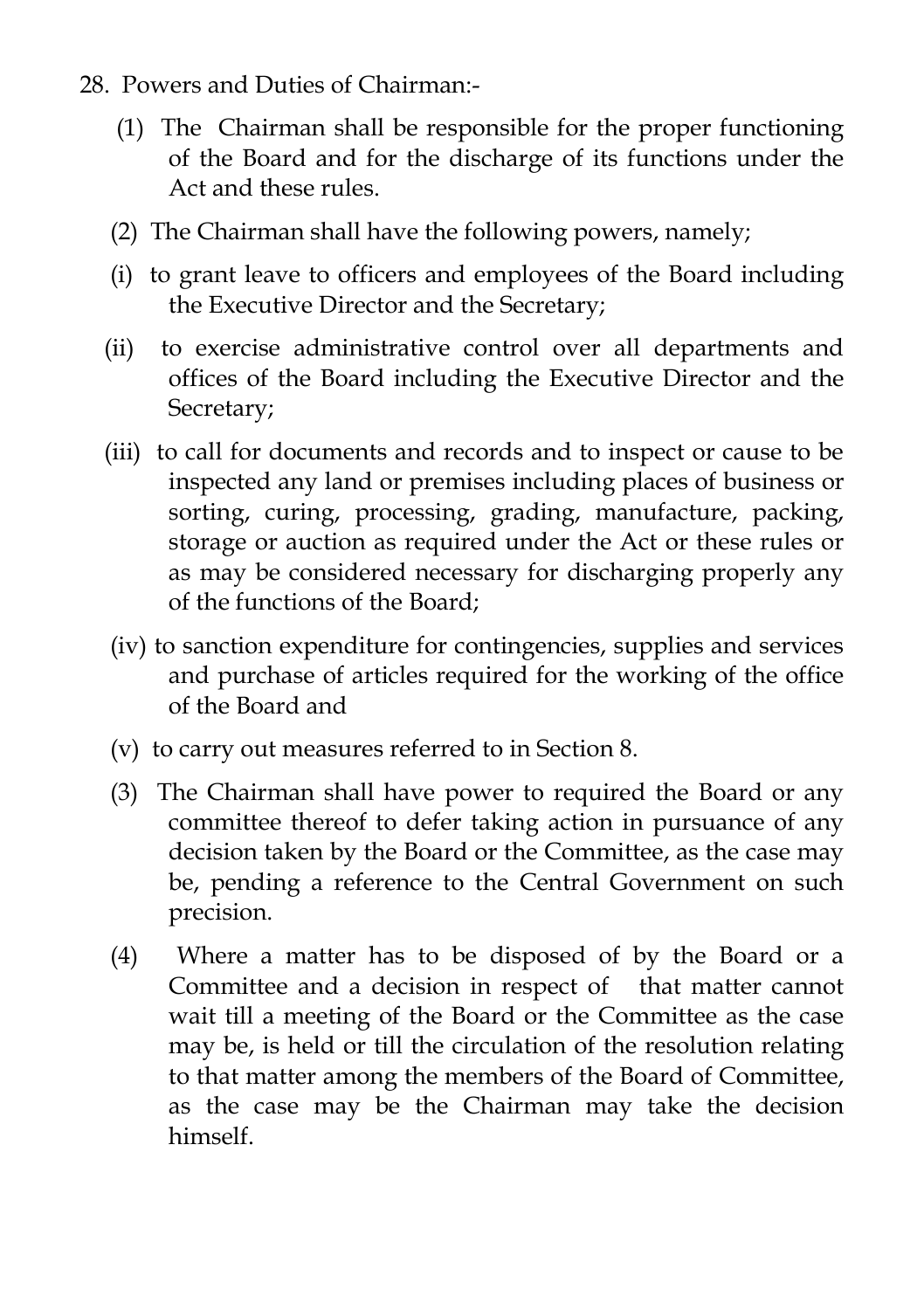(5) Where the Chairman takes a decision under sub-rule (4) he shall submit the same for ratification to the Board or the Committee, as the case may be, at its next meeting.

 Provided that where the Board or the Committee modifies or cancels the action taken by the Chairman, such modification or cancellation shall be without prejudice to the validity of any action taken before such modification or cancellation.

#### 29. Powers and Duties of Executive Director :-

- (1) The Executive Director shall be responsible subject to the overall responsibility of the Chairman for implementing the Board"s policies in regard to regulation of production and internal marketing of Virginia tobacco, ensuring a fair and remunerative price to growers purchasing of Virginia tobacco from the growers when considered necessary by the Board, the disposal of the tobacco so purchased, promoting the grading of Virginia tobacco at the level of growers, sponsoring, assisting, coordinating or encouraging scientific, technological and economic research for the promotion of the tobacco industry. Is shall also be his responsibility to ensure that in carrying cut these functions, the Board works in close liaison with union agencies, institutions and authorities such as the Directorate of Tobacco Development, the Directorate of Marketing and Inspection, the Indian Council of Agricultural Research etc, which may be concerned with these aspects of the tobacco industry and avoids duplication of effort.
- (2) Besides carrying out, such other functions as may be assigned to him by the Chairman or such directions as the Chairman may give to him in regard to the performance of the functions stated in sub-rule (1) the Executive Director shall present to the Board such periodical reports in respect of the work under his charge, as may be specified by the Chairman.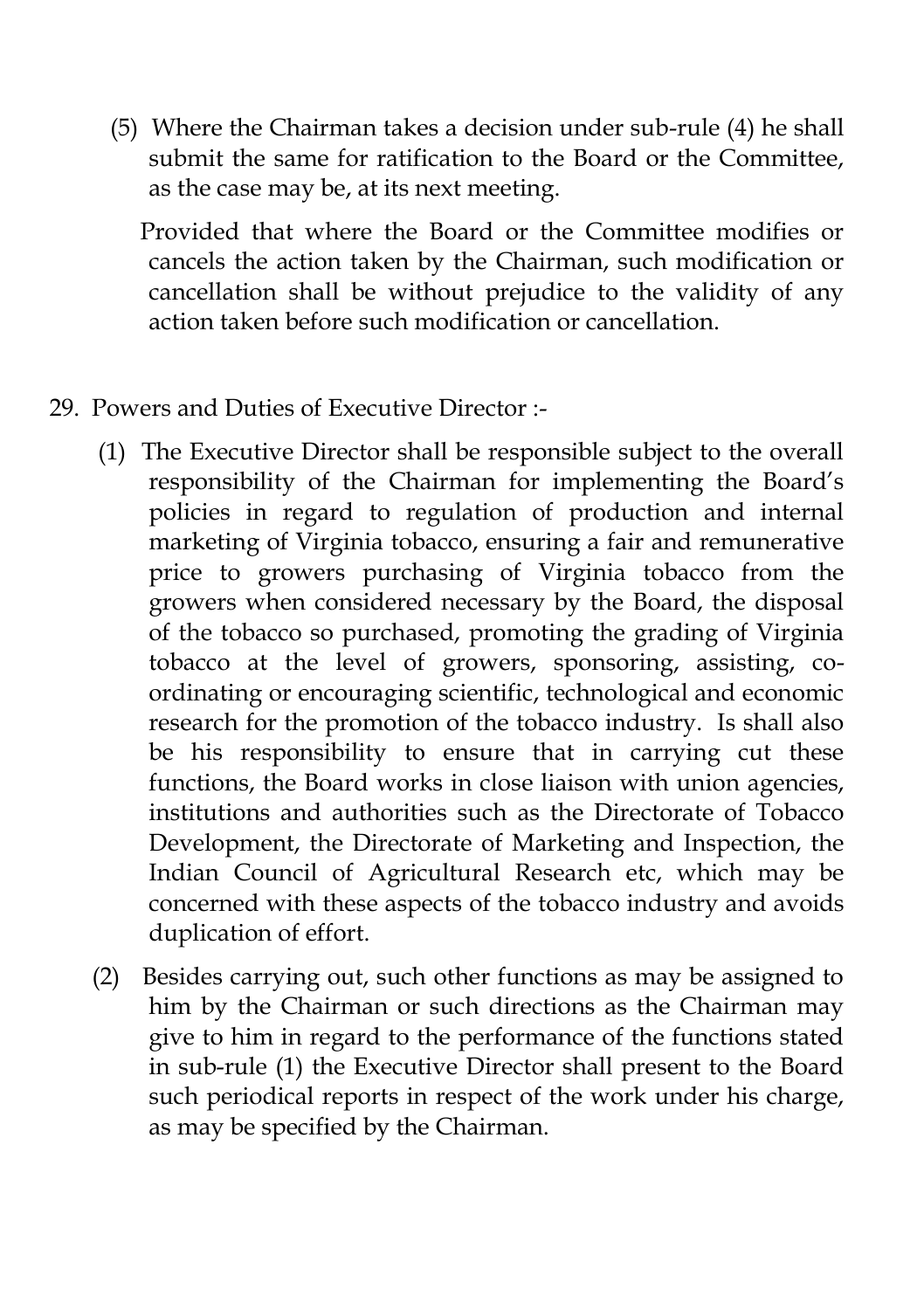#### 30. Powers and Duties of Secretary :-

- (1) The Secretary shall be responsible for the implementation of the decisions arrived at by the Board or by its committees and the discharge of the duties imposed on him under the Act or by these rules.
- (2) Subject to such powers and duties as may be delegated by the Chairman, the Secretary shall –
- (a) cause all important papers and matters presented to the Board as early as practicable;
- (b) issue directions as to the method of carrying out the decisions of the Board;
- (c) grant receipts on behalf of the Board for all moneys received under the Act;
- (d) maintain or cause to be maintained an account of the receipts and expenditure of the Board and also the various registers that may be prescribed for the Board under the Act or these rules;
- (e) receive applications from growers, curers, exporters, packers, auctioneers, dealers, owners/leasers of auction platforms, for registration with the Board under Section 10 to 13, examine them in accordance with the policy of Board, the provisions of the Act and these rules and issuing necessary certificates of registration or otherwise communicating the decision on such supplications to the applicants;
- (f) receive appeals written or oral, against the decisions of the Board and taking appropriate action thereon in accordance with the provisions contained in the Act, these rules and the guidelines that may be laid down by the Board of the Chairman;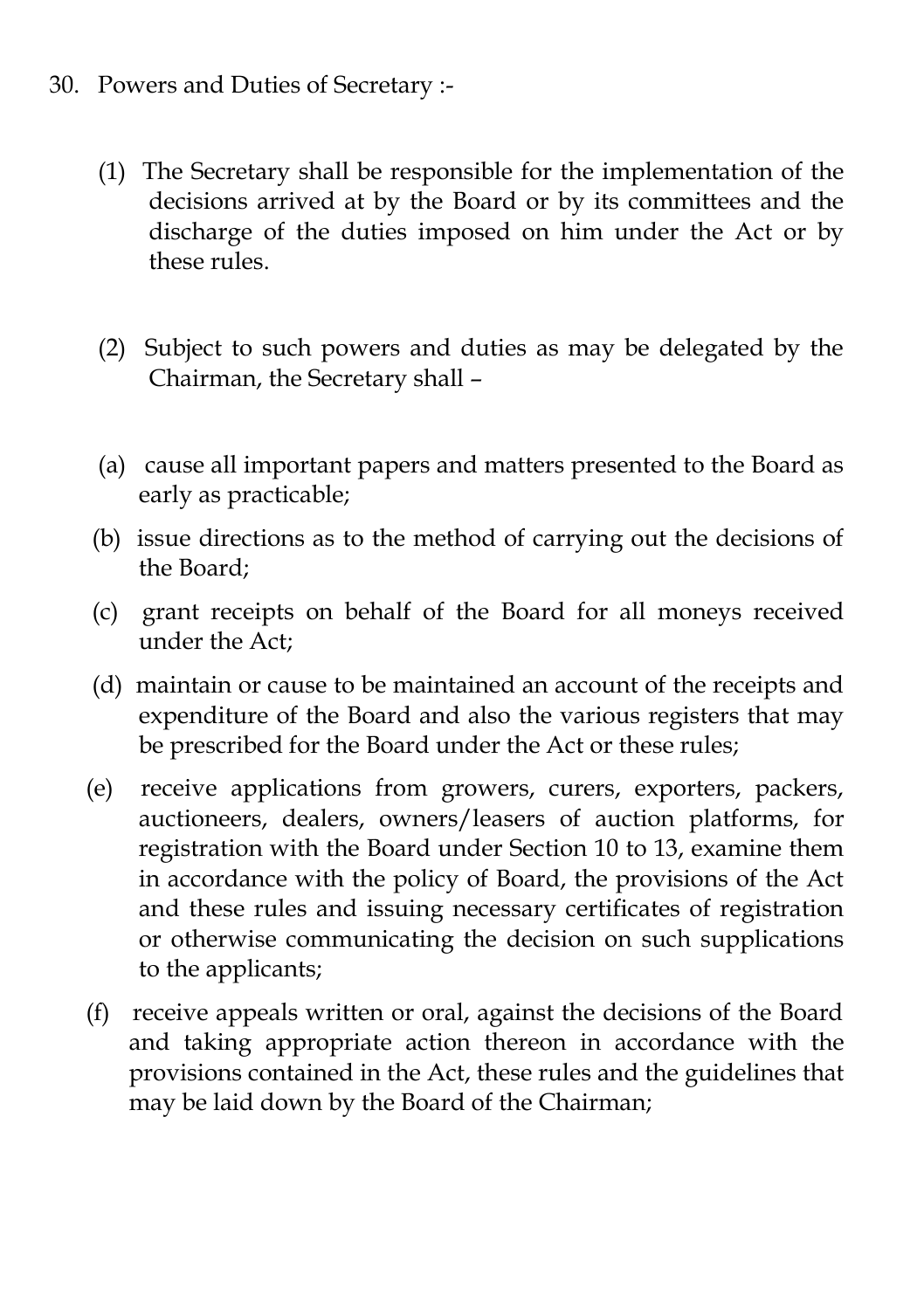- (g) present an annual draft report on the working of the Board to the Board for approval and submit the report in the form approved by the Board to the Central Government not later than the dates specified from time to time in this behalf by the Central Government for being laid before each House of Parliament;
- (h) assist the Chairman in all administrative matters and in the discharge of such other functions as the Chairman by desire.

## \* **CHAPTER V-A**

## **TRAVELLING AND OTHER ALLOWANCES TO MEMBERS OF THE BOARD**

- 30-a. Travelling and other Allowances to Members of the Board and its Committees :-
	- (1) A member of the Board or any Committee, other than a Government servant, shall be entitled to draw in respect of any journey performed by him for the purpose of attending a meeting of the Board or of a duly constituted Committee thereof or for the purpose of discharging any duty assigned to him by the Board or the Committee concerned travelling allowance and daily allowance at the highest rates admissible to Government Servants of the first grade under the rules and orders made by the Central Government and for the time being in force.
	- (2) (Deleted vide Tobacco Board (Second Amendment) Rules 1980. Published in the Gazette of India, Part-II, Section.3(1), Dt. 12.1.1985).
	- \* Chapter V-A was inserted vide Tobacco Board (Second Amendment) Rules 1980. Published in the Gazette of India, Part-II, Sec.3 (1) Dt. 6-9-1980.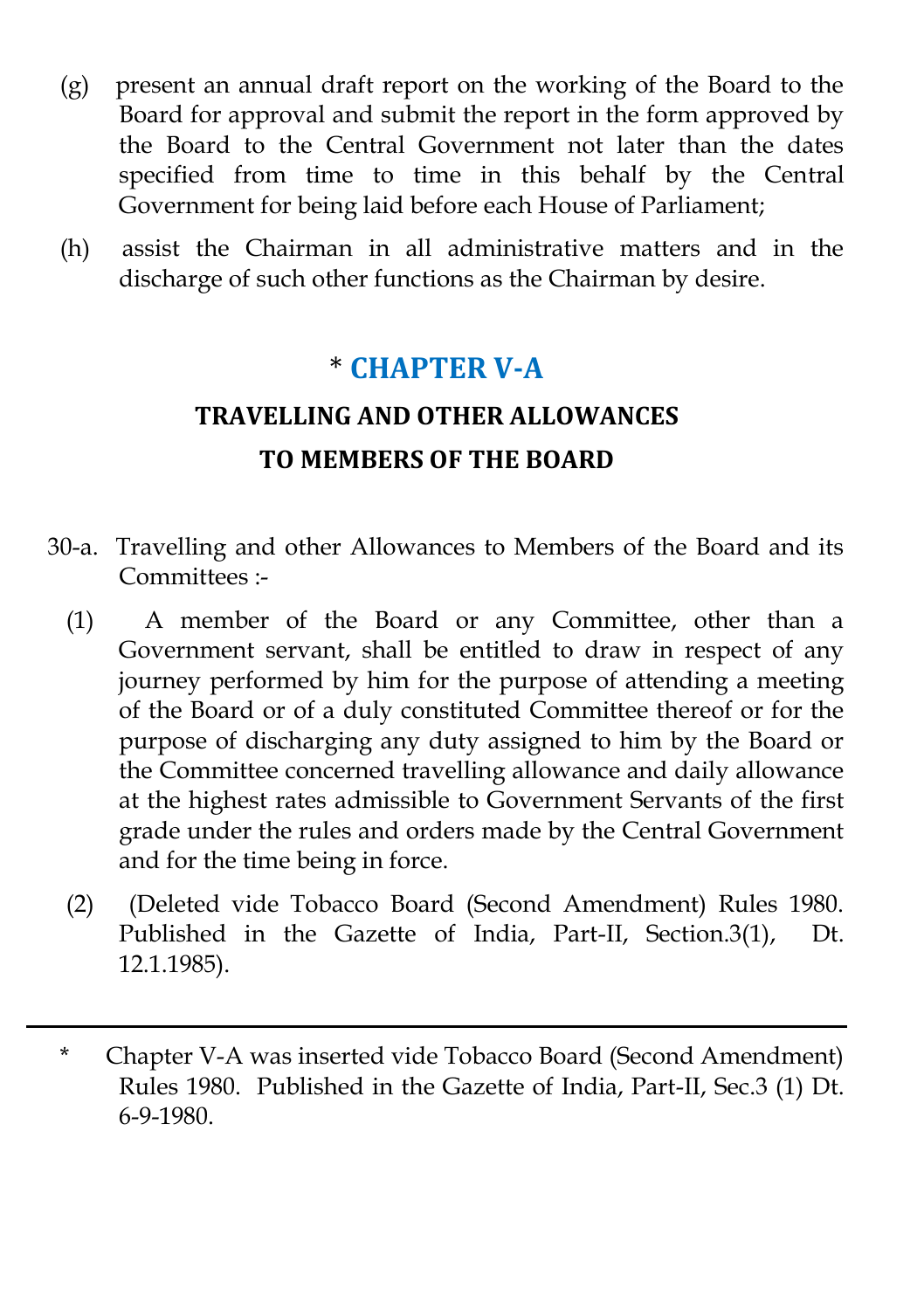- (3) No travelling allowance or daily allowance shall be allowed to a member unless he certifies that he has not drawn any travelling or daily allowance from any other source in respect of the journey and halt for which the claim is made.
- (4) Travelling allowance shall be payable from the usual place of residence of a member to the place of the meeting or the place where he has gone to attend to any business of the Board or any of its Committees and back to his place of residence;

 Provided that when the journey commences from, or the return journey terminates at any place other than his usual place or residence, the travelling allowance shall be limited to the amount that would have been payable had the journey commenced from or terminated at the usual place of residence or to the amount payable in respect of the actual journey undertaken, whichever is less;

 Provided further that in special circumstances and with the previous approval of the Central Government the Chairman may grant travelling allowance from place other than the usual place of residence of a member.

- (5) The Chairman shall be the controlling officer for the purposes of travelling and daily allowances of the members of the Board or of any Committee thereof.
- 30-B. Conveyance Allowance :-

 No conveyance allowance for attending meetings of the Board or any of its Committees or for attending to any other business of the Board, shall be paid to those members who draw travelling or daily allowance;

 Provided that a member who is resident at a place where the meeting of the Board or any of the Committees is held or where any other business of the Board is transacted, may be paid the actual expenditure incurred on conveyance by him subject to a maximum of rupees ten per day.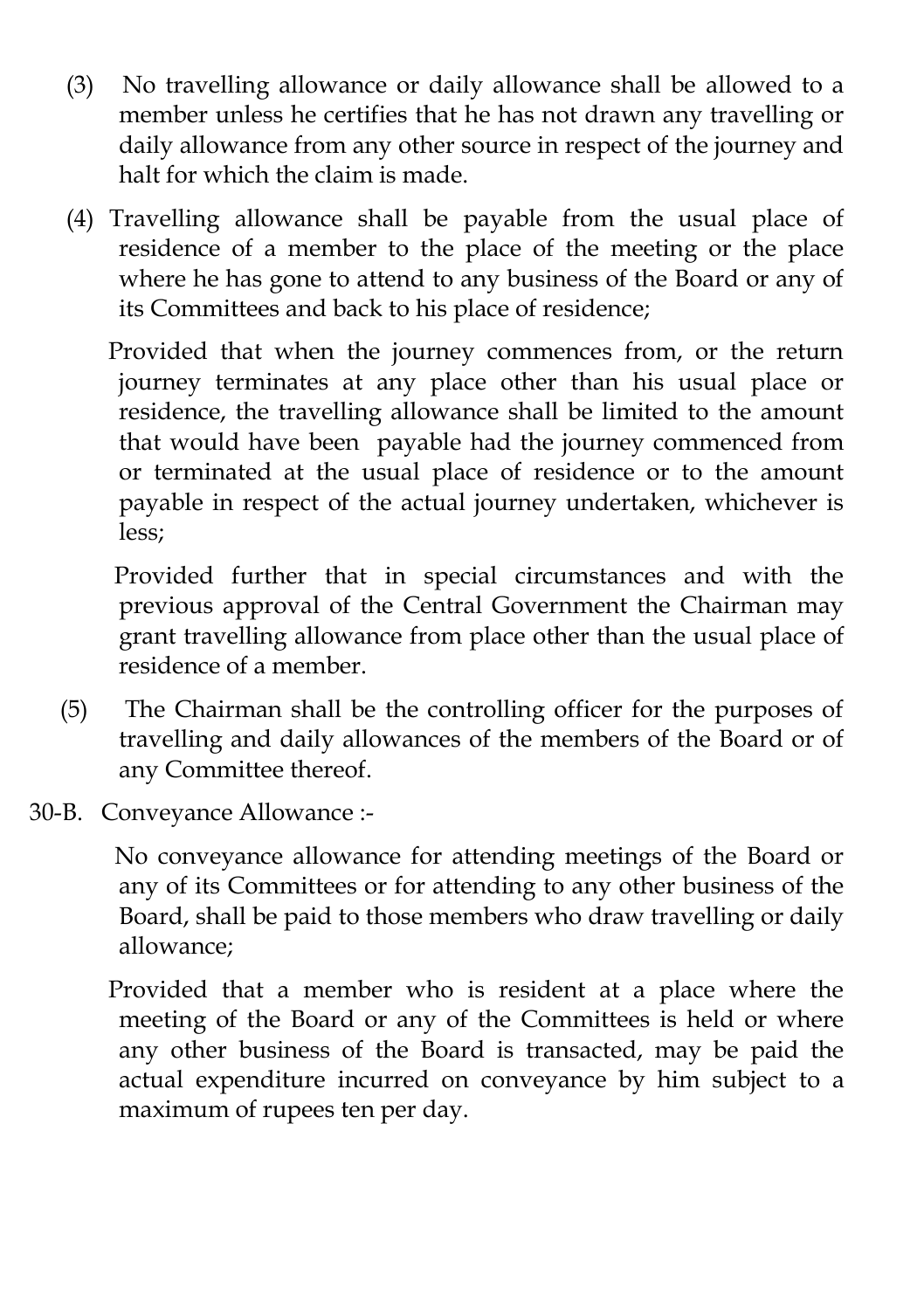## **CHAPTER – VI**

## **MINIMUM EXPORT PRICES AND PURCHASE, SALE AND EXPORT OF VIRGINIA TOBACCO**

#### 31. Minimum Export Prices :-

- (1) By 31st December every year, the Board shall recommend for the consideration of the Central Government the minimum prices which in its view should be fixed for the next year for the export of Virginia tobacco as well as for such other varieties of tobacco which have an export prospect.
- (2) In recommending the said minimum export prices, besides such other matters as may be considered relevant the Board shall take into consideration the following matters, namely –
- (i) surplus available from the previous crops and the size of the new crop;
- (ii) total assessed demand for home consumption and for exports;
- (iii) average FOB unit value realisation, quality-wise during the last twelve months and the trend of prices during the last three months;
- (iv) change in the cost of cultivation;
- (v) desirability of ensuring a fair and remunerative return to the growers consistent with the need to make the minimum export prices attractive enough to take care of the entire exportable surplus.
- (3) The recommendations of the Board shall be accompanied by a detailed analysis of the data taken into consideration in arriving at those recommendations indicating also the manner in which the said recommended prices have been worked out.
- (4) If and when, in the opinion of the Board a situation develops warranting the revision of the said minimum export prices during the course of the year, or when so desired by the Central Government the Board shall make special recommendation to the Government for its consideration, over and above the annual recommendation referred to in sub-rule (1).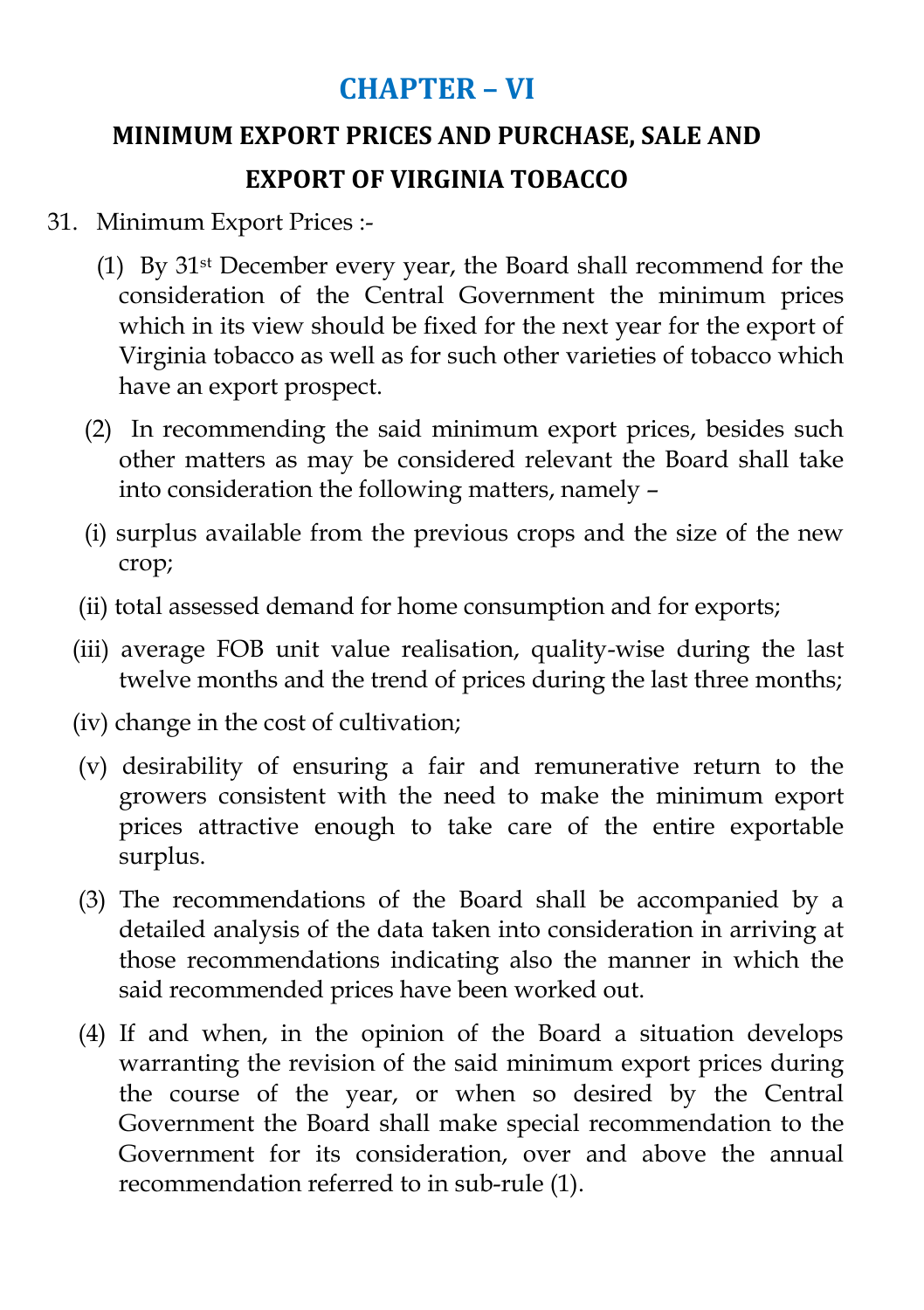- 32. Purchase of Virginia Tobacco :-
	- (1) The Board may and if so, directed by the Central Government shall, purchase Virginia tobacco from the growers of such tobacco in India when the Board or as the case may be the Central Government is satisfied that such a step is necessary or expedient to protect the interests of the growers.
	- (2) The tobacco so purchased by the Board shall be disposed of by it in India or abroad as and when considered appropriate and in such manner as the Board may think fit or as may be directed by the Central Government.
	- (3) The Board shall make maximum possible utilization of the agency of the State Trading Corporation of India Ltd., in exporting the Virginia tobacco purchased by the Board.
	- (4) The Board shall keep the Central Government fully informed of the tobacco purchase operations that may be undertaken by it and shall comply with such instructions, guidelines or restrictions etc., that may be issued or imposed by the Central Government in regard to such purchases and also the sales, including exports, to be made out of the stocks so purchased by the Board.
	- (5) The prices at which Virginia tobacco shall be purchased or sold by the Board shall be such as considered appropriate by it subject to such guidelines if any which the Central Government may lay down specifically for the purpose from time to time through directions to the Board.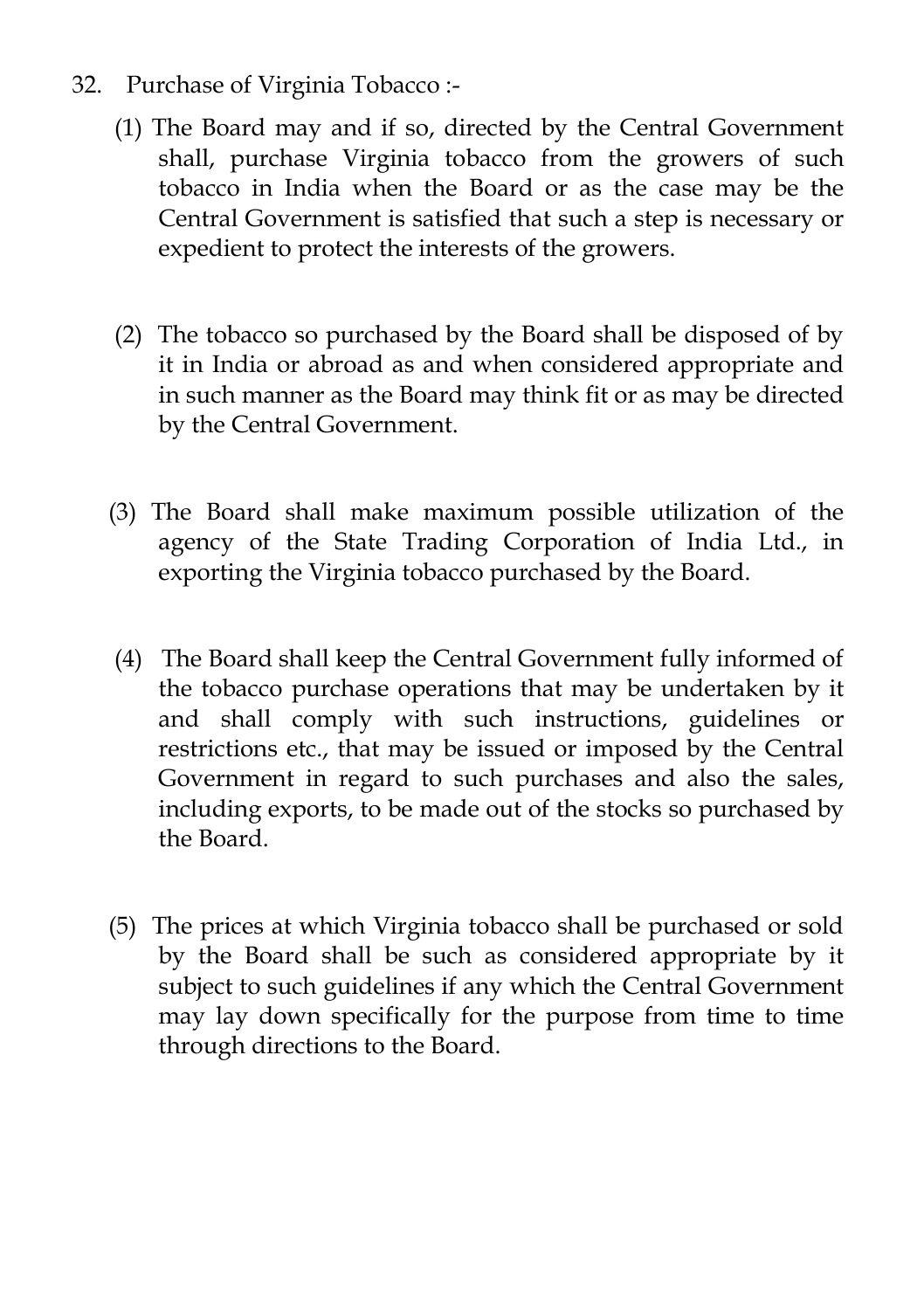## **CHAPTER - VII**

# **REGISTRATION OF GROWERS, CURERS, EXPORTERS PACKERS AND AUCTIONEERS AND DEALERS OF TOBACCO**

- \* 33. Registration of growers of Virginia tobacco :-
	- (1) Every person intending to grow Virginia tobacco shall apply to the Secretary or such other officer of the Board as may be authorized by the Chairman in this behalf for a certificate of registration or for renewal of certificate of registration, five months before the commencement of operations for growing Virginia tobacco in any State in any year, but not later than –
	- (a) the 31st January in the case of growers of Virginia tobacco in the States of Karnataka, Orissa\*\* and Tamil Nadu<sup>\*\*</sup>
	- (b) the 31st March in the case of growers of Virginia tobacco in the states of Gujarat and Uttar Pradesh; and
	- (c) the 31st May in the case of growers of Virginia tobacco in the States of Andhra Pradesh, Maharashtra and West Bengal.
	- (2) The Board may, taking into consideration the conditions of marketing, past year"s production, expected production of Virginia tobacco in the ensuing year and other related factors, extend the last date for receiving applications for certificate of registration or for renewal of certificate of registration under sub-rule (1), from time to time, in all the states or in any State or States.
	- (3) Every application for certificate of registration and renewal of such certificate shall be in Form 1 and shall contain the particulars specified therein.
	- \* Rules 33 to 40 were amended vide Tobacco Board (Amendment) Rules 1988 published in the Gazette of India (Extraordinary) Part II, Section 3(i), Dt.16-5-1988 and came into force with effect from 16-5-1988.
	- \* The word "Orissa" inserted vide Notification, F.No.8/11, 189-EP(Agm VI) published vide Gazette of India (Extra-ordinary) Part II, Sec. 3(i), Dt. 22-12-89 and came into force w.e.f.22-12-89.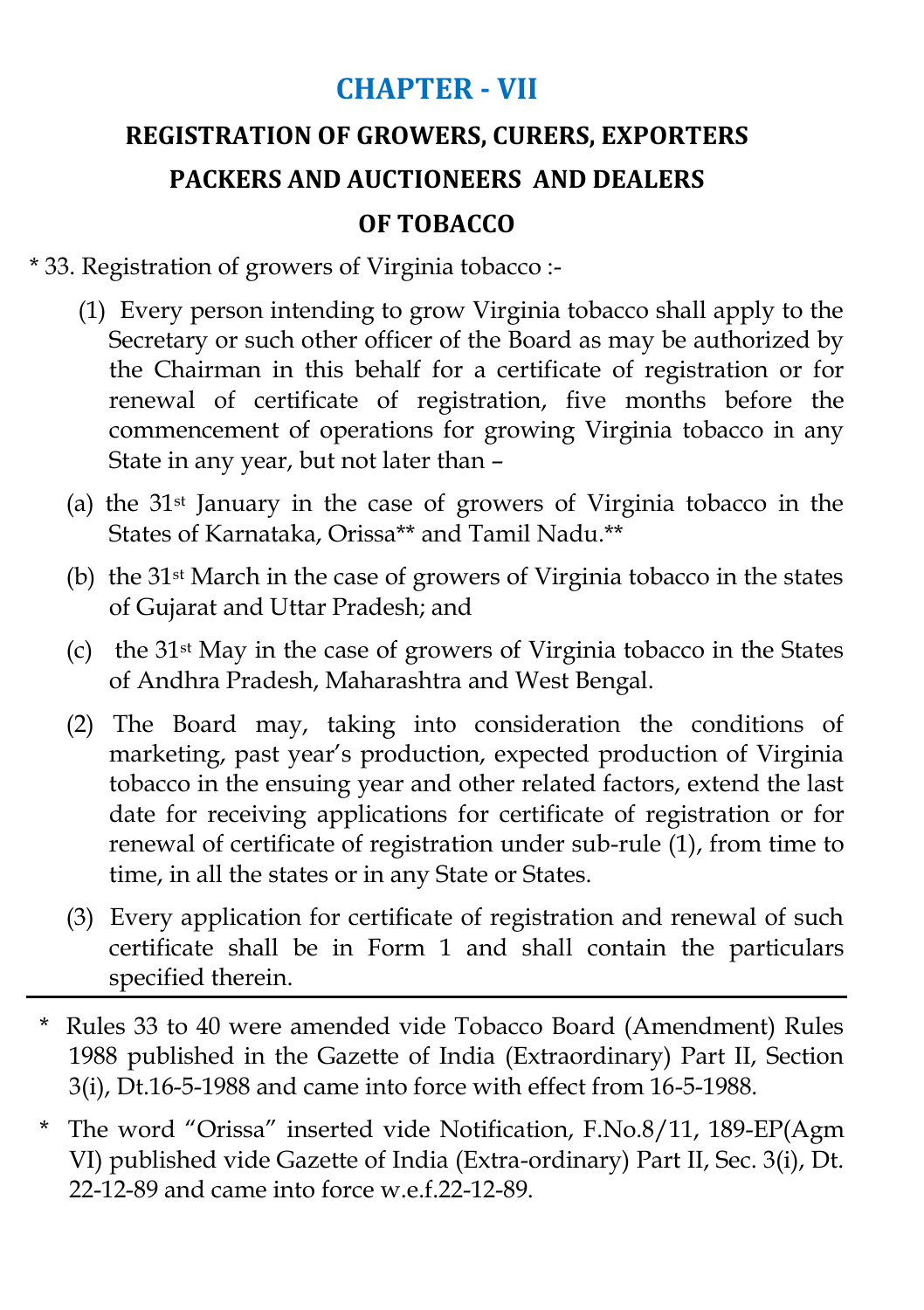- (4) Every application for certificate of registration and renewal of such certificate shall be accompanied by a fee of rupee one for every 0.4 hectare of the land of part thereof in relation to which such application is made.
- (5) Every certificate of registration granted under section 10 shall be in Form 2 and shall be valid for a period of one year specified in such certificate.
- (6) The renewal of certificate of registration shall be for a period of one year, at a time, endorsed on such certificate.
- (7) Every certificate of registration or renewal of registration shall be valid only for the year for which it was granted.
- 33-A. Procedure and principles for grant of registration or renewal of registration as grower of Virginia tobacco :
	- (1) The Board shall, in each year, lay down the policy with a view to regulating the production and curing a Virginia tobacco having regard to the factors specified in clause (a) of sub-section (2) of section 8 and such policy shall be published in all or any of the following manners, namely, in the form of book or pamphlet or by notification in widely circulated news papers.
	- (2) The Board shall constitute a Committee (herein after in this rule and rule 33B referred to as the Committee) consisting of five members of the Board to lay down criteria for registration or renewal of registration as grower of Virginia tobacco.
	- (3) While laying down the criteria the Committee shall have regard to.
		- (a) the production policy laid down by the Board under sub-rule (1);
		- (b) the previous experience of the applicant in growing Virginia tobacco;
		- (c) the facilities the applicant possesses for cultivating and flue curing of tobacco;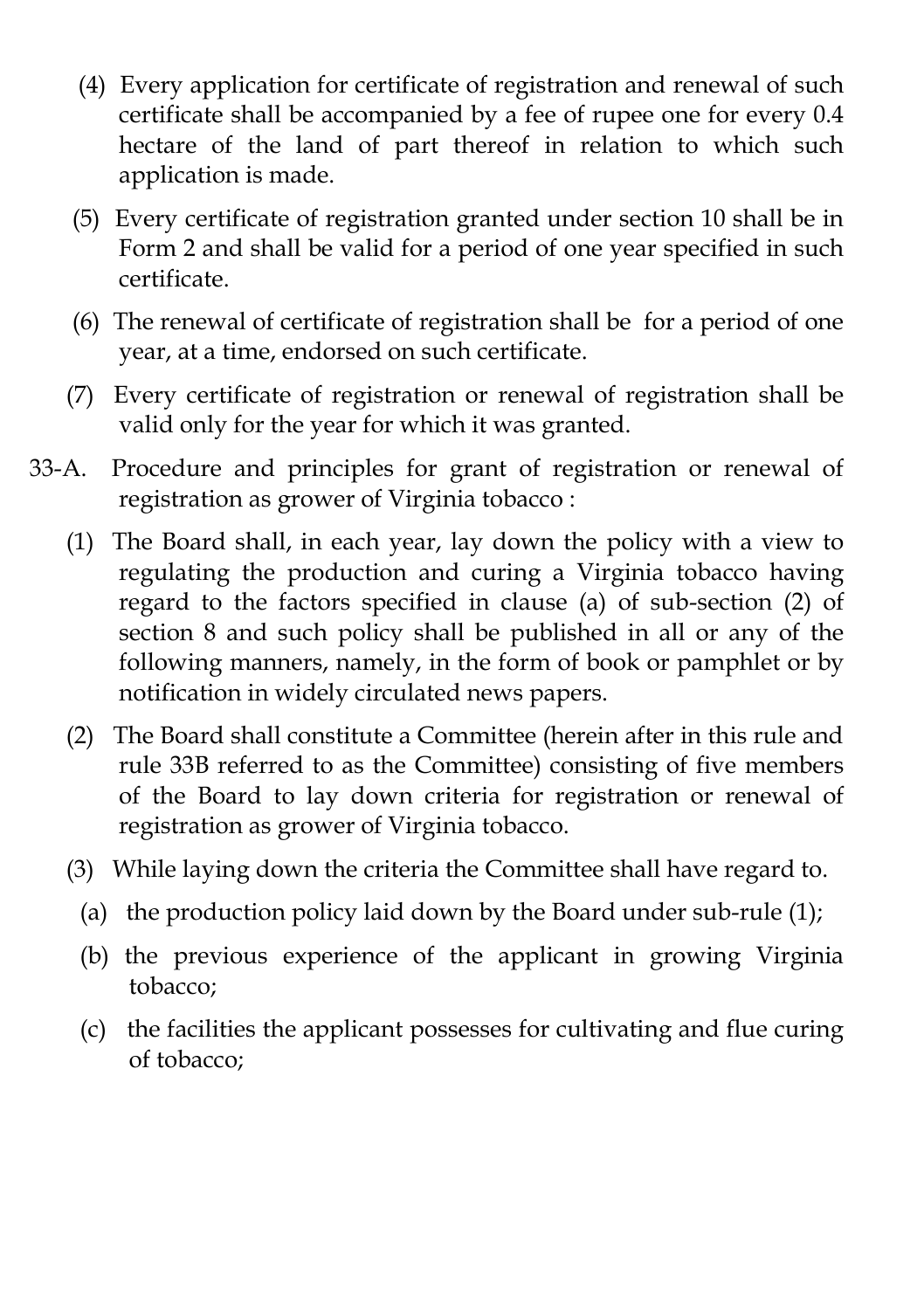- (d) improved cultural practices being followed by the grower;
- (e) whether the grower is also a nursery grower;
- (f) the conduct of the grower in complying with the provisions of the Act and the rules and regulations made thereunder and the terms and conditions of certificate of registration or licence, directions issued and stipulations laid down by the Board; and
- (g) such other related factors as the Committee may consider necessary.
- (4) On receipt of applications for registration or renewal of registration as grower, the Secretary or other officer authorized under sub rule (1) of rule 33 shall scrutinize the applications and may make such inquiry as he deems fit and if after such enquiry he is satisfied that the applicants satisfy the criteria laid down by the Committee, constituted under sub-rule (2), he shall grant registration, or renewal of registration, as the case may be.
- (5) For the purpose of any enquiry under sub-rule (4) the Secretary or other officer referred to in the said-rule may call for such further information as he deems fit from any applicant and the applicant shall furnish such further information within the period specified by the Secretary or other officer, and, if the information so called for is not furnished, the Secretary or other officer shall place the application along with other particulars before the Committee for consideration.
- (6) If for any reason the Secretary or other officer considers that registration or renewal of registration should not be granted to an applicant, the matter shall be placed before the Committee which, after making such inquiry as it deems fit, may either grant or refuse such registration or renewal of registration.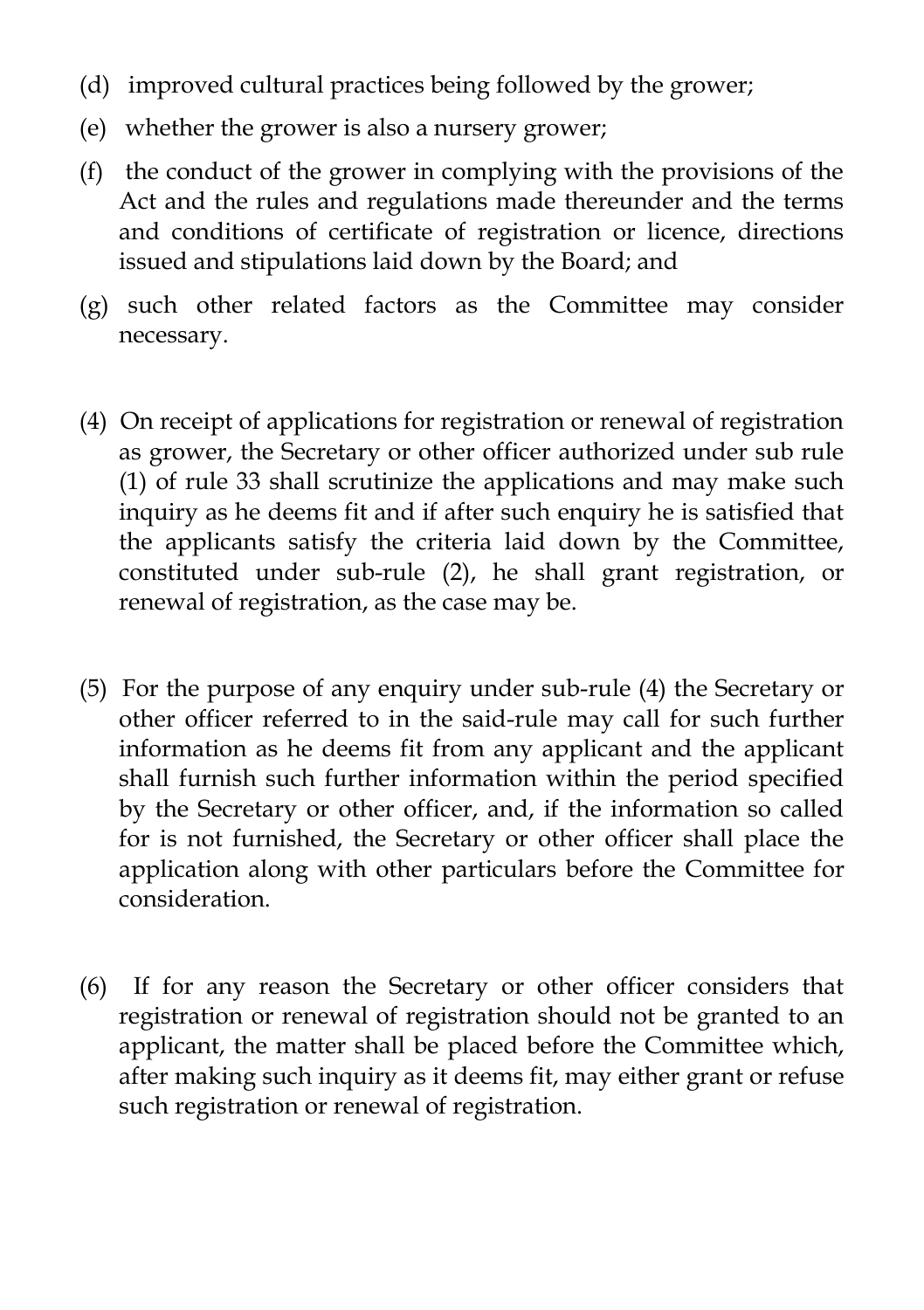- (7) The decision of the Committee shall be communicated to the applicant within fifteen days from the date of such decision.
- (8) Where the registration or its renewals refused by the Committee the reasons for such decision shall also be communicated to the applicant within fifteen days from the date of the decision and the fee paid by the applicant shall, subject to the orders passed on the representation, if any, made under sub-rule (9), be refunded to the applicant, after deducting there from the cost, if any, of remitting such amount to the applicant as soon as may be after thrity days of the date of decision, but not later than fifteen days after the limitation for making the said representation expires or, as the case may be, the Board passes the order on the representation.
- (9) Any person, whose application for registration or its renewal as grower has been refused by the Committee may represent to the Board for revision of the decision of the Committee within thirty days of the communication of the decision to such person and the Board shall, after giving the person concerned a reasonable opportunity to explain, pass such orders thereon as it deems fit.
- 33-B. Procedure and principles for cancellation of certificate of registration or renewal of certificate of registration :-
	- (1) The certificate of registration or its renewal granted to a grower of Virginia tobacco may be cancelled by the Committee, if it is satisfied that –
	- (a) the certificate of registration or its renewal was obtained by furnishing incorrect information; or
	- (b) the grower concerned has contravened any of the provisions of the Act or of these rules or any regulations or stipulations of the Board as far as they are applicable to him or any condition subject to which the certificate of registration or its renewal was granted.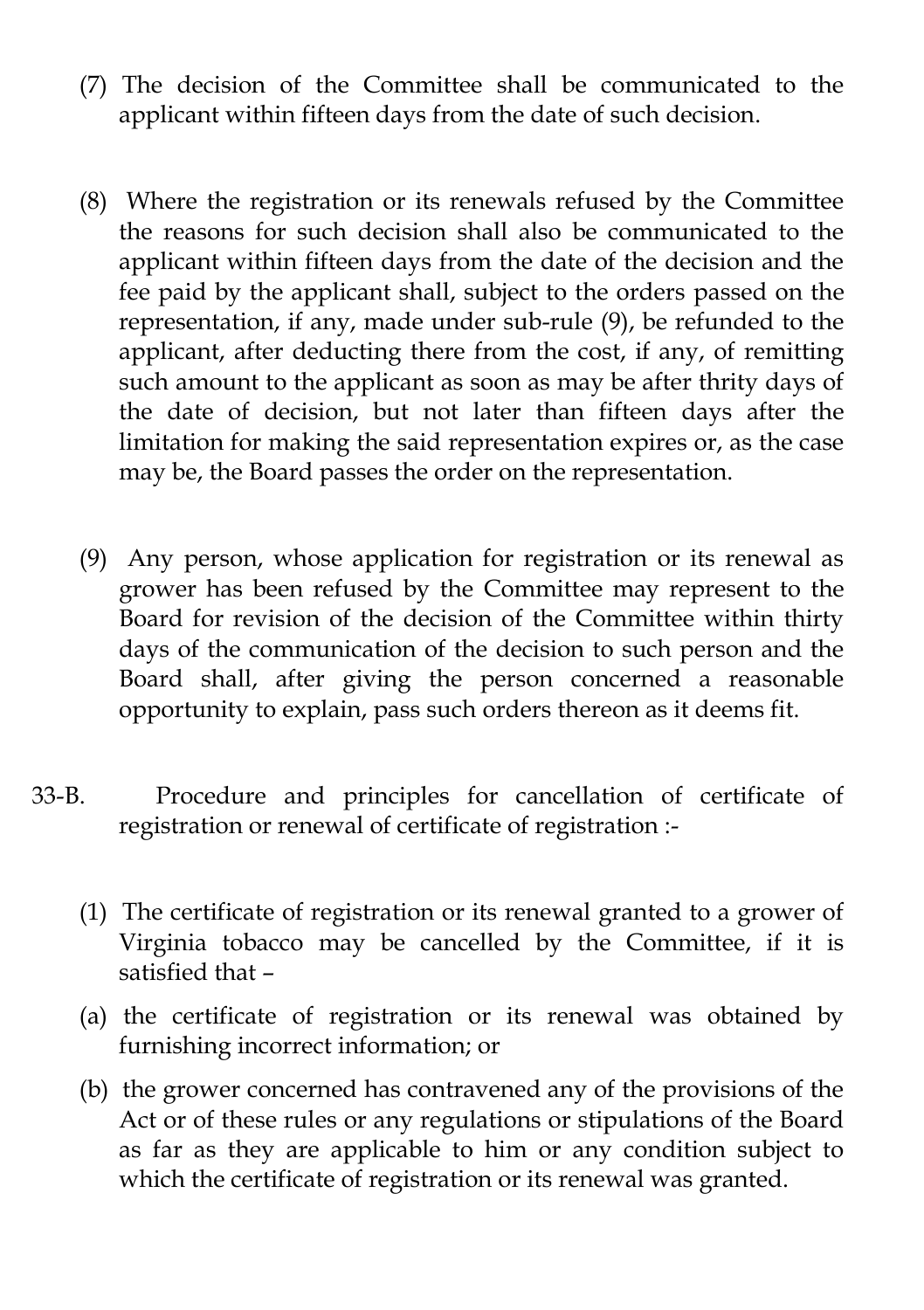- (2) No certificate of registration or its renewal shall be cancelled under these rules unless the grower concerned has been given a reasonable opportunity to explain.
- (3) Where a certificate of registration or its renewal is cancelled, the decision of the Committee together with the reasons therefor shall be communicated by the Secretary, as soon as may be, after the decision is taken, to the person concerned and the cancellation shall be effectively only from the date of such communication.
- (4) Any person, whose certificate of registration or its renewal is cancelled by the Committee, may represent to the Board for revision of the decision of the Committee within thirty days of the communication of the decision to such person and the Board shall, after giving the person concerned a reasonable opportunity to explain, pass such orders as it deems fit.
- (5) Cancellation of registration or its renewal under this rule shall be without prejudice to any other action that may be taken under the provisions of the Act or these rules including prosecution.
- 33-C. Registration of nursery grower :
- (1) Every nursery grower shall apply to the Secretary or such other officer of the Board as may be authorized by the Chairman in this behalf for registration as nursery grower, three months before the commencement of operations in any State in any year, but not later than –
- (a) the 31st January in the case of Karnataka, Orissa\* and Tamil Nadu.
- (b) the 31st March in the case of nursery growers in the States of Gujarat and Uttar Pradesh and
- (c) the 31st May in the case of nursery growers in the States of Andhra Pradesh, Maharashtra and West Bengal.
- \* The word "Orissa" inserted wide Notification F.No.8/11/89- E.P.(Ari-VI) published wide Gazette of India (Extra-ordinary) Part-II, Sec.3(i) Dt.21.12.89 and came into force w.e.f. 22-12-89.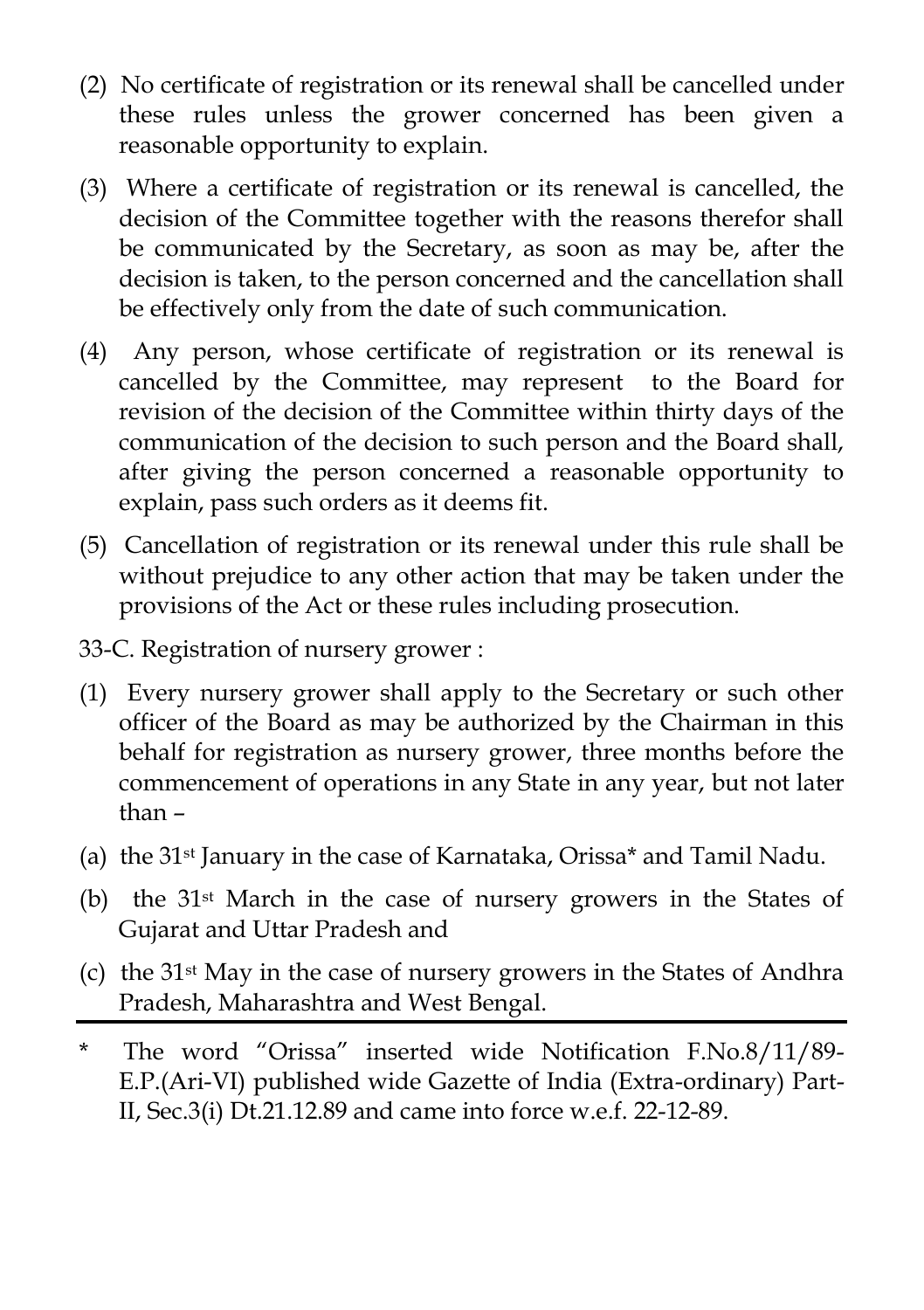- (2) The registration as a nursery grower has to be renewed every year and unless so renewed, shall cease to have effect on the expiry of the year for which it is granted. The application or such renewal shall be made in the same manner as provided under sub-rule (1).
- (3) The Board may, taking into consideration the weather conditions and other related factors, extend the date of receiving applications for registration as nursery growers or for renewal of such registration from time to time in all the states or in any State or States.
- (4) Every application for registration or renewal of registration as nursery grower shall be Form 3 and shall contain the particulars specified therein.
- (5) Every application for registration or renewal of registration as nursery grower shall be accompanied by a fee of rupee fifty for every 01. hectare or part thereof.
- (6) Every person registered with the Board as a nursery grower shall be given a certificate of registration in Form 4 which may be issued subject to such conditions as may be imposed by the Board from time to time.
- 33-D. Procedure and principles for grant of registration or renewal of registration as nursery grower :-
	- (1) The Board shall constitute a Committee (hereinafter in this rule and rule 38F referred to as the Committee) consisting of five members of the Board to lay down criteria for registration or renewal of registration as nursery growers of Virginia tobacco.
	- (2) While laying down the criteria and Committee may have regard to–
	- (a) the expected demand for Virginia tobacco seedlings during the ensuing year;
	- (b) the variety of seeds which may be considered suitable;
	- (c) the suitability of the soil and site for raising nursery;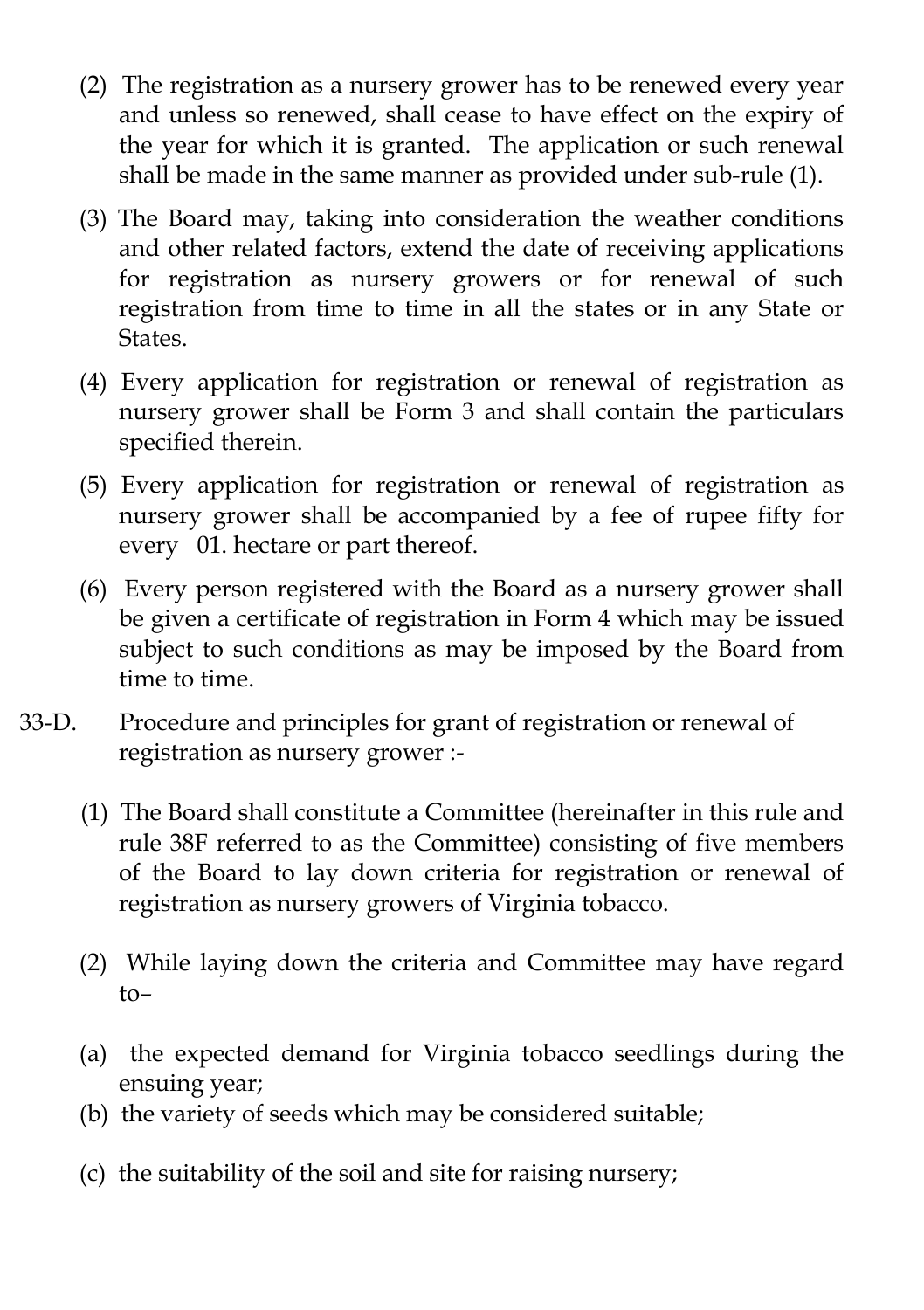- (d) the availability of assured water supply;
- (e) the previous experience of the applicant in raising tobacco nursery;
- (f) the conduct of the applicant in complying with the provision of the Act, these rules and regulations, conditions and stipulations of the Board; and
- (g) such other necessary conditions as it may deem fit.
- (3) On receipt of applications for registration or renewal of registration as nursery grower, the Secretary or other officer authorized under sub-rule (1) of rule 3C shall scrutinize the applications and may make such inquiry as he deems fit and if, after such enquiry, he is satisfied that the applicants satisfy the criteria laid down by the committee, he shall grant registration or renewal of registration, as the case may be.
- (4) For the purpose of any inquiry under sub-rule (3), the Secretary or other officer referred to in the said-rule may call for such further information as he deems fit from any applicant and the applicant shall furnish such further information so called for within the period specified by the Secretary or other officer, and if the information so called for is not furnished, the Secretary or other officer shall place the application along with other particulars before the Committee for consideration.
- (5) If for any reason the Secretary or other officer considers that registration or renewal of registration should not be granted to an applicant the matter shall be placed before the Committee which, after making such inquiry as it deems fit, may either grant or refuse such registrations or renewal of registration.
- (6) The decision of the Committee shall be communicated to the applicant within fifteen days from the date of the decision.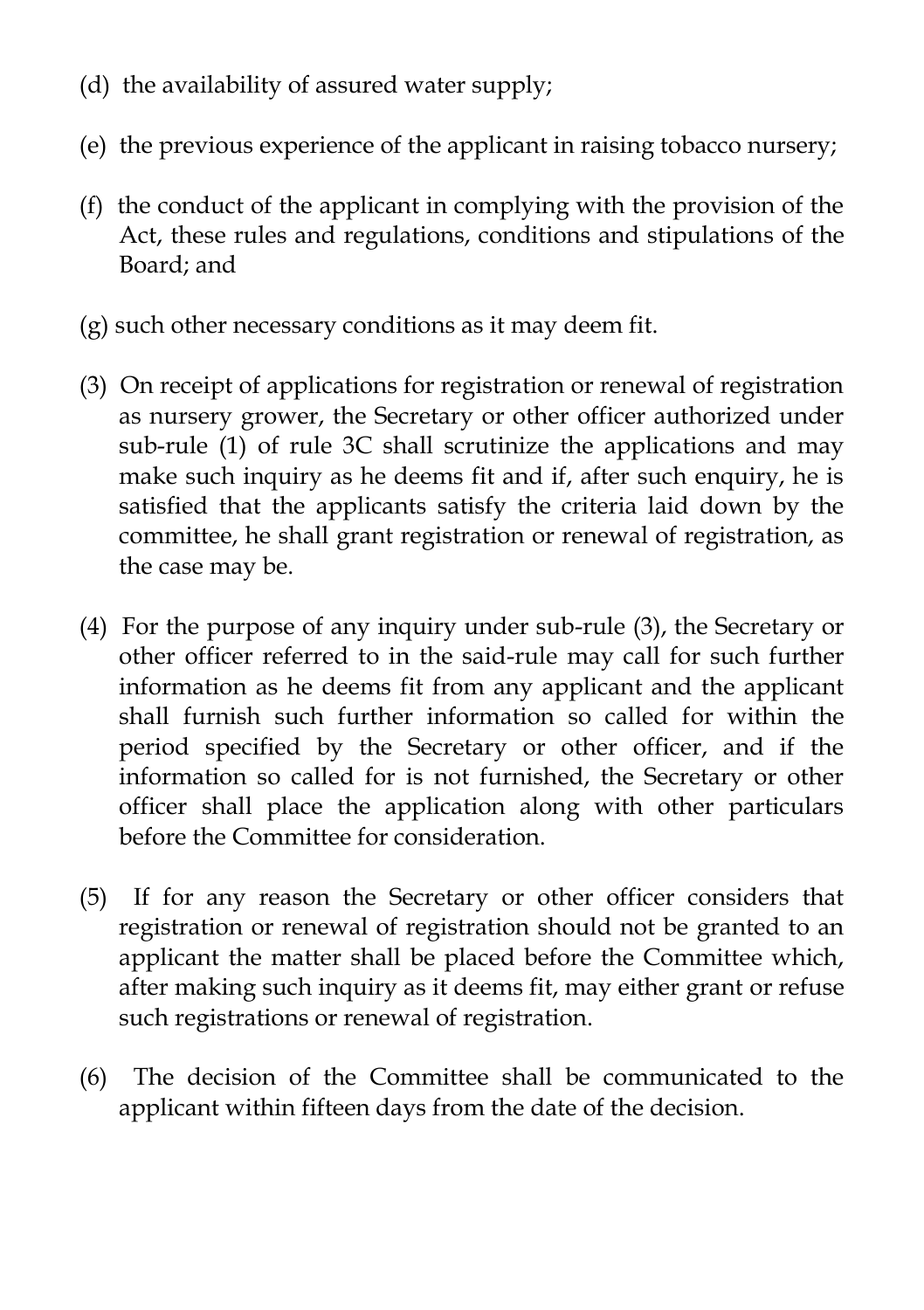- (7) Where the registration or its renewal is refused by the Committee, the reasons for such decision shall also be communicated to the applicant along with the decision within fifteen days from the date of the decision and the fee paid by applicant shall, subject to the orders passed on the representation, if any, made under subrule (8), be refunded to the applicant after deducting there from the cost, if any, of remitting such amount to the applicant as soon as may be after thirty days of the decision but not later than fifteen days after the limitation for making the said representation expires on, as the case may be, the Board passes the order on the representation.
- (8) Any person, whose application for registration or its renewal as nursery grower has been refused by the Committee may represent to the Board for revision of the decision of the Committee within thirty days of the communication of the decision to such person and the Board shall, after giving the person concerned a reasonable opportunity to explain, pass such orders thereon as it deems fit.
- 33-E. Registers to be maintained and returns to be submitted by nursery grower :-
	- (1) Every nursery grower shall maintain Registers in Form 5 and 6 and shall produce them for inspection of any officer of the Board.
	- (2) Every nursery grower shall submit to the Secretary or any other officer of the Board authorized by the Chairman, returns in Forms 7 and 8 at the time specified therein.
- 33-F. Procedure and principles for cancellation of registration or renewal of registration as nursery grower :-
	- (1) Every registration or its renewal granted to a nursery grower may be cancelled by the Committee if it is satisfied that –
	- (a) such registration or its renewal was obtained by furnishing incorrect information; or
	- (b) the nursery grower concerned has contravened any of the provisions of the Act or of these rules or any regulations made thereunder or any conditions subject to which registration or its renewal was granted.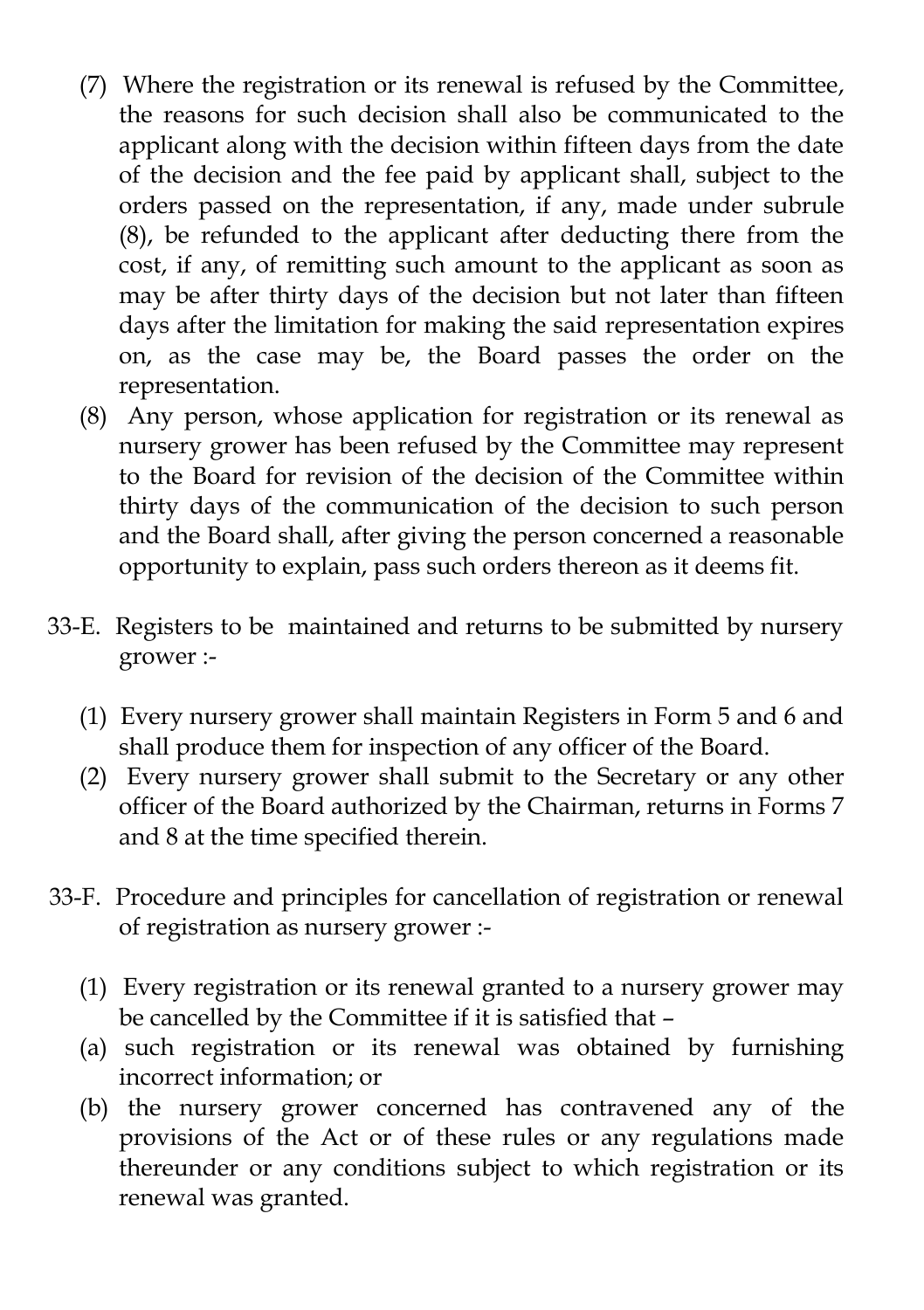- (2) No registration or its renewal shall be cancelled under these rules unless the person concerned has been given a reasonable opportunity to explain.
- (3) Where a registration or its renewal is cancelled, the decision of the Committee together with reasons therefor shall be communicated by the Secretary, as soon as may be after the decision is taken, to the person concerned and the cancellation shall be effective only from the date of such communication.
- (4) Any person, whose registration or its renewal is cancelled by the Committee, may represent to the Board for the revision of the decision of the committee within thirty days of the communication of the decision to such person and the Board shall, after giving the person concerned a reasonable opportunity to explain, pass such orders on the representation as it deems fit.
- (5) Cancellation of registration or its renewal under this rule shall be without prejudice to any other action that may be taken under the provision of the Act or these rules including prosecution.
- 34. Registration of curers of Virginia tobacco :-
	- (1) Every person intending to cure Virginia tobacco by a process other than flue curing shall apply to the Secretary of such other officer of the Board as may be authorized by the Chairman in this behalf, for registration as a curer with the Board, three months before the commencement of curing of such tobacco. If the curer is also seeking a certificate or registration as grower under section 10, the application for registration as a curer shall be made at the same time as the application for registration or renewal of registration as a grower.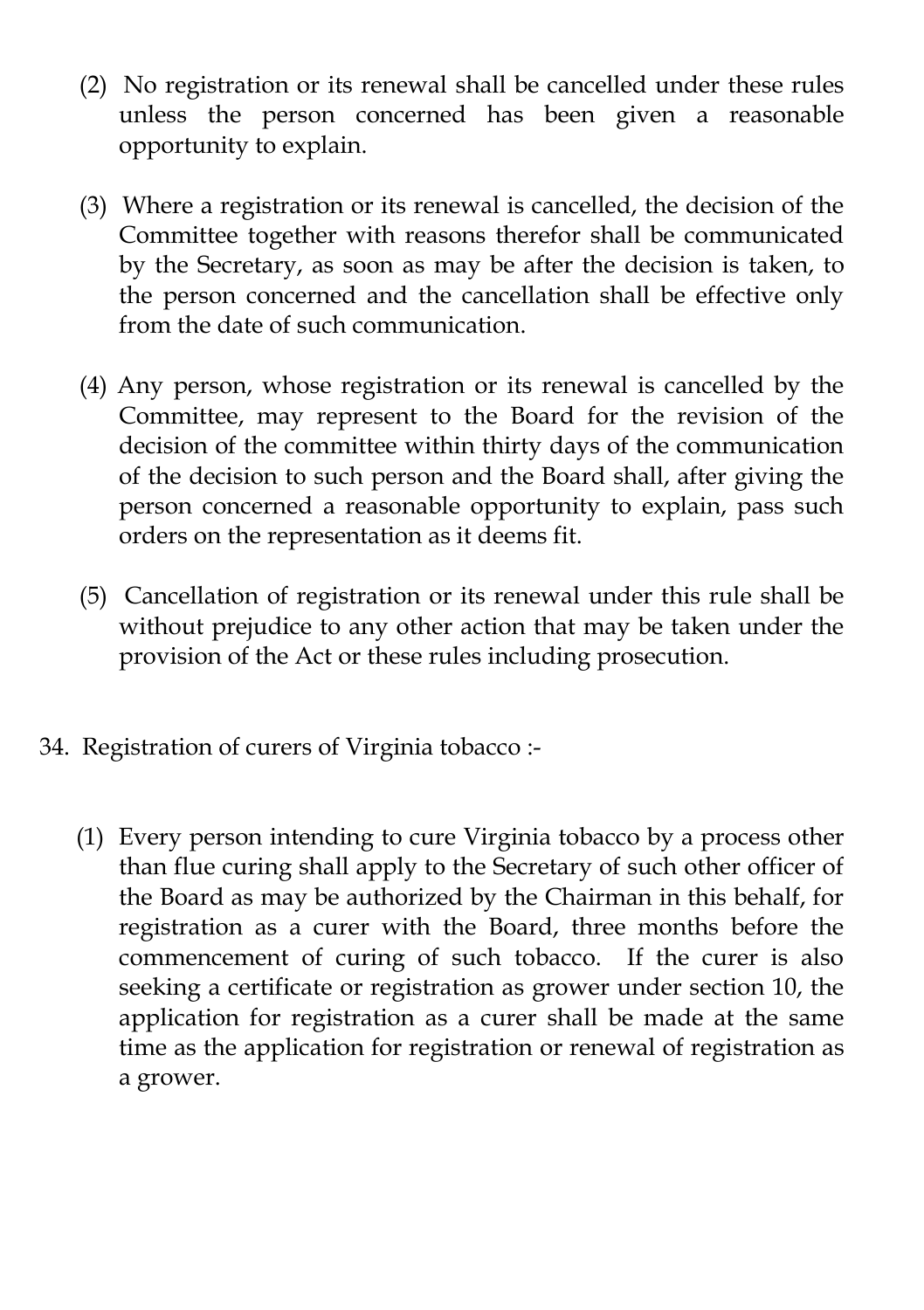- (2) (a) The registration as a curer has to be renewed every year and, unless so renewed, the registration shall cease to be effective on the expiry of the year for which it was granted.
	- (b) The application for such renewal shall be made to the Secretary or such other officer of the Board as may be authorized by the Chairman in this behalf.
- (3) Every application for registration including every application for renewal of such registration shall be in Form 9.
- (4) Every application for registration or renewal of registration as curer shall be accompanied by a fee of five rupees.

 Provided that any grower of Virginia tobacco to whom a certificate or registration has been granted by the Board and who intends to grow Virginia tobacco shall not be required to pay any separate fee as such curer.

- (5) Every certificate of registration, where granted shall be in Form 10.
- 34-A. Procedure and principles for grant of registration as curer :-
	- (1) The Board shall constitute a Committee (hereinafter in this rule and rule 34B referred to as the Committee) consisting of five members of the Board to scrutinize the applications for registration or renewal of registration under rule 34.
	- (2) On receipt of applications for registration or renewal of registration under rule 34 the Secretary or other officer authorized under subrule (1) of the said rule shall make such inquiry as he deems necessary and shall submit the applications with his recommendations to the Committee constituted under sub rule (1).
	- (3) For the purpose of any inquiry under sub-rule (2) the Secretary or other officer referred to in the said sub-rule may call for such further information as he deems fit from any applicant and such applicant shall furnish such further information within the period specified by the Secretary or other officer, and if the information so called for is not furnished by the applicant, the Committee may reject the application.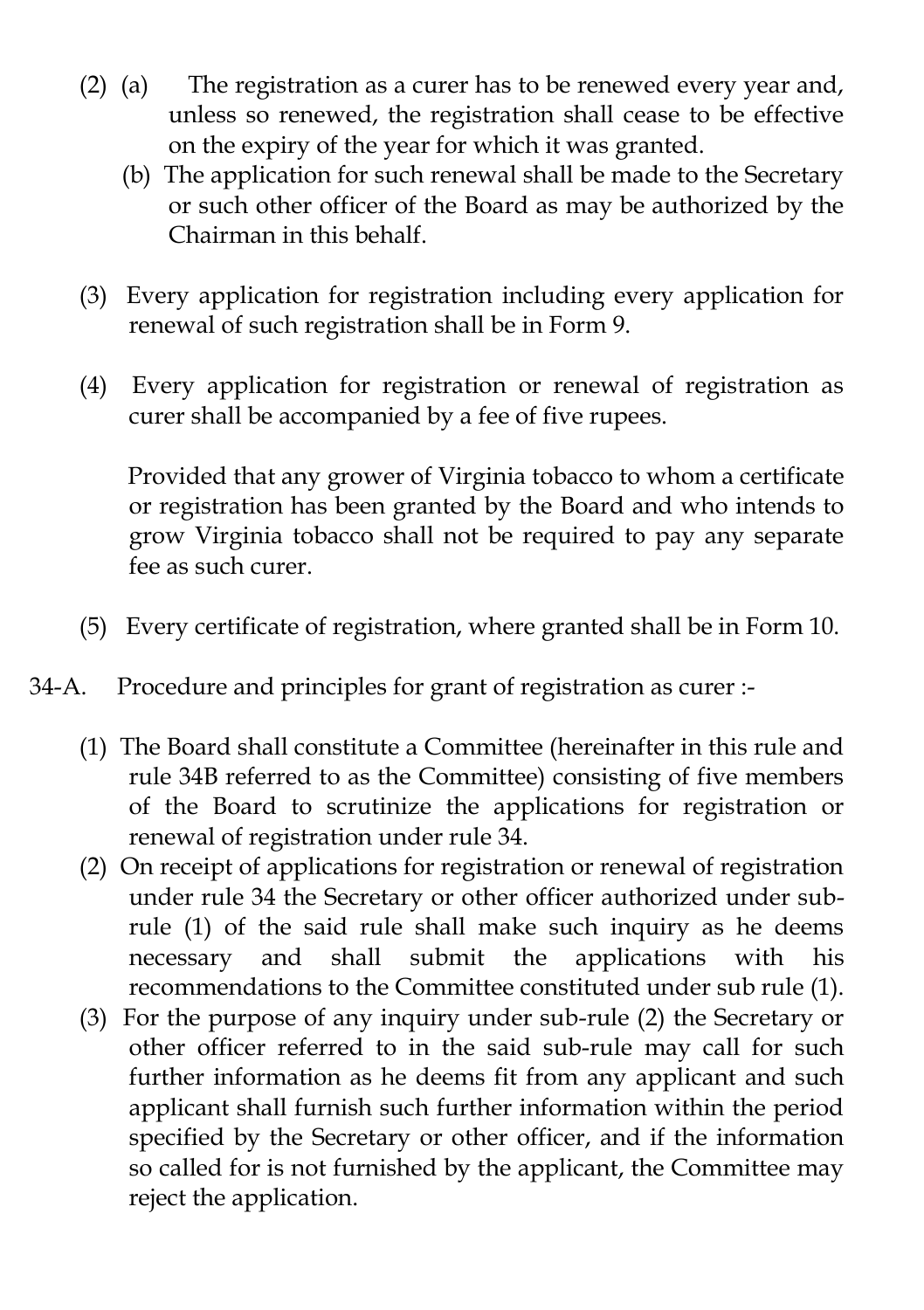- (4) Subject to the provisions of sub-rule (3) the Committee shall consider the applications for registration or its renewal in accordance with subrule (8) and take such decision there on either granting or renewing registration or refusing to grant or renew such registration as it deems fit.
- (5) Where the Committee rejects the grant of registration or its renewal under sub-rule (3) or refuses to grant registration or renewal under sub-rule (4) it shall record the reasons for such decision.
- (6) The decision of the Committee refusing registration or its renewal along with the reasons for such decision shall be communicated by the Secretary or other officer authorized under sub-rule (2) to the applicant within fifteen days from the date of the decision.
- (7) Where the application for registration or its renewal is refused by the Committee the fee paid by the applicant along with the application, shall, subject to the orders passed on the representation, if any, made under sub-rule (9) be refunded to the applicant after deducting there from the cost, if any, of remitting such amount to the applicant, as soon as may be after thirty days of the date of the decision, but not later than fifteen days after the limitation for making the said representation expires or, as the case may be, the Board passes the order on the representation.
- (8) (a) In registering or renewing the registration or refusing to register or renew the registration of a person as a curer of Virginia tobacco, regard shall be had to –
	- (i) the equipment and other facilities which the applicant has and the experience of the applicant in curing Virginia tobacco;
	- (ii) the production policy of the Board regulating production;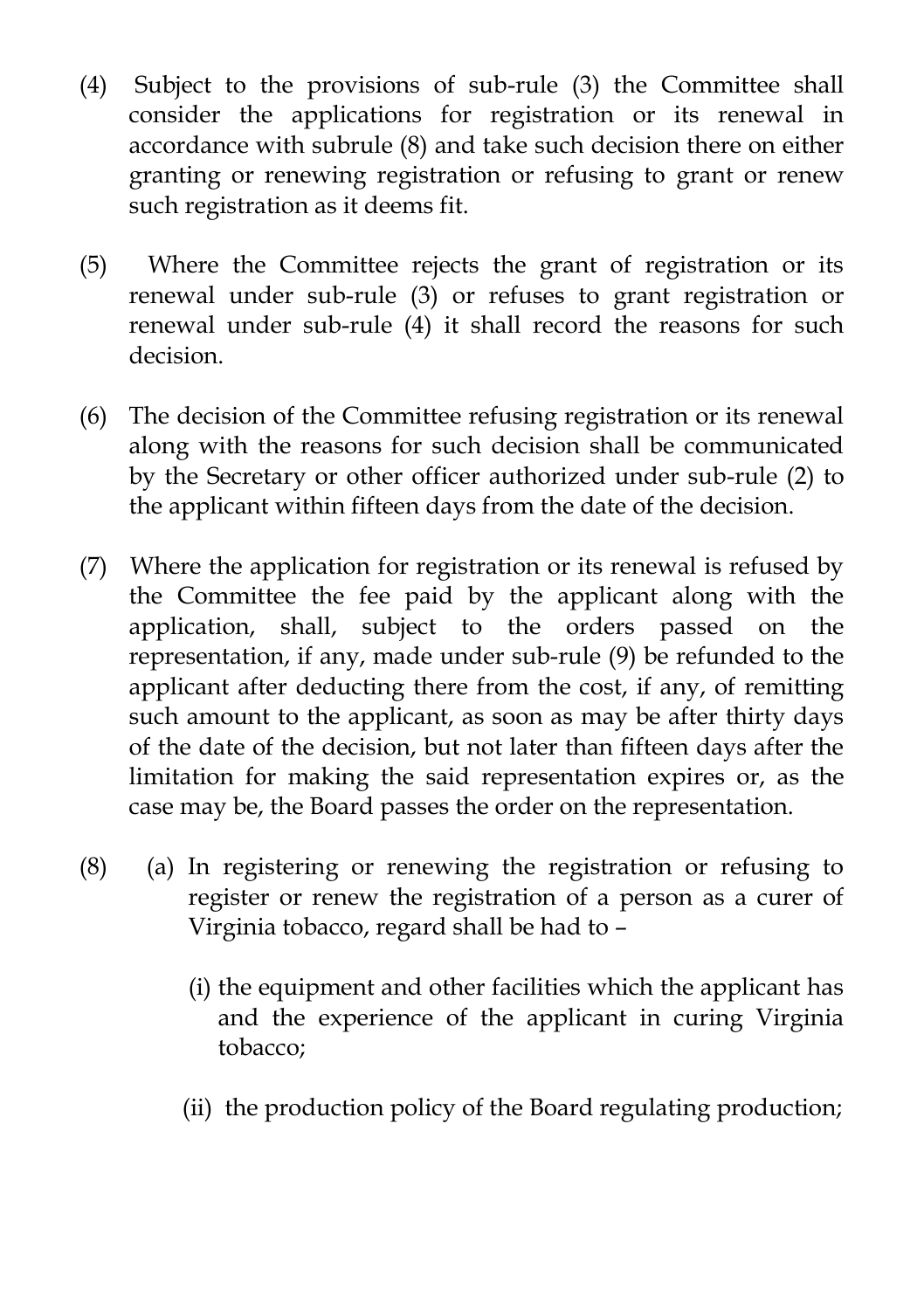- (iii) the total quantity of tobacco expected to be cured in a particular region;
	- (iv) the total number of persons seeking registration as curers; and
	- (v) such other factors as the Committee may deem fit.
- (b) In renewing or refusing to renew registration as a curer, in addition to the matter mentioned in clause (a) regard shall be had also to whether the registers required to be submitted by the curer are being maintained and submitted or not, and his past conduct in complying with the provisions of the Act, these rules, any regulations of the Board, conditions of registration and stipulations that may be made by the Board from time to time.
- (9) Any person, whose application for registration or its renewal as a curer has been refused by the Committee, may represent to the Board for a revision of the decision of the Committee within thirty days of the communication of the decision to such person and the Board shall, after giving the person concerned a reasonable opportunity to explain, pass such order thereon as it deems fit.
- 34-B. Registers to be maintained and returns to be submitted by the curer:-
	- (1) Every curer registered under rule 34 shall submit the following returns to the Secretary or any other officer of the Board authorized by the Chairman in this behalf, namely;
		- (a) a return in Form 11 within fifteen days of completion of curing;
		- (b) a return in Form 12 within fifteen days of the disposal of the cured tobacco.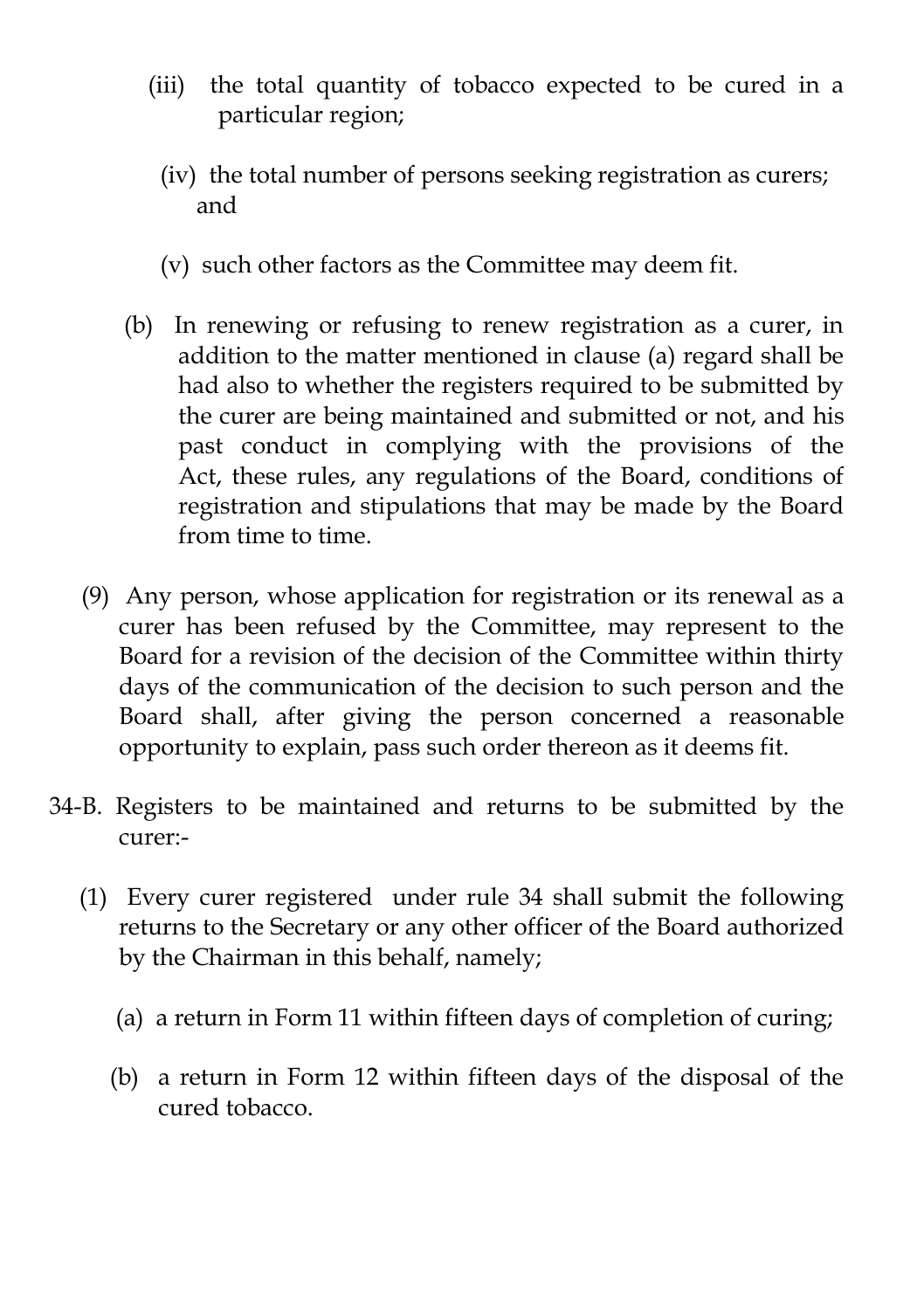#### 34-C. Procedure and principles for cancellation of registration of curer :-

- (a) the registration or its renewal was obtained by furnishing incorrect information ; or
- (b) the person registered has contravened any of the provisions of the Act or these rules, or any of the regulations made there under or the terms and conditions of the licence or any directions issued by the Board in pursuance of the provisions of the Act or these rules.
- (2) No registration granted as curer shall be cancelled under this rule unless the person concerned has been given a reasonable opportunity to explain.
- (3) Where a registration is cancelled, the decision of the Committee, together with the reason therefor shall be communicated by the Secretary, as soon as may be after the decision is taken, to the person concerned and the cancellation shall be effective only from the date of such communication.
- (4) Any person, whose registration is cancelled by the committee, may represent to the Board for the revision of the decision of the Committee within thirty days of the communication of the decision to such personable opportunity to explain, pass such orders on the representation as it deems fit.
- (5) Cancellation of registration under this rule shall be without prejudice to any action that can be taken under the provisions of the Act or these rules including prosecution.
- 34-D. Registration as processor or manufacture of Virginia tobacco :-
	- (1) Every application for registration as processor or manufacturer of Virginia tobacco shall be made to the Secretary or such other officer of the Board as may be authorized by the Chairman in this behalf and shall reach the Secretary or other officer, as the case may be, before the 1st November of the year preceding the calendar year for which the registration is applied for.
	- (2) (a) The registration under sub-rule (1) as processor or manufacturer has to be renewed every year and, unless so renewed, shall cease to be effective on the expiry of the year for which it is granted.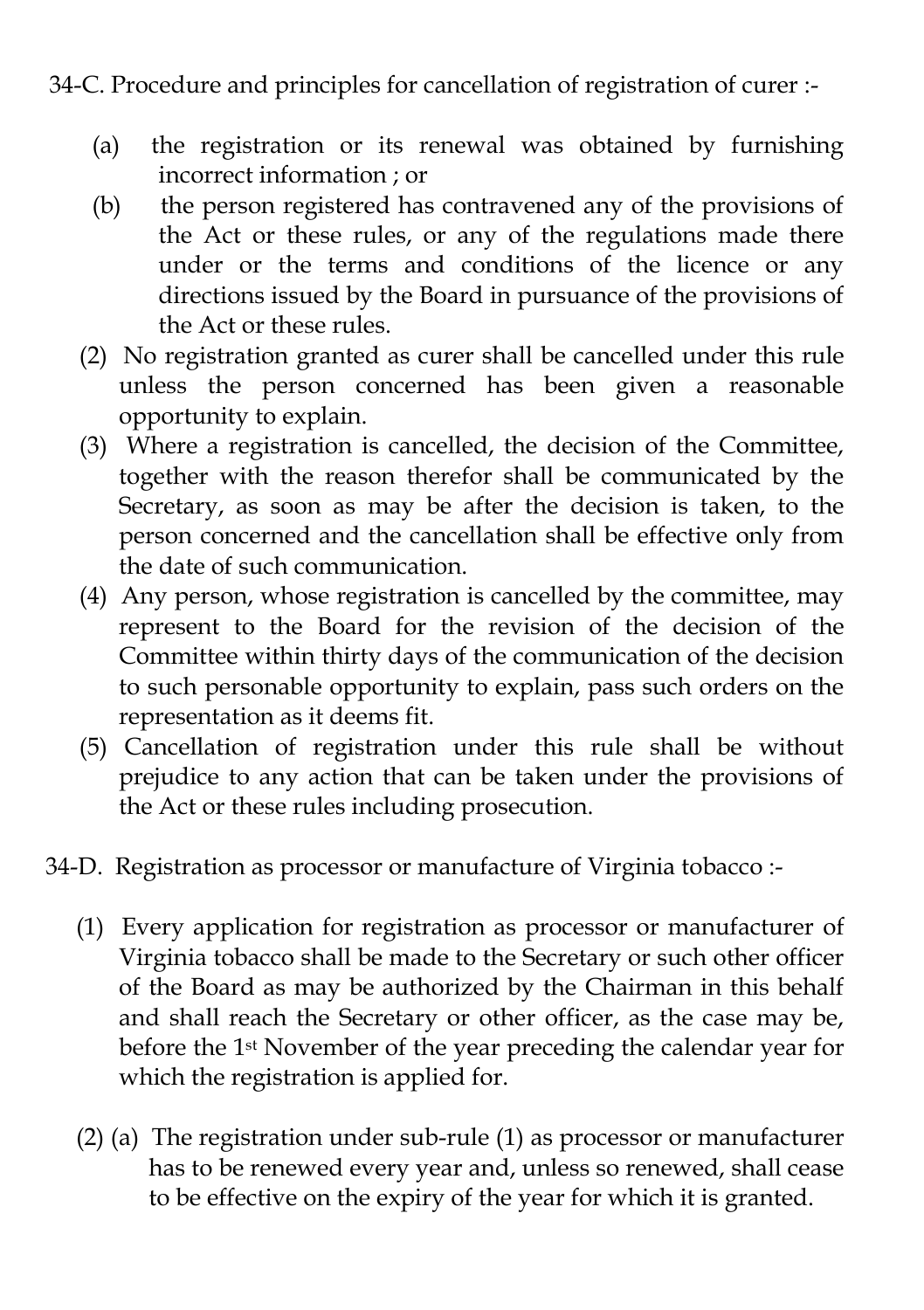- (b) The application for such renewal must reach the Head Office of the Board before the 30th November of the year proceeding the Year for which renewal is applied for;
- (3) Every application for registration or renewal of registration as processor or manufacturer shall be in Form 13 and shall contain the particulars specified therein.
- (4) \* Every application for registration or its renewal shall be accompanied by the fees specified in the Table below :-

|                                                                                   | Category<br>Applicant | Quantity of tobacco                                                                                                         | Fee<br>payable<br>Rs. |  |
|-----------------------------------------------------------------------------------|-----------------------|-----------------------------------------------------------------------------------------------------------------------------|-----------------------|--|
| (i)                                                                               | Processors            |                                                                                                                             |                       |  |
|                                                                                   | 'A' Class             | If the average quantity of tobacco<br>processed during the proceeding<br>three years exceeds ten thousands<br>metric tonnes | $20,000/-$            |  |
|                                                                                   | 'B' Class             | Above 5,000 metric tonnes upto<br>10,000 metric tonnes                                                                      | $16,000/-$            |  |
|                                                                                   | 'C' Class             | Above 1,000 metric tonnes upto<br>5,000 metric tonnes                                                                       | $10,000/-$            |  |
|                                                                                   | 'D' Class             | 1,000 metric tonnes or below                                                                                                | $4,000/-$             |  |
| (ii)                                                                              | Manufactures          |                                                                                                                             |                       |  |
|                                                                                   | 'A' Class             | If the average value of the products<br>manufactured during previous three<br>years is above 30 crores                      | $30,000/-$            |  |
| $^{\star}$<br>Substituted vide Tobacco Board (Amendment) Rules, 1998 published in |                       |                                                                                                                             |                       |  |
| Gazette of India, Part-II, Section 3(i) dt.9-10-1998.                             |                       |                                                                                                                             |                       |  |

**TABLE**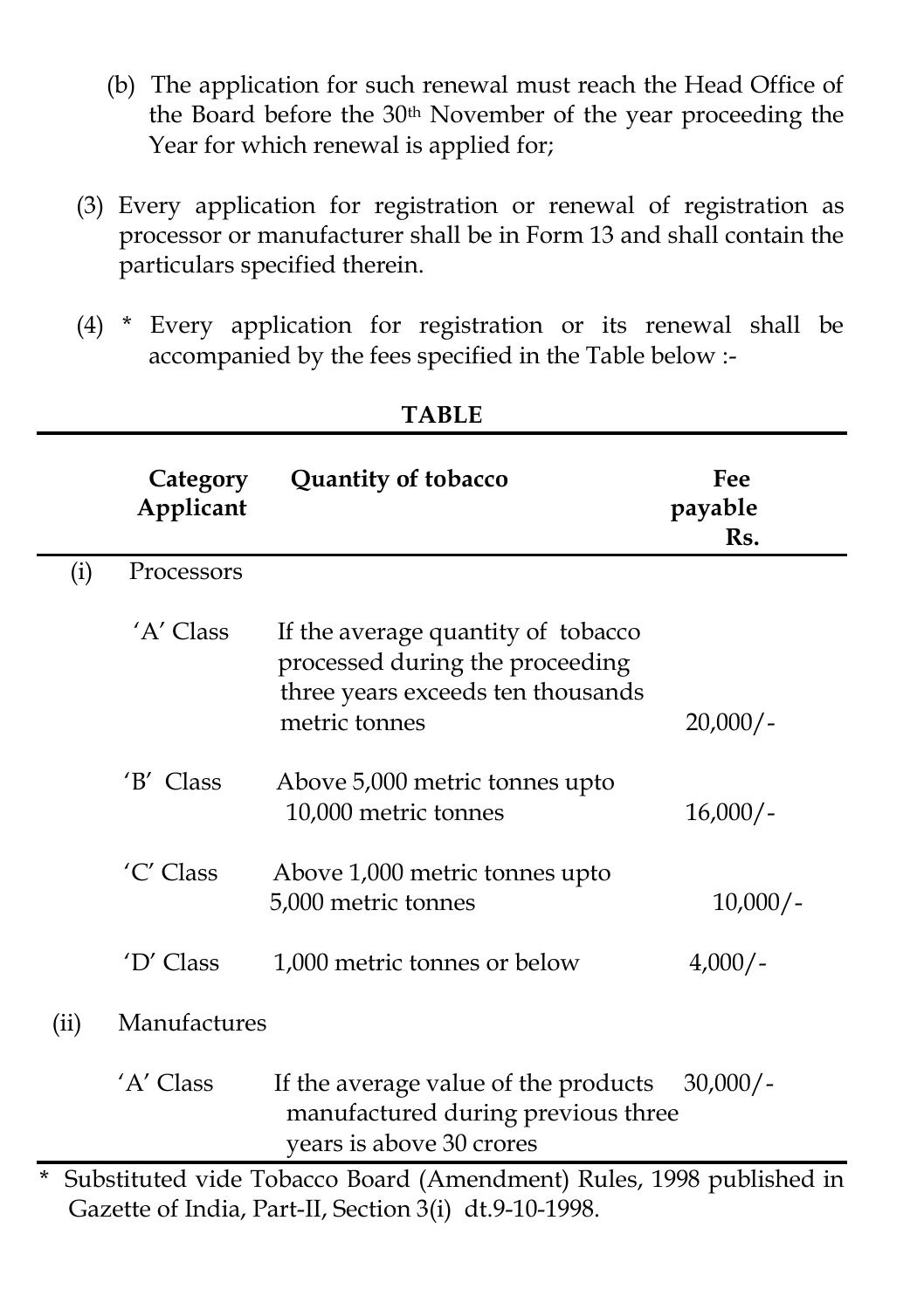| 'B' Class   | Above one crore and upto 30 crores 20,000/- |             |
|-------------|---------------------------------------------|-------------|
| 'C' Class   | Above Rs.20 lakhs and below<br>Rs. 1 crores | $10,000/$ - |
| $'D'$ Class | Rs. 20 lakhs or below                       | $2,000/-$   |

 (5) Every person registered with the Board as a processor or manufacturer or whose registration as such has been renewed shall be given certificate of registration in Form 14 which may be issued subject to such condition as may be imposed by the Board from time to time.

- 34-E. Procedure and principles for grant of registration as processor or manufacturer of Virginia tobacco :-
	- (1) The Board shall constitute a Committee (hereinafter referred to in this rule and rule 34G as the Committee) consisting of five members of the Board to scrutinize the applications for registration as processor or manufacturer of Virginia tobacco.
	- (2) On receipt of applications for registration as processor or manufacturer, the Secretary or other officer authorized under subrule (1) of rule 34D shall make such inquiry as he deems necessary and shall submit the applications with his recommendations to the Committee.
	- (3) For the purpose of any inquiry under sub-rule (2) the Secretary or other officer referred to in the said sub-rule may call for such further information as he deems fit from any applicant and such applicant shall furnish such further information within the period specified by the Secretary or other officer, and if such information is not furnished by the applicant, the Committee may reject the application.
	- (4) Subject to the provisions of sub-rule (3), the Committee shall consider the applications in accordance with sub-rule (7) for registration or its renewal as a processor or manufacturer and take such decision thereon either granting or renewing the registration or refusing to grant or renew the registration, as deemed fit.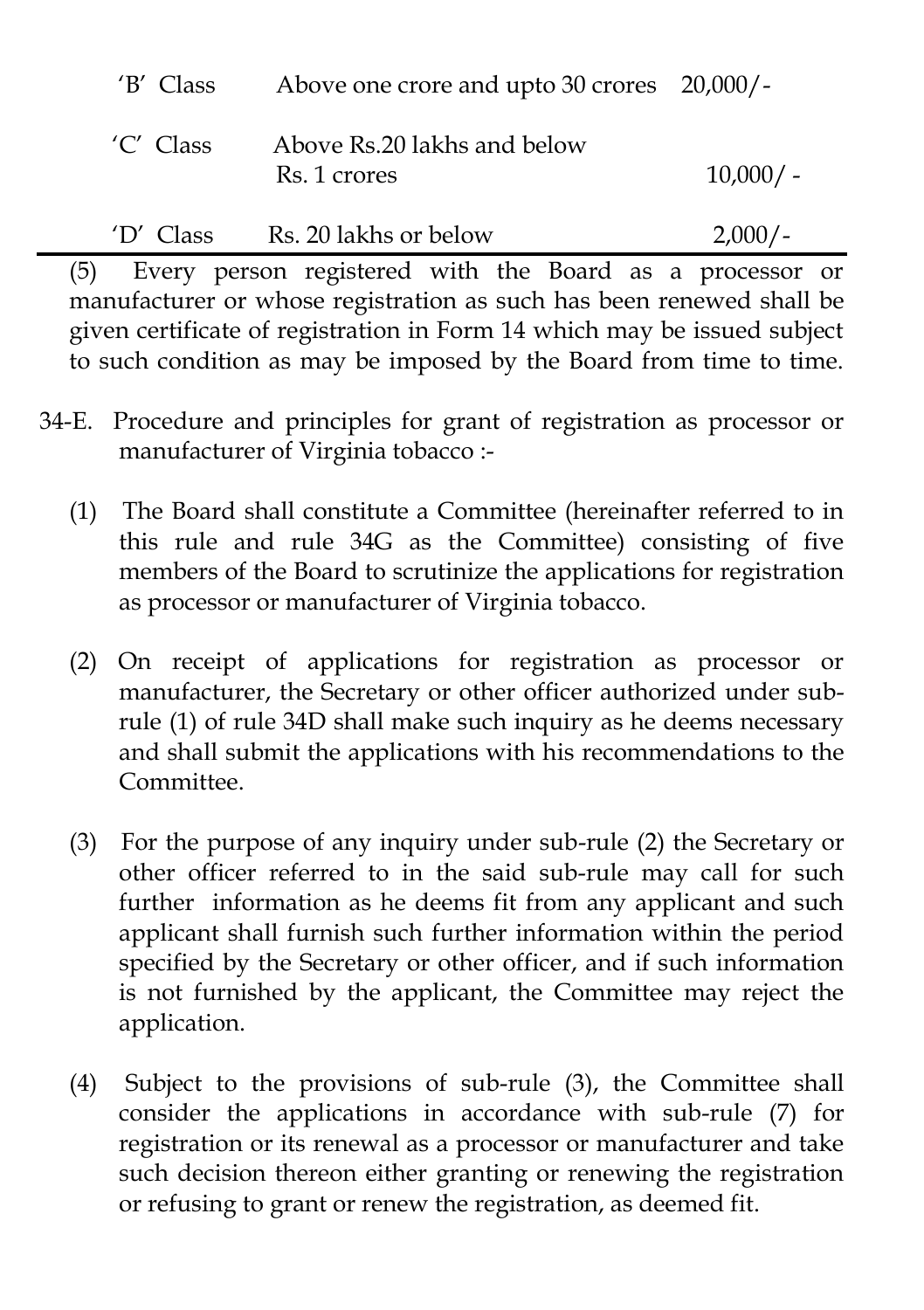- (5) Where the Committee reject any application under sub-rule (3) or refuses to grant a registration or renewal there of under sub-rule (4) it shall record the reasons for its decision. The decision of the Committee along with the reasons for such decisions shall be communicated by the Secretary to the applicant within fifteen days from the date of the decision.
- (6) Where the application for registration or its renewal is refused by the Committee the fee paid by the applicant along with the application shall, subject to the orders passed on the representation, if any, made under sub-rule (8) be refunded to the applicant after deducting therefrom the cost, if any, of remitting such amount, as soon as may be after thirty days from the date of the decision, but not later than fifteen days after the limitation for making the said representation expires or, as the case may be, Board passes the order on that representation.
- (7) (a) In registering or renewing the registration or refusing to register or renew the registration of any persons as a processor or manufacturer regard shall be had to the experience and conduct of the person in matters relating to processing or manufacturing of Virginia tobacco.
	- (b) In renewing or refusing to renew the registration as processor or manufacturer, in addition to the matters referred to in clause (a), regard shall also be had to whether the applicant has been complying with the provisions of the Act, these rules and regulations made under the Act, conditions of registration and whether he has been complying with the directions issued by the Board from time to time in pursuance of the Act, these rules and regulations made under the Act and also whether the processor or manufacturer has been maintaining the registers required to be maintained by him and submitting the returns required to be submitted by him and whether the processor or manufacturer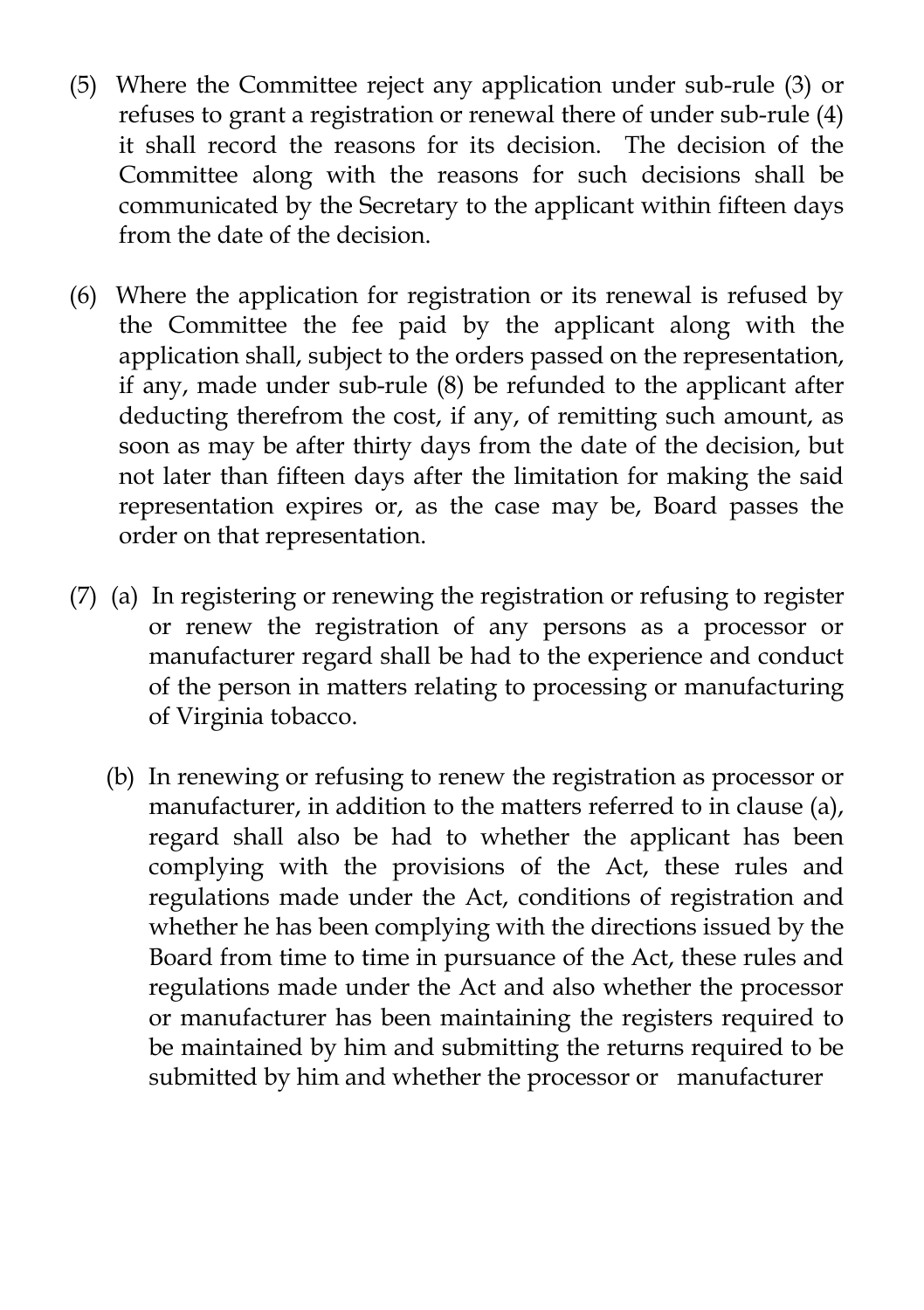has been issuing a leaf purchase voucher to the registered dealers and others from whom tobacco has been purchase, indicating there in the quantity, the grade variety and the rate per quintal and the total amount due by way of price of tobacco as stipulated or decided by the Board.

- (8) Any per, whose application for registration on its renewal as a processor or manufacturer has been refused by the Committee, may represent to the Board for revision of the decision of the committee, within thirty days of the communication of the decision to such person and the Board shall, after giving the person concerned a reasonable opportunity of being heard, pass such orders thereon as it deems fit.
- 34-F. Registers to be maintained and returns to be submitted by the processors or manufacturers of Virginia tobacco :-
	- (1) Every processor or manufacturer of Virginia tobacco shall maintain a register in Form 15 and every manufacturer, who is also an exporter of tobacco products, shall maintain a register in Form 16. The registers maintained by processors and manufacturers shall be produced before the officers of the Board for inspection at any time on demand.
	- (2) (a) Every processor or manufacturer shall submit to the Secretary or any other officer of the Board authorised by the Chairman in this behalf a monthly return in Form 17, on or before the fifteenth day of the succeeding month.
		- (b) Every manufacturer who is also an exporter of tobacco products shall submit to the Secretary or other officer authorized under clause (a) a monthly return in Form 18, on or before the fifteenth day of the succeeding month.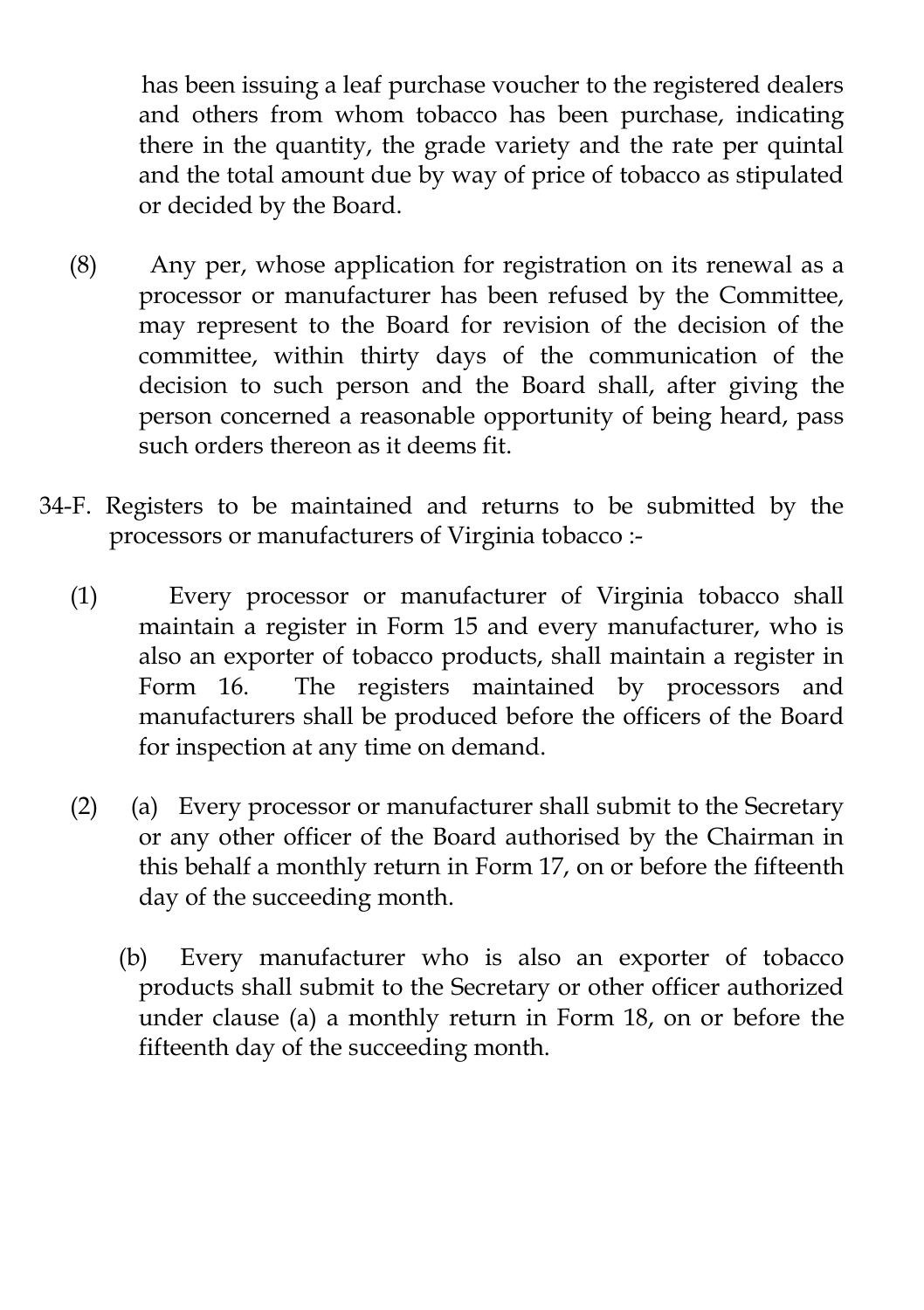- 34-G. Procedure and principles for cancellation of registration as a processor or manufacturer of Virginia tobacco :-
	- (1) The registration of any person as processor or manufacturer of Virginia tobacco may be cancelled by the committee if it is satisfied that :-
	- (a) the registration or its renewal was obtained by furnishing incorrect information; or
	- (b) the person registered has contravened any of the provisions of the Act, or these rules or regulations made there under; or
	- (c) the person registered had contravened any of the regulations, terms, conditions and stipulations laid down or introduced by the Board in pursuance of any provisions of the Act, particularly of section 8, these rules and any regulations, terms, conditions and stipulations laid down or introduced by the Board from time to time.
	- (2) No registration shall be cancelled under this rule unless the person concerned has been given a reasonable opportunity to explain.
	- (3) Where the registration is cancelled, the decision of the Committee together with the reasons therefore shall be communicated by the Secretary within fifteen days of the decision to the persons concerned and the cancellation shall be effective only from the date of such communication.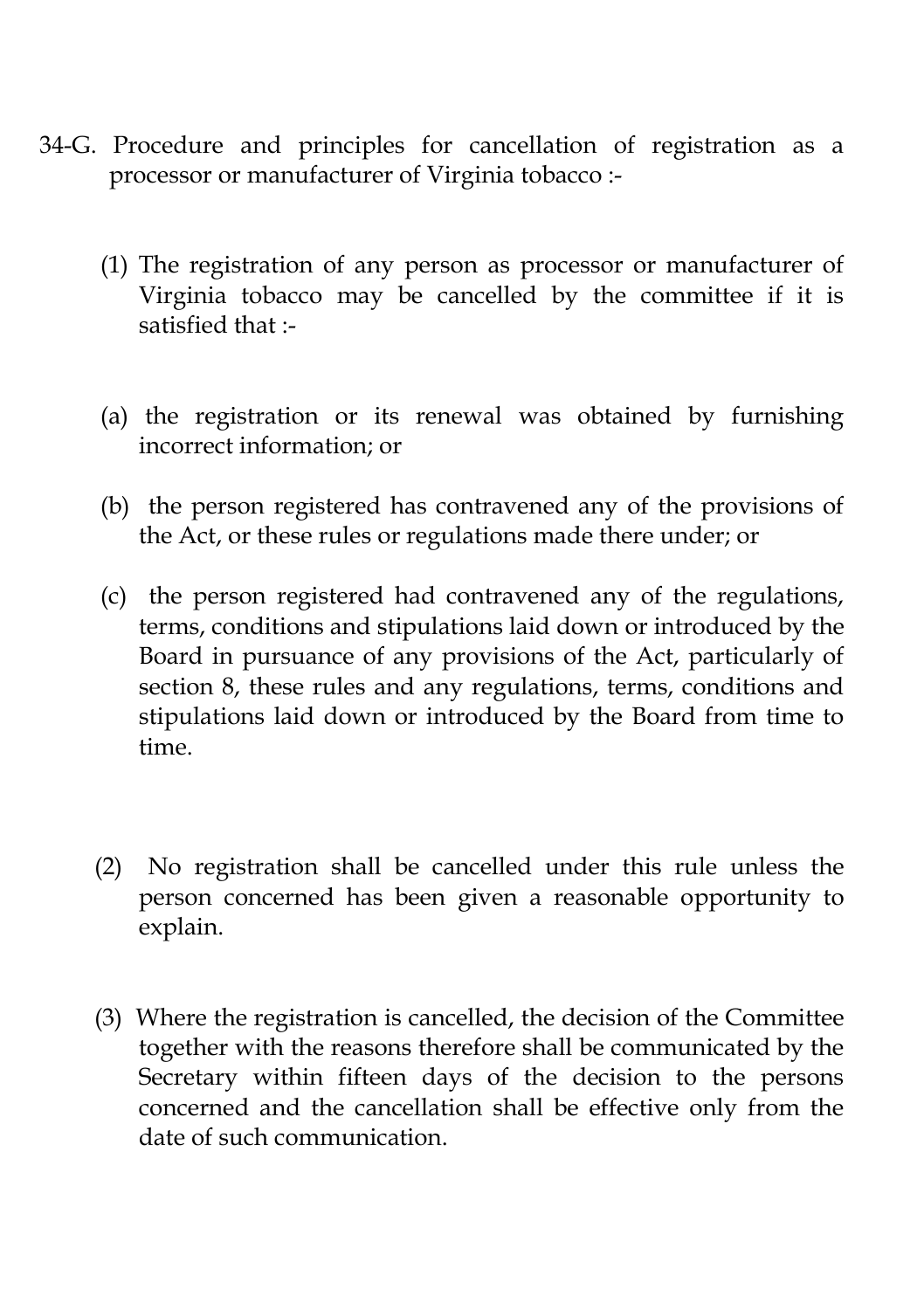- (4) Any person whose registration is cancelled by the Committee, may represent to the Board for revision of the decision of the Committee within thirty days from the receipt of the decision and the Board shall, after giving the person concerned a reasonable opportunity of being heard, pass such orders on the representation as it deems fit.
- (5) Cancellation of registration under this rule shall be without prejudice to any other action that can be taken under the provisions of the Act or these rules including prosecution.
- 34-H. Licensing of Commercial grader :-
	- (1) Every person intending to operate as a commercial grader of Virginia tobacco shall apply to the Secretary or such other officer of the Board as may be authorized by the Chairman in this behalf for a licence as a commercial grader before the 1st November of the year preceding the calendar year for which the licence is sought.
	- (2) The licence as commercial grader under sub rule (1) has to be renewed every year and unless so renewed, shall cease to be renewed every year and unless so renewed, shall cease to be effective on the expiry of the year for which it is granted. An application for renewal of licence shall be made before the 30<sup>th</sup> November of the year preceding the year for which renewal of licence is sought.
	- (3) Every application for licence and every application for renewal of licence shall be in Form 19 and shall contain the particulars specified therein and shall be accompanied by a fee of rupees two hundred and fifty.
	- (4) Every person licenced with the Board shall be given a licence in Form 20 which may be issued subject to such conditions as may be imposed by the Board from time to time.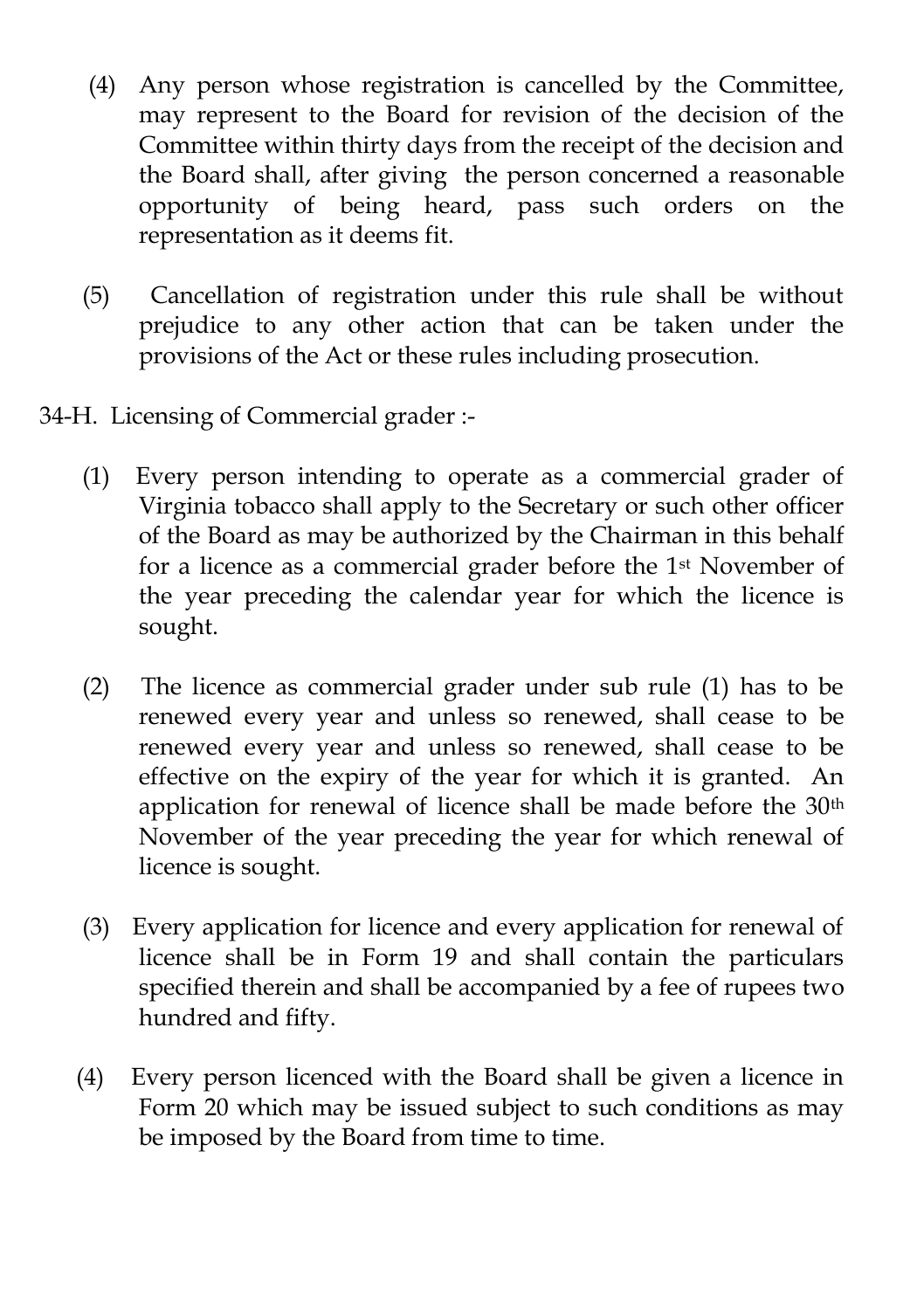- **34-I.** Procedure and principles for grant of licence as commercial grader :-
	- (1) The Board may constitute a Committee (hereinafter in this rule and rule 34K referred to as the Committee) consisting of five members of the Board to scrutinize the applications for licence or renewal of licence as commercial graders.
	- (2) On receipt of applications for licence of renewal of licence a commercial grader, the Secretary or other officer authorized under sub rule (1) of the 34-H shall make such inquiry as he deems necessary and shall submit the applications with his recommendations to the Committee.
	- (3) For the purpose of any inquiry under sub-rule (2) the Secretary or other officer referred to in the said sub-rule may call for such further information as he deems fit from the applicant and such applicant shall furnish the further information so called for within the period specified by the Secretary or other officer and if the information so called for is not furnished by the applicant, the Committee may reject the application.
	- (4) Subject to the provisions of sub-rule (3) the committee shall consider the applications for licence as commercial graders in accordance with sub-rule (7) and take such decision either granting or renewing the licence of refusing to grant or renew the licence as deemed fit.
	- (5) Where the Committee rejects any application under sub-rule (3) or refuses to grant or renew a licence under sub-rule (4), it shall record the reasons for its decision. The decision of the Committee shall be communicated by the Secretary to the applicant alongwith the reasons therefor within fifteen days from the date of the decision.
	- (6) Where the application for grant of licence or renewal of licence is refused by the Committee, the fee paid by the applicant along with the application shall, subject to the orders passed in the representation, if any, made under sub-rule (8), be refunded to the applicant after deducting therefrom the cost of remitting such amount to the applicant, as soon as may be, after thirty days of the date of the decision. But not later than fifteen days after the limitation, for making he said representation expires or, as the case may be, the Board passes the order on that representation.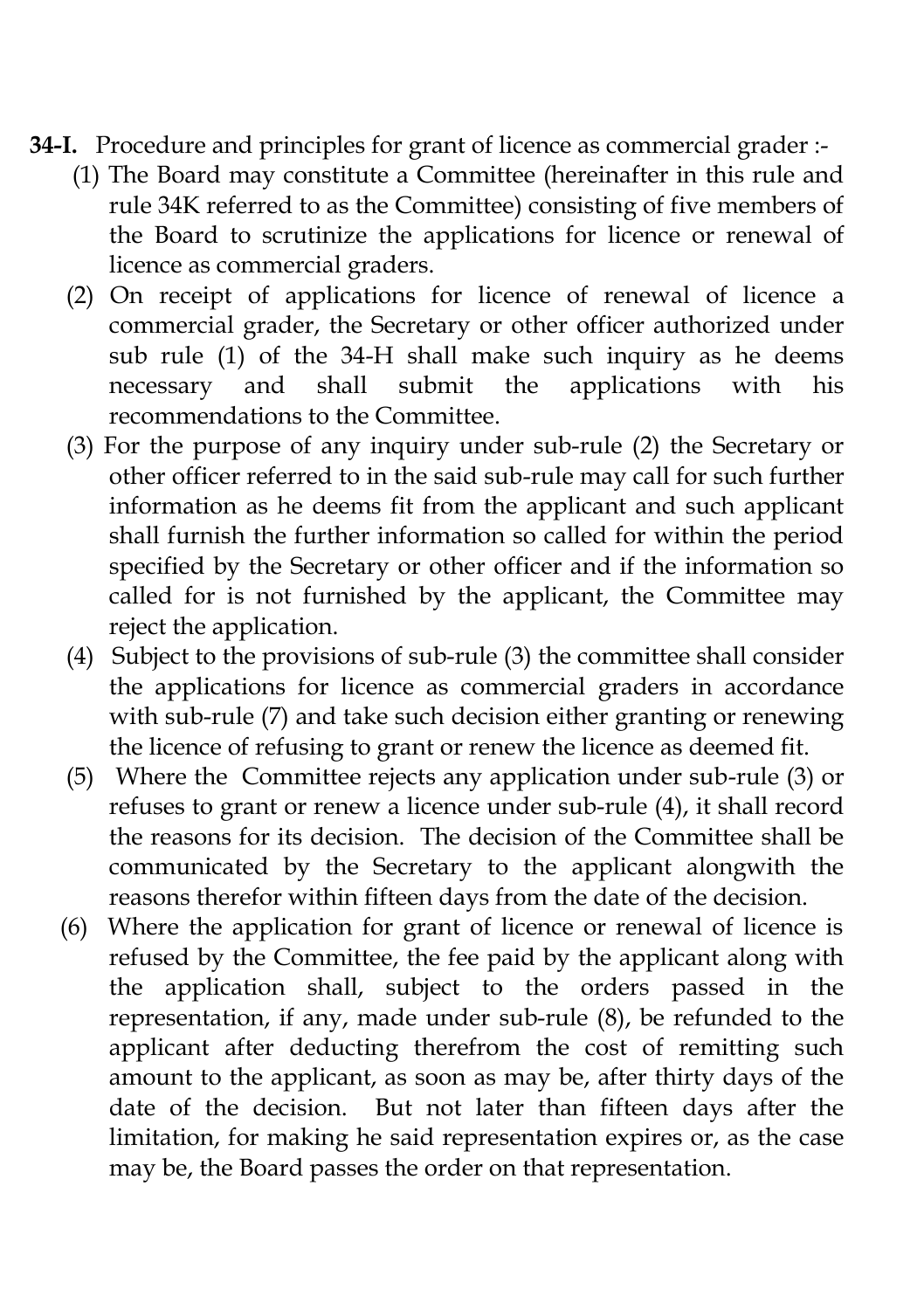- (7) (a) In granting or renewing a licence or refusing to grant or renew a licence as a commercial grader; regard shall be had to the equipment and other facilities which the applicant has for taking up commercial grading and also the experience of the person in grading of Virginia tobacco.
	- (b) In renewing or refusing to renew the licence of any person as commercial grader, in addition to the matters mentioned in clause (a), regard shall be had also to whether the commercial grader has been complying with the provisions of the Act, these rules and any regulations made under the Act, terms and conditions of licence and directions of the Board issued from time to time and whether the commercial grader has been maintaining the registers required to be maintained and submitting the returns required to be submitted by him, as the case may be, under rule 34J.
- (8) Any person, whose application for licence or its renewal as commercial grader has been refused by the Committee, may represent to the Board for revision of the decision of the Committee within thirty days of the communication of the decision to such person and the Board shall, after giving the person concerned a reasonable opportunity of being heard, pass such order; thereon as it deems fit.
- **34-J.** Register to be maintained and return to be submitted by the commercial graders :-
	- (1) Every commercial grader shall maintain a register in Form 21 which shall be kept at the place or grading and made available to any officer of the Board for purpose of verification.
	- (2) Every commercial grader shall submit to the Secretary or such other officer of the Board as may be authorized by the Chairman, a return in Form 22.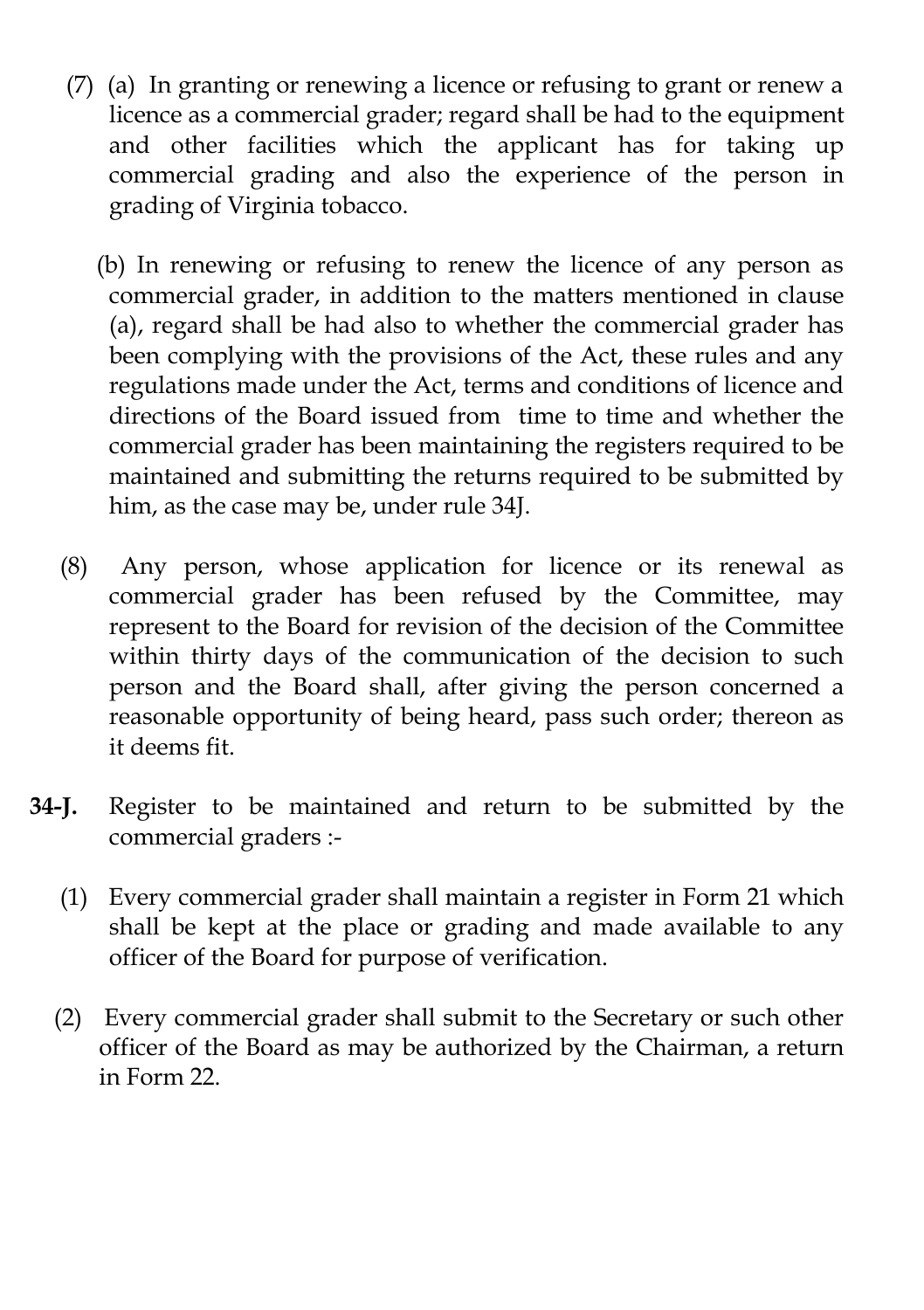- **34-K.** Procedure and principle for cancellation of licence as commercial graders :-
	- (1) The licence of any person as a Commercial grader may be cancelled by the Committee if it is satisfied that –
		- (a) the licence or its renewal was obtained by furnishing incorrect information; or
		- (b) the person has contravened any of the provisions of the Act, these rules, or any of the regulations or terms and conditions of licence or directions of the Board issued in pursuance of the Act or these rules.
	- (2) No licence or its renewal shall be cancelled under this rule unless the person concerned has been given a reasonable opportunity to explain.
	- (3) Where a licence has been cancelled the decision of the Committee together with the reasons therefor shall be communicated by the Secretary as soon as may be after the decision is taken to the person concerned and the cancellation shall be effective only from the date of such communication.
	- (4) Any person whose licence has been cancelled by the Committee may represent to the Board for the revision of the decision of the Committee within thirty days of the communication of the decision to such person and the Board shall, after giving the person concerned a reasonable opportunity to explain, pass such orders on the representation as it deems fit.
	- (5) Cancellation of licence under this rule shall be without prejudice to any other action that can be taken under the provisions of the Act or these rules including prosecution.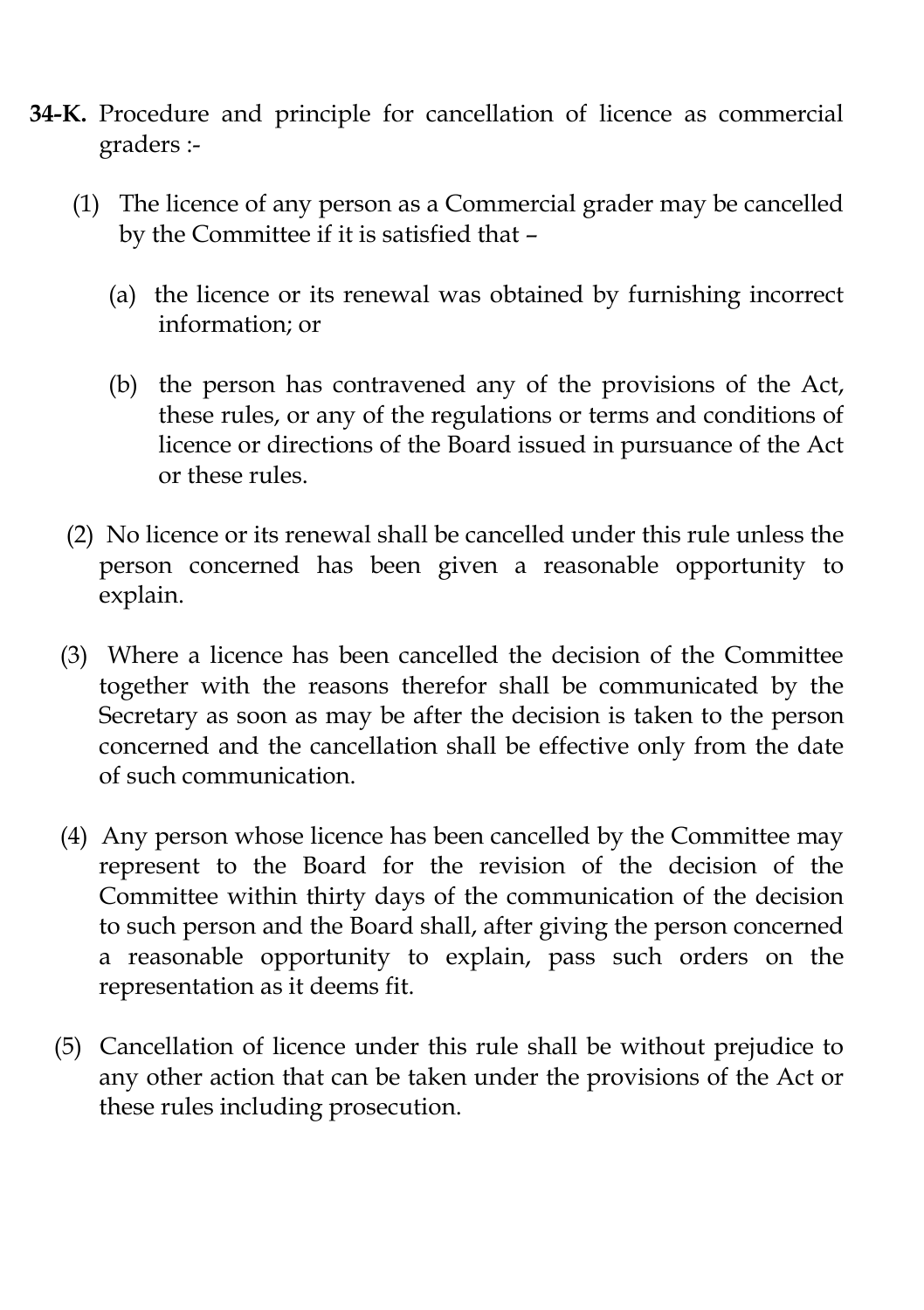#### **34-L.** Licence for construction of a barn :-

- (1) Every person intending to construct a barn for flue curing of Virginia tobacco shall apply to the Secretary or such other officer as may be authorized by the Chairman in this behalf for a licence for construction of a barn, nine months before the commencement of curing in the area in which barn is to be constructed.
- (2) The application for licence for construction of a barn shall be in form 23 and shall be in form 23 and shall contain all the particulars specified therein. The application shall be accompanied by a fee of rupees twenty five.
- (3) Where any person is licenced to construct a barn for curing of Virginia tobacco, he shall be given a licence in Form 24. The construction of the barn shall be completed within six months from the date of licence for such construction and the fact of completion shall be reported to the Secretary or other officer referred to in sub-rule (1) within one month.

Provided that the Committee constituted for grant of licence for construction of barn under rule 34-M may, at the request of the applicant, extend the period for completion of construction by such period as the Committee may deem fit.

- (4) If any person who has constructed a barn with licence from the Board wants to modify the structure for some other use or wants to demolish it, he can do so with the prior intimation to the Board. The licence granted for construction shall stand cancelled from the date of such intimation.
- **34-**M. Procedure and principles for grant of licence for construction of a barn :-
	- (1) The Board may constitute a Committee (hereinafter in this rule referred to as the Committee) consisting of five members of the Board to scrutinize the applications for licence for construction of a barn.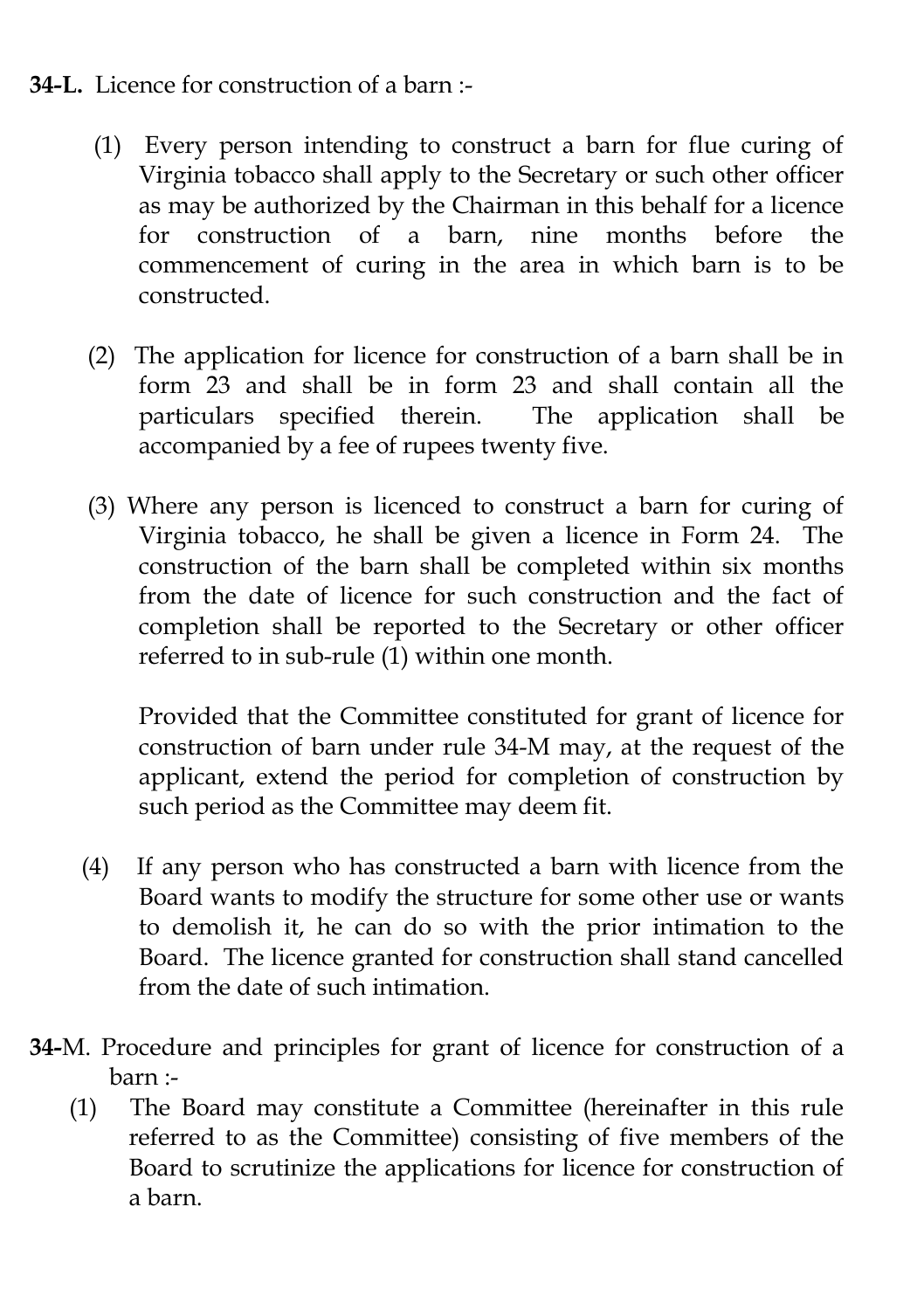- (2) On receipt of applications for licence for construction of a barn the Secretary or other officer authorized under sub-rule (1) of rule 34-L may make such inquiry as he deems necessary and shall submit the application with his recommendations to the Committee.
- (3) For the purpose of any inquiry under sub-rule (2), the Secretary or other officer referred to in the said sub-rule may call for such further information as he deems fit from the applicant and the applicant shall furnish such further information within the period specified by the Secretary or other officer, and if the information so called for is not furnished by the applicant the Committee may reject the application.
- (4) Subject to the provisions of sub-rule (3), the Committee shall consider the applications in accordance with sub-rule (5) and take a decision either granting or refusing the licence, as deemed fit.
- (5) In licencing a person to construct a barn, regard shall be had to the following matters, namely:
	- (i) the total number of barns available in the state or region ;
	- (ii) the place where the barn is proposed to be constructed; the demand for Virginia tobacco both internal and external;
	- (iii) present and anticipated demand in future of that particular area or region;
	- (iv) where the barn is proposed to be constructed, the past experience of the person in operating a barn;
	- (v) the occupation and the number of barns already possessed by the person who intends to construct the barn.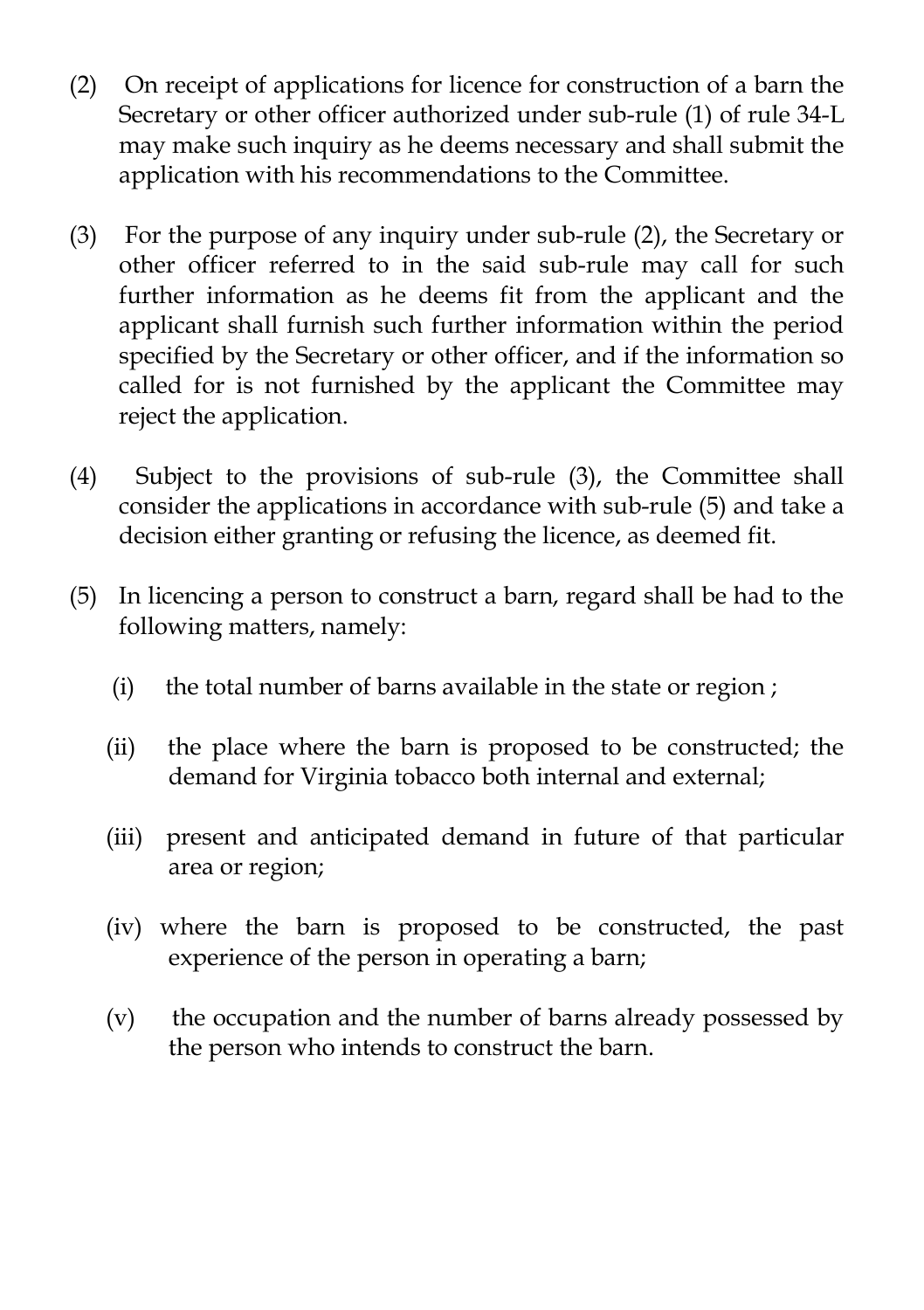- (6) Where the Committee rejects any application under sub-rule (3) or refuses to grant a licence under sub-rule (4) it shall record the reasons for its decision and the decision shall be communicated by the Secretary to the applicant along with the reasons for such decision within fifteen days from the date of the decision.
- (7) Where the application for licence is refused by the Committee the fee paid by the applicant along with the application shall, subject to the orders passed on the representation, if any, made under subrule(1), be refunded to the applicant after deducting the cost of remitting such amount to the applicant, as soon as may be after thirty days of the date of the decision, but not later than fifteen days of the date of the decision, but not later than fifteen days after the limitation for making the said representation expires or, as the case may be, the Board passes the order on that representation.
- (8) Any person, whose application for licence for construction of a barn under 34-L has been refused by the Committee, may represent to the Board for revision of the decision of the Committee within thirty days of the communication of the decision to such person and the Board shall, after giving the applicant a reasonable opportunity of being heard, pass such order thereon as it deems fit.
- **34-N.** Licence for operation of a barn :-
	- (1) Every person intending to operate a barn for flue curing of Virginia tobacco shall apply to the Secretary or such other officer as may be authorized by the Chairman in this behalf for a licence for the ensuing year, five months before the commencement of operation of the barn, in any area, but not later than :
		- (a) the 31st January in the States of Karnataka, Orissa\* and Tamil Nadu.
			- (b) the 31st May in the states of Andhra Pradesh, Maharashtra and West Bengal; and
		- (c) the 31st March in the states of Gujarat and Uttar Pradesh.

The word "Orissa" inserted vide notification F.No.8-11-89 E.P.(Agri VI) published vide Gazette of India (Extraordinary) Part-II, sec.3(i) Dt.22-12-  $89$  and came into force W.E.F.22-12-89.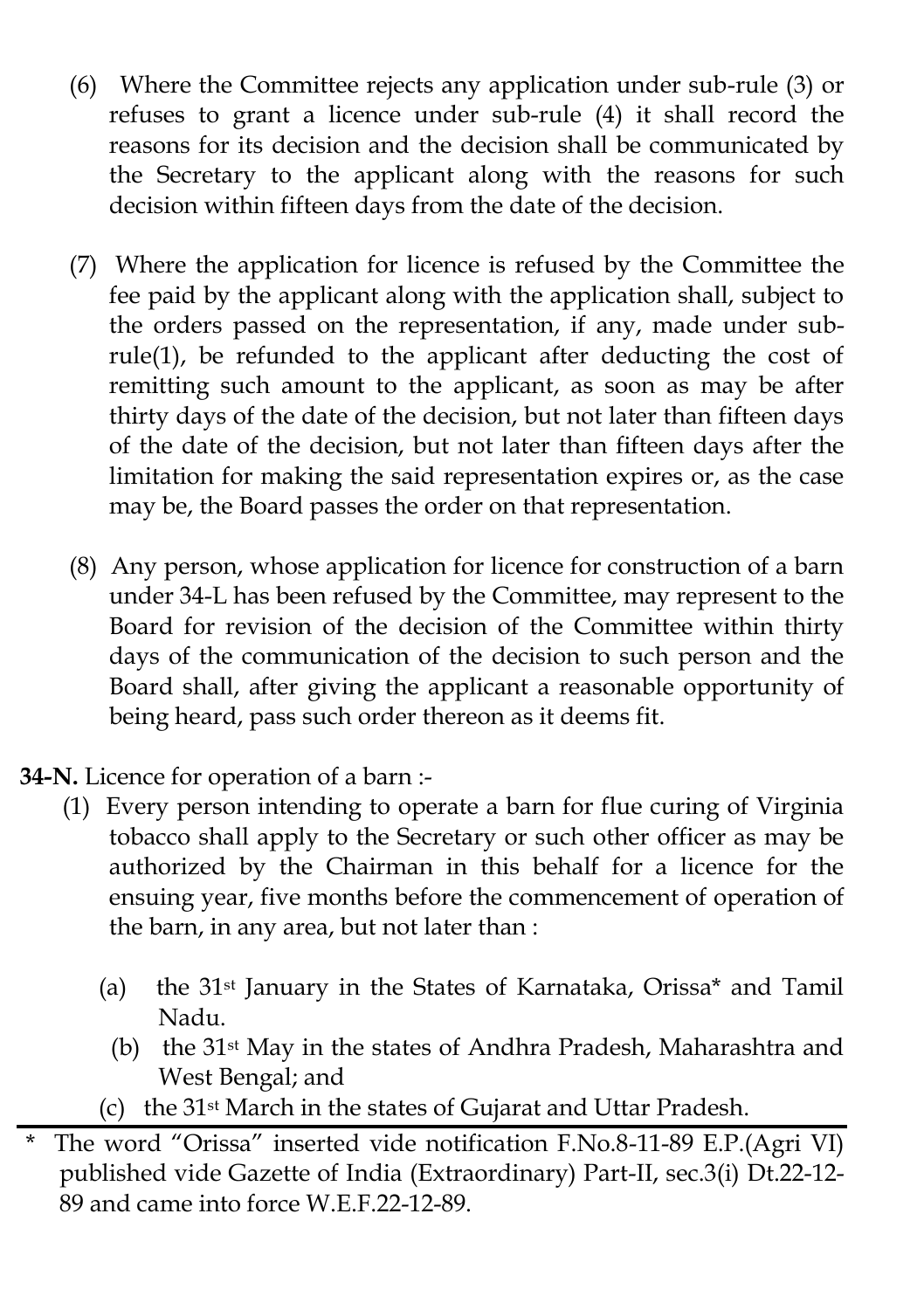- (2) The licence obtained for operation of a barn has to be renewed every year and unless so renewed, shall cease to be effective on the expiry of the year for which it is granted. The application for such renewal shall be made in the same manner as that for fresh application.
- (3) Every application for licence or for renewal for licence for operation of a barn shall be in Form 25 and shall contain all the particulars specified therein and shall also be accompanied by a fee of rupees ten for every barn.
- (4) Where any person is licenced by the Board for operation of a barn he shall be given a licence in Form 26.
- **34-O**. Procedure and principles for grant of licence for operation of a barn :-
	- (1) The Board may constitute a Committee (hereinafter in this rule and rule 34-Q referred to as the Committee) consisting of five members of the Board to lay down criteria for grant of licences or renewal of licences for operation of barns.
	- (2) While laying down the criteria the Committee shall have regard to
		- (a) the production policy framed by the Board under sub-rule (1) of rule 33-A for the year for which licences are to be accorded for operation of barn.
		- (b) the number of barns available for operation for curing of tobacco;
		- (c) the number of barns for which licence is sought for operation by an applicant;
		- (d) the experience of the applicant in flue curing of Virginia tobacco;
		- (e) the conditions of a barn for which registration is sought ;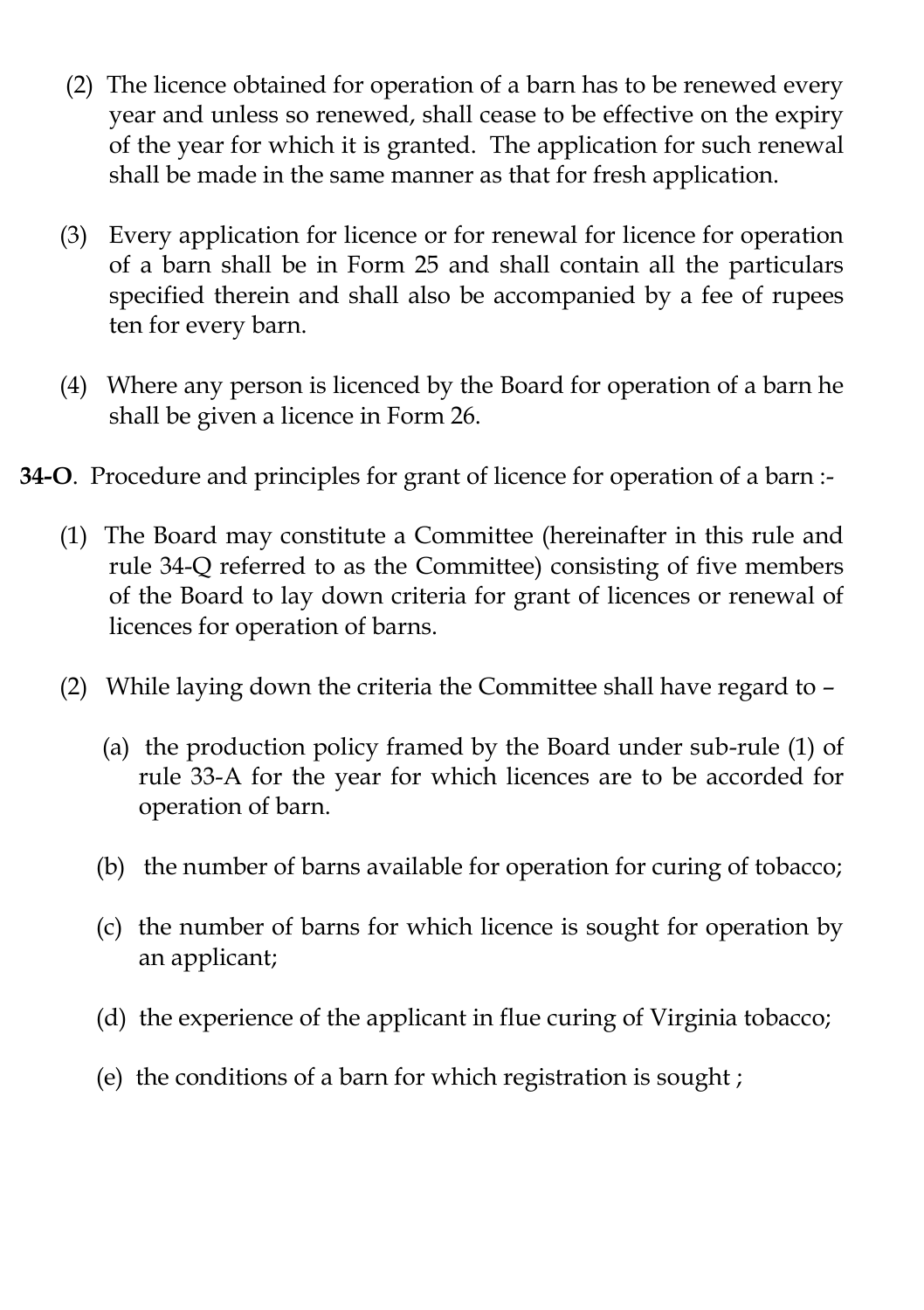- (f) in case of renewal of a licence the conduct of the licence in complying with Act, these rules and regulations made under the Act and terms and conditions of licence or certificates of registration issued to the applicant, directions issued and stipulations laid down by the Board ;
- (g) such other related factors as the Committee may consider relevant for the purpose.
- (3) On receipt of applications for licences or renewal of licences for operation of barns the Secretary or other officer authorized under sub-rule (1) of rule 34-N shall scrutinizes the applications and may make such inquiry as he deems fit. If after such inquiry he is satisfied that the applicant satisfies the criteria laid down by the Committee constituted under sub-rule (1) he shall grant the licence or renewal of licence, as the case may be.
- (4) For the purpose of any inquiry under sub-rule (3) the Secretary or other officer referred to in the said sub-rule may call for such further information as he deems fit from the applicant and the applicant shall furnish such further information within the period specified by the Secretary or other officer. If the information so called for is not furnished the Secretary or other officer shall place the application along with other particulars before the Committee for consideration.
- (5) If, for any reason, the Secretary or other officer referred to in subrule (3) considers that licence or renewal of licence should not be granted to an applicant, he shall place the matter before the Committee which after making such inquiry as if deems fit, may either grant or refuse such licence or renewal of licence.
- (6) The decision of the Committee shall be communicated to the applicant within fifteen days of the date of the decision.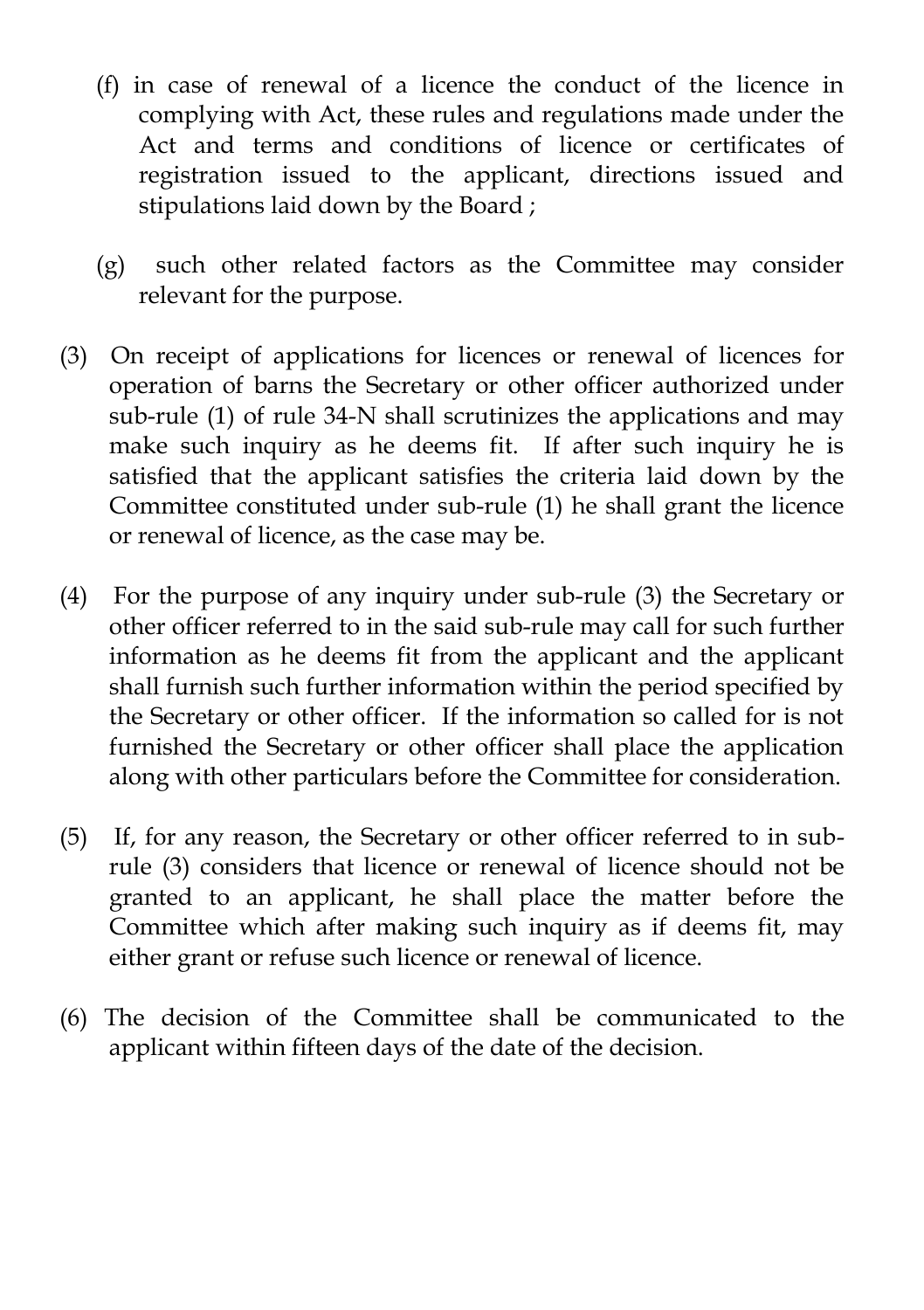- (7) Where the licence or its renewal is refused by the Committee, the reasons for such decision shall also be communicated to the applicant within fifteen days from the date of the decision and the fee paid by the applicant shall, subject to the orders passed on the representation, if any, made under sub-rule (8), be refunded to the applicant after deducting the cost of such refund, as soon as may be after thirty days of the date of the decision but not later than fifteen days after the limitation for making the said representation expires or, as the case may be, the Board passes the order on the representation.
- (8) Any person, whose application for licence or its renewal for operation of barn has been refused by the Committee, may represent to the Board for revision of the decision of the Committee within thirty days of the communication of the decision to such person and the Board shall after giving the person concerned a reasonable opportunity to explain, pass such orders thereon as it deems fit.
- **34-P.** Registers to be maintained and returns to be submitted by the licences for operation of barn :-

Every person licenced to operate a barn shall submit a return in Form 27 to the Secretary or such other officer authorized in this behalf by the Chairman.

- **34-Q.** Procedure and principles for cancellation of licence or renewal of licence granted for operation of a barn :-
	- (1) A licence or renewal of licence granted for operation of a barn may be cancelled by the Committee if it is satisfied that :-
		- (a) the licence was obtained by furnishing incorrect information, or
		- (b the licence has contravened any of the provisions of the Act, these rule of any regulations made under the Act or conditions of licence or any directions or stipulations laid down by the Board from time to time.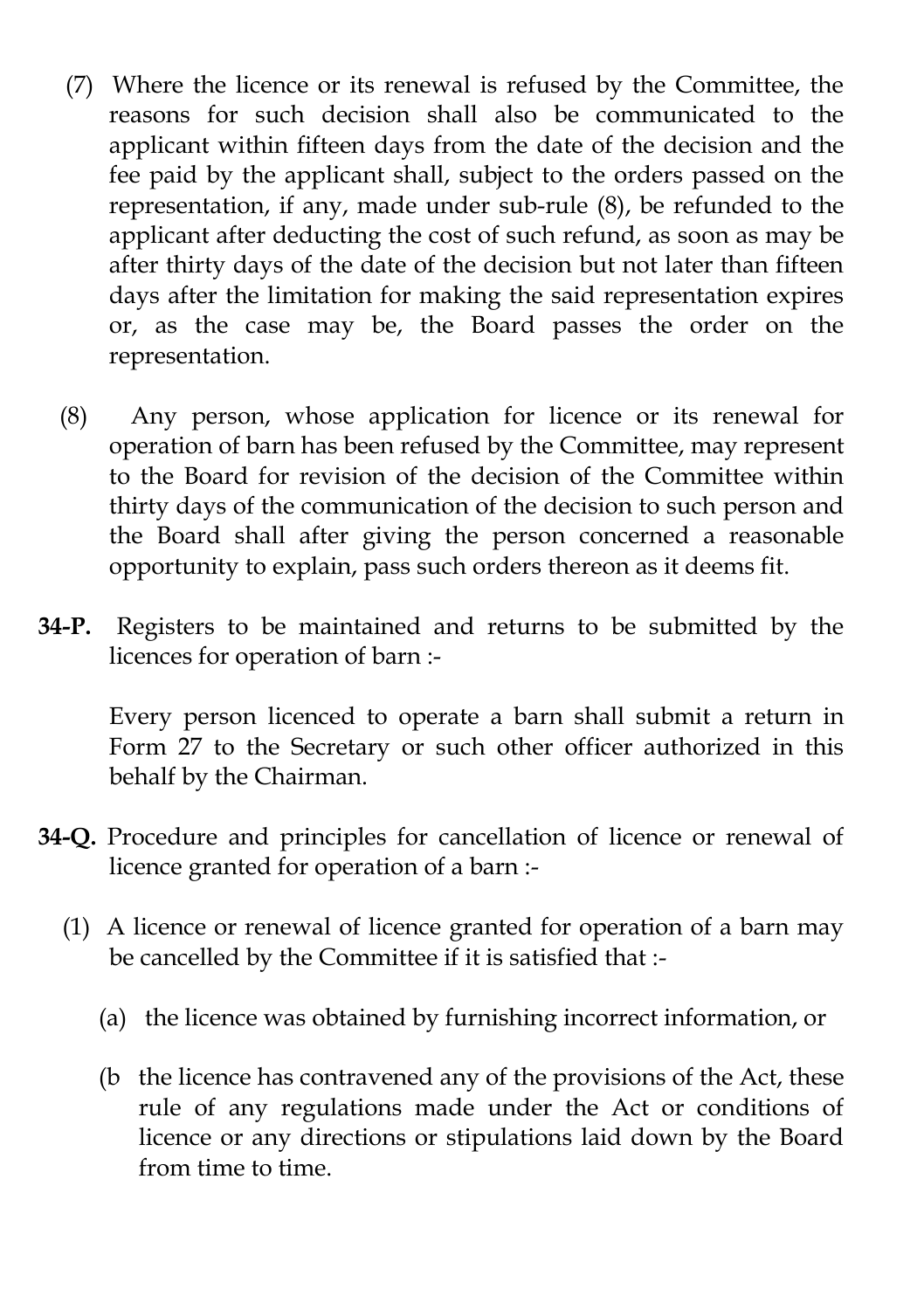- (2) No licence shall be cancelled under this rule unless the person concerned has been given a reasonable opportunity to explain.
- (3) Where a licence is cancelled the decision of the Committee together with the reasons thereafter shall be communicated by the Secretary, as soon as may be after the decision is taken, to the person concerned and the cancellation shall be effective only from the date of such communication.
- (4) Any person whose licence is cancelled by the committee may represent to the Board for the revision of the decision of the Committee within thirty days of the communication of the decision to such person and the Board shall, after giving the person concerned a reasonable opportunity to explain pass such orders on the representations as it deems fit.
- (5) Cancellation of licence under this rule shall be without prejudice to any other action that can be taken under the provisions of the Act or these rules including prosecution.
- **35.** Registration as exporter or packer or auctioneer of, or dealer in tobacco :-
- (1) Every application of registration as an exporter to tobacco or tobacco products or as a packer or auctioneer of or dealer in, tobacco shall be made so as to reach the Secretary or such other officer as may be authorized by the Board in this behalf before the 1st November of the year proceeding the calendar year for which the registration is applied.
- (2) (a) The registration under sub-rule (1) as exporter, packer, auctioneer or dealer has to be renewed every year and unless so renewed, shall cease to be effective on the expiry of the year for which it is made.
	- (b) The application for such renewal should reach the Head Office of the Board before the 30th November of the year preceding the year for which the renewal is applied for.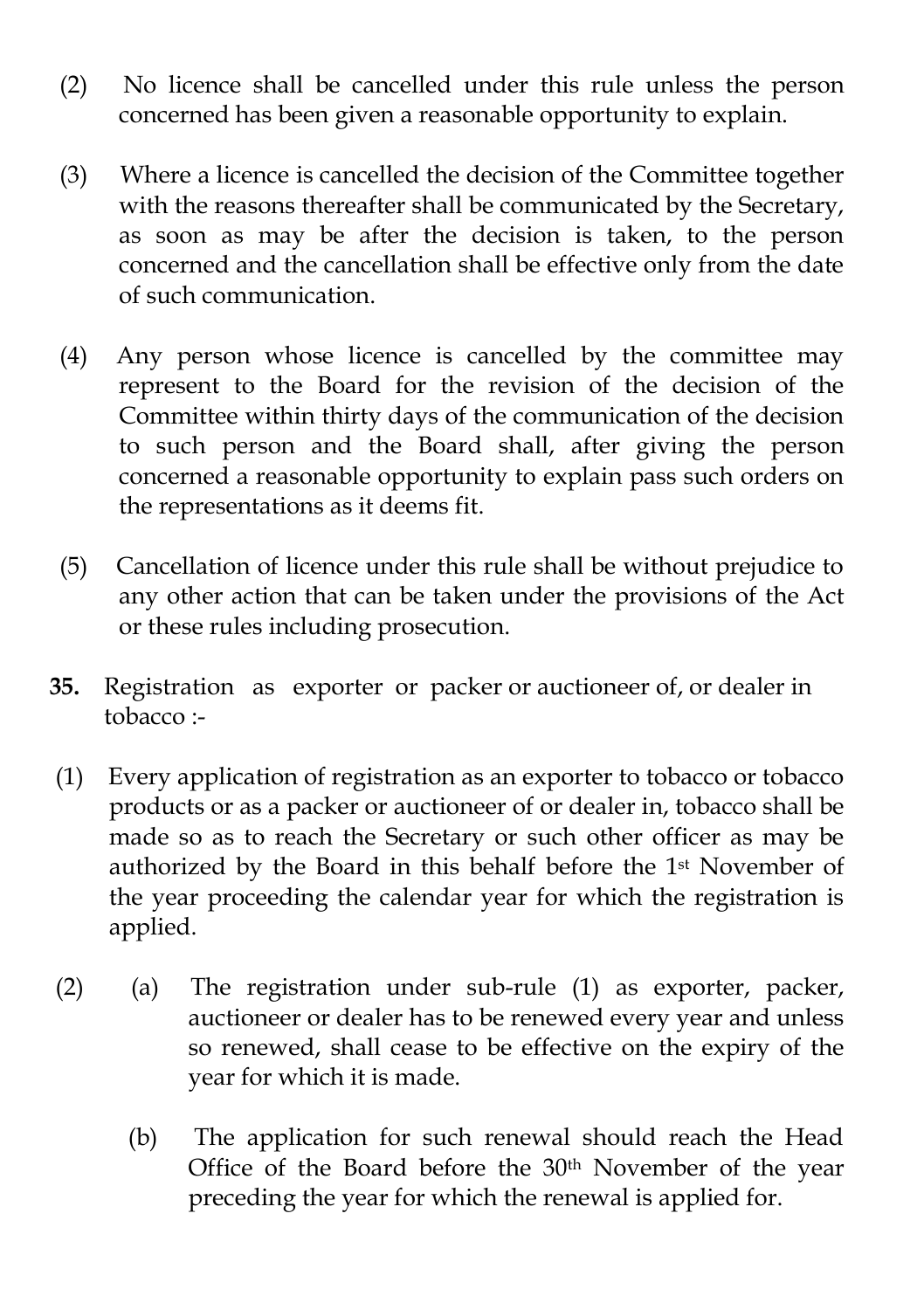- (3) Every application for registration with the Board as exporter of tobacco or tobacco products or packer or auctioneer or dealer in, tobacco, including every application for renewal of such registration, shall be in form 13 and shall contain the particulars specified therein.
- (4) \* Every application for registration or its renewal shall be accompanied by the fees specified in the Table below, namely :-

| Category of Applicant      |                                  |
|----------------------------|----------------------------------|
| A. EXPORTERS               | Rs.6000/- if the average annual  |
|                            | value of the export of           |
| Exporter of<br>(i)<br>un-  | unmanufactured tobacco by the    |
| manufactured tobacco :-    | applicant during the preceding   |
|                            | three years exceeds rupees fifty |
|                            | lakhs, Rs.4000/- such average    |
|                            | annual value of export of        |
|                            | unmanufactured tobacco           |
|                            | exceeds rupees ten lakhs and     |
|                            | does not exceed rupees fifty     |
|                            | lakhs and Rs.1000/- where such   |
|                            | average value of export of       |
|                            | unmanufactured tobacco does      |
|                            | not exceed rupees ten lakhs.     |
| (ii)<br>Exporter of<br>un- | $Rs.1000/-$                      |
| manufactured tobacco:-     |                                  |

**TABLE**

 \* Substituted vide Tobacco Board (Amendment) Rules, 1998 published in Gazette of India, Part-II, Section 3(i) dt.9-10-1998.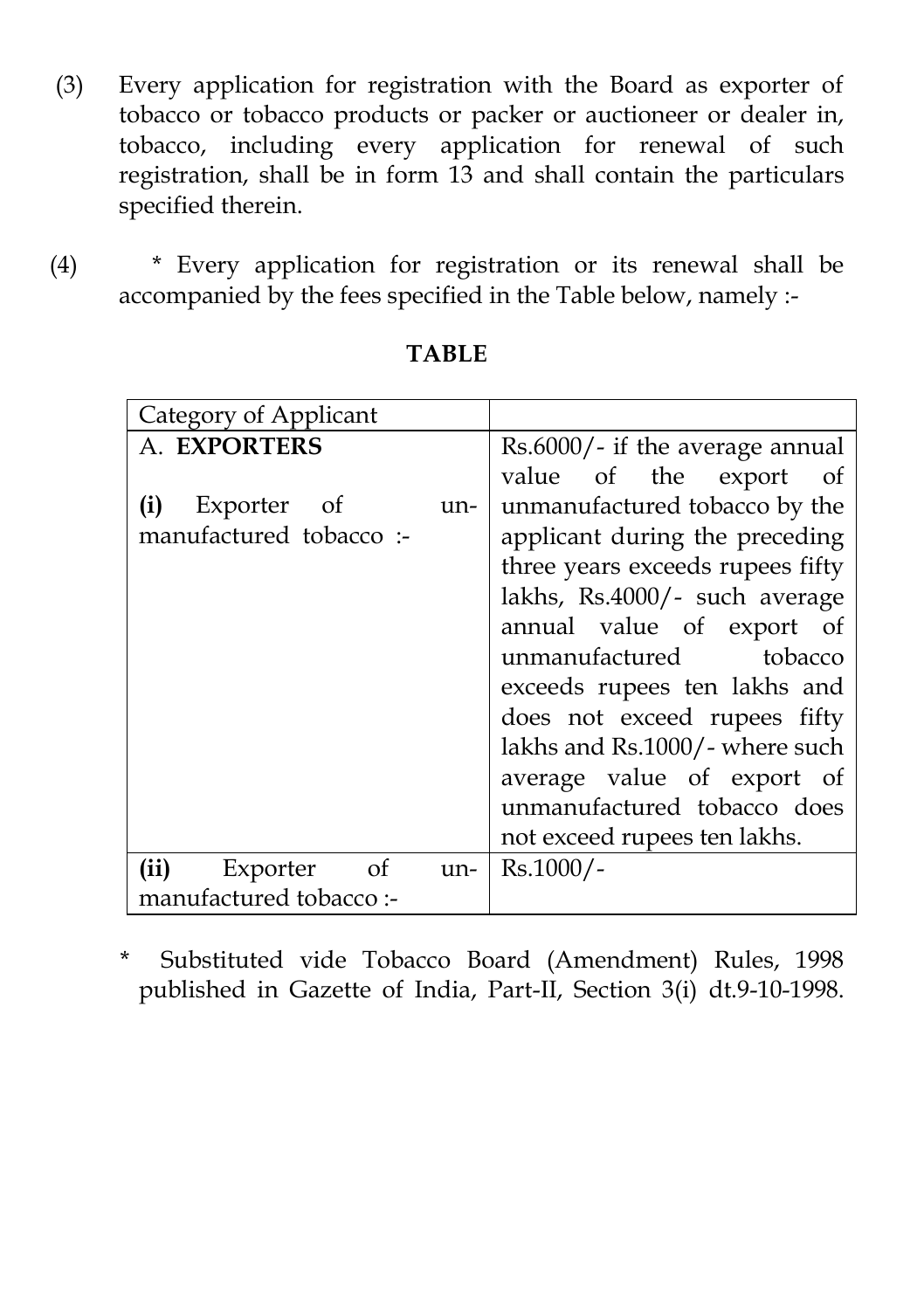|            | B. Packers of, and dealers in $\vert$ Rs.1000/- if the average annual |
|------------|-----------------------------------------------------------------------|
| tobacco :- | turn-over of the applicant                                            |
|            | during the preceding three                                            |
|            | years exceeds rupees ten lakh,                                        |
|            | Rs.500/- if such average annual                                       |
|            | turnover does not exceed                                              |
|            | rupees ten lakhs.                                                     |

- Explanation :- In this Table, the expressions "manufactured tobacco" and "unmanufactured tobacco" shall have the same meaning as in the Central Excise and Salt act, 1944 (1 of 1944).
- (5) Every person registered with the Board as an exporter, packer, auctioneer or dealer under sub-rule (1) shall be given a certificate of registration in Form 14, which may be issued subject to such condition ? as may be, imposed by the Board from time to time.
- 36. Procedure and principles for grant of registration as exporter, packer, auctioneer or dealer in tobacco :-
	- (1) The Board may constitute a Committee (hereinafter referred to in this rule and rule 38 as the Committee) consisting of five members of the Board to scrutinize the applications for registration or renewal of registration under rule 35.
	- (2) On receipt of the applications for registration or renewal of registration under rule 35, the Secretary or such other officer authorized by the Chairman in this behalf shall make such inquiry as he deems necessary and shall submit the applications with his recommendations to the Committee constituted under sub-rule (1).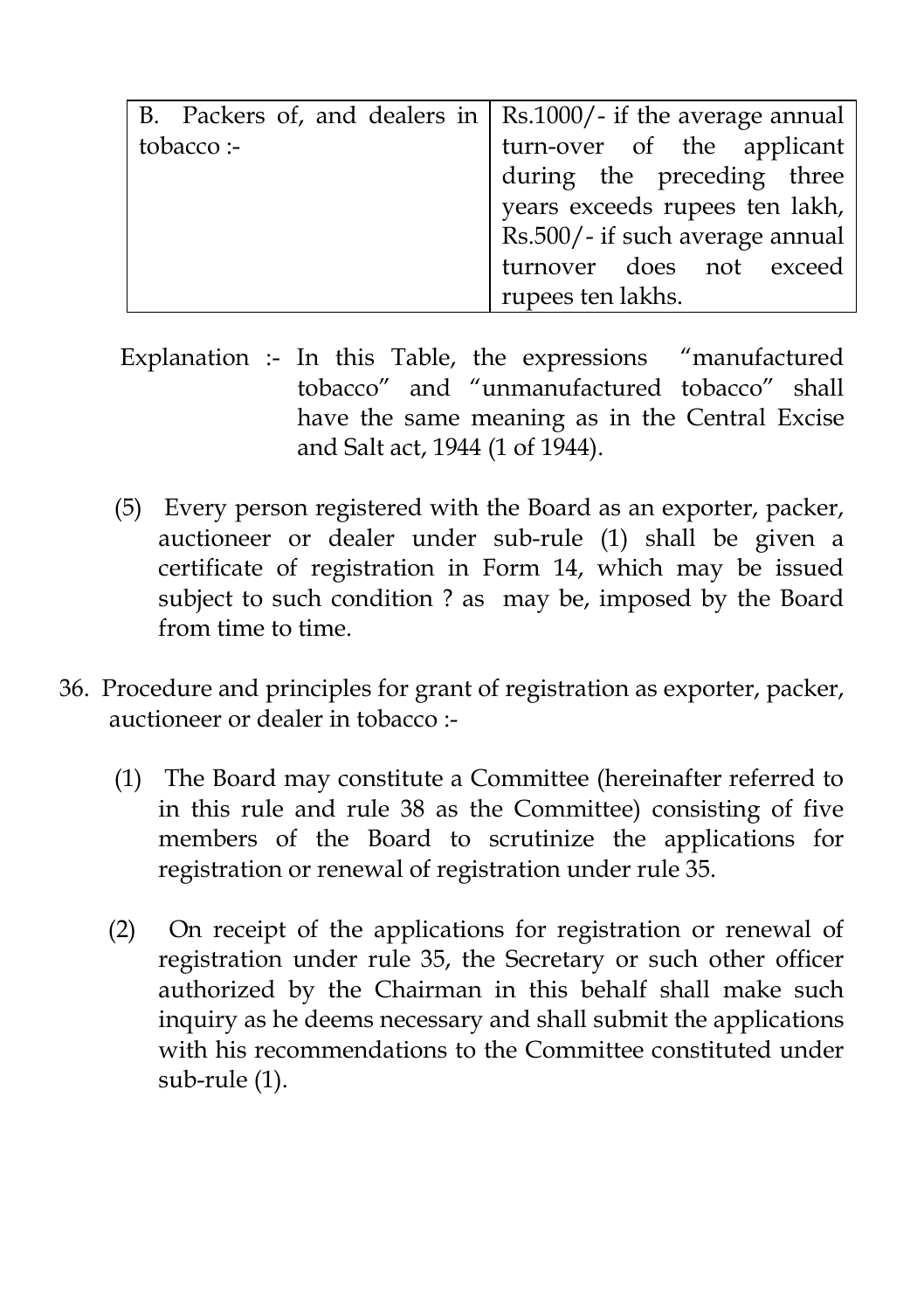- (3) For the purpose of any inquiry under sub-rule (2) the Secretary or other officer referred to in sub-rule (2) may call for such further information as he deems fit from the applicant for registration and such applicant shall furnish such further information within the period specified by the Secretary or other officer and if the information so called for is not furnished by the applicant, the Committee may reject the application.
- (4) Subject to the provisions of subrule (3), the Committee shall consider the applications in accordance with sub-rule (7) for registration or its renewal and take such decision thereon either granting or renewing the registration or refusing to grant or renew the registration, as the case may be.
- (5) Where the Committee rejects any application under sub-rule (3) or refuses to register or renew registration under sub-rule (4) it shall record the reasons for such decision. The decision of the Committee shall be communicated to the applicant by the Secretary within fifteen days from the date of the decision.
- (6) Where the application for registration is refused by the Committee, the fee paid by the applicant along with the application shall, subject to the orders passed on the representation, if any, made under sub-rule (8), be refunded to the applicant after deducting therefrom the cost of remitting such amount to the applicant, as soon as may be after thirty days of the date of the decision, but not later than fifteen days after the limitation for making the said representation expires or, as the case may be, the Board passes the order on that representation.
- (7) (a) In registering or renewing the registration or refusing to register or renew the registration of any person, regard shall be had to the experience of the applicant in matters relating to the export of tobacco or tobacco products or in packing or auctioning or dealing in tobacco, as the case may be, and the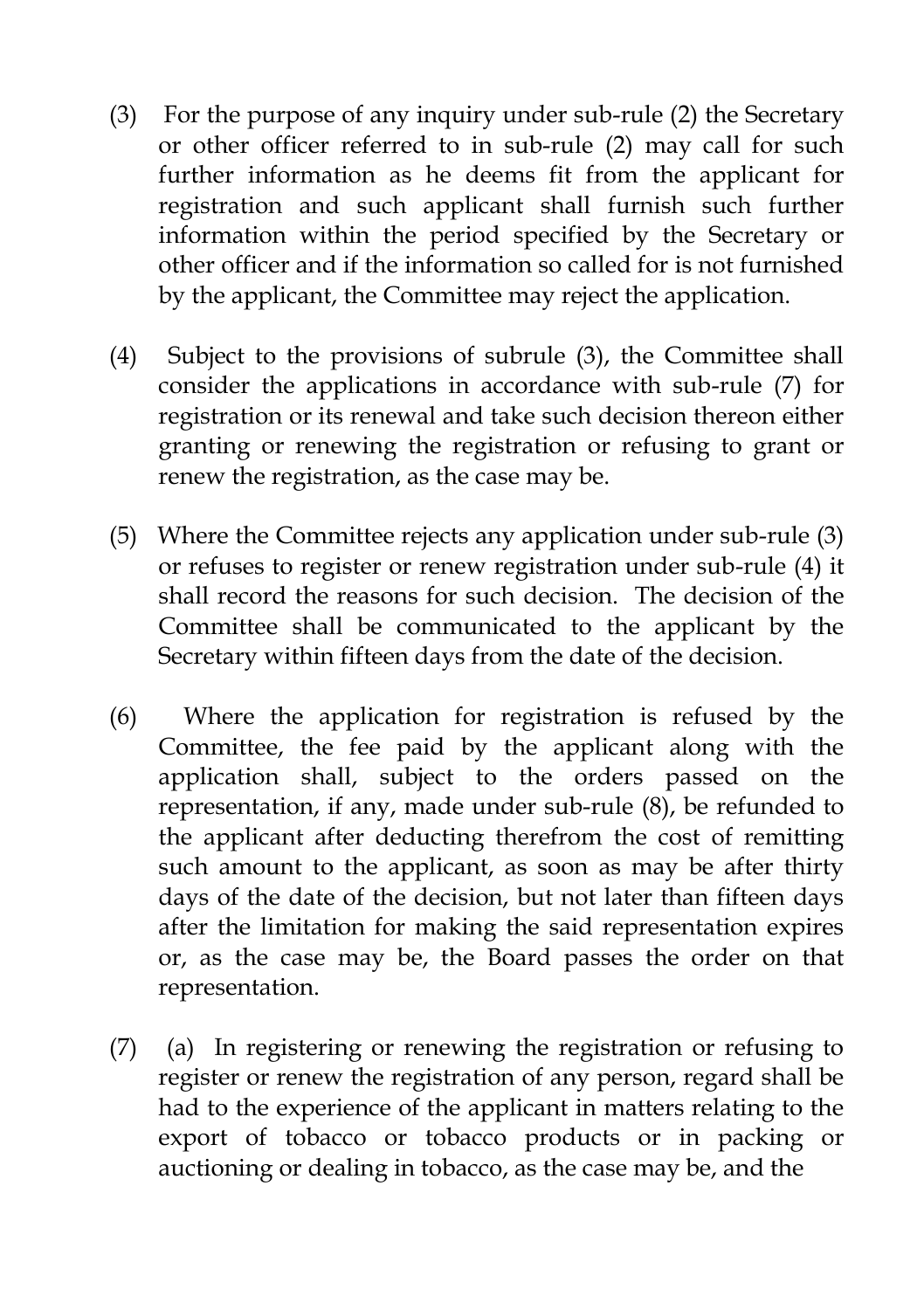Conduct of the person in complying with the provisions of the Act, these rules and any regulations made under the Act and conditions of certificate of registration and direction issued by the Board from time to time and whether the person concerned has been issuing to other dealers from whom tobacco is purchased a purchase voucher stipulated or decided by the Board indicating therein the quantity, the grade, the rate per quintal and the total amount due by way of price of tobacco or tobacco products purchased.

- (b) In renewing or refusing to renew the registration of any person as exporter of tobacco or tobacco products or as packer or auctioneer of or dealer in tobacco, in addition to the matters referred to in clause (a) regard shall also be had to whether the returns required to be submitted and the registers required to be maintained by applicant under rule 37 have been submitted or maintained by him within the period specified.
- (8) Any person whose application for registration or its renewal has been refused by the committee, may represent to the Board for revision of the decision of the Committee within thirty days of the receipt of the decision by such person and the Board shall, after giving the person concerned a reasonable opportunity of being heard, pass such orders thereon as it deems fit.
- **37.** Returns to be submitted and registers to be maintained by exporters, packers, auctioneers of and dealers in tobacco and exporters of tobacco products :-
	- (1) (a) Every exporter and dealer in tobacco shall maintain a register in Form 28.
		- (b) Every packer of tobacco and exporter and dealer in tobacco who is also a packer of tobacco shall maintain a register in Form 29.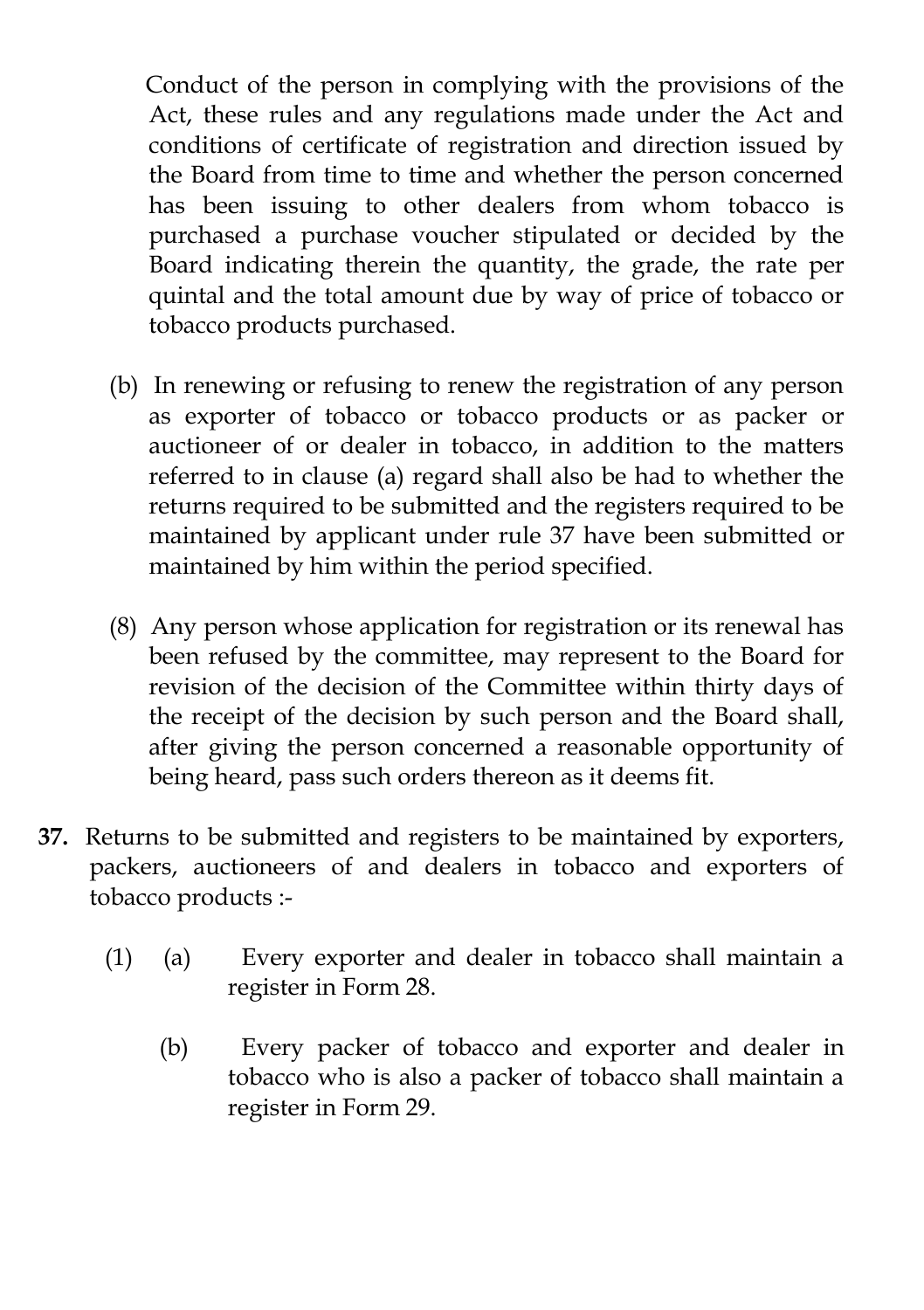- (c) Every exporter of tobacco products shall maintain a register in Form 30.
- (d) All the above mentioned registers shall be produced before the officers of the Board for inspection on demand.
- (2) (a) Every exporter, packer and dealer in tobacco shall submit to the Secretary or such other officer authorized by the Chairman monthly returns in Forms 31 and 32 on or before the fifteenth day of the succeeding month.
	- (b) Every packer of tobacco shall also submit a monthly return in Form 34 in the same manner as stated in clause (a).
	- (c) Every packer of tobacco and exporter and dealer who is also a packer of tobacco shall submit a monthly return in Form 33 in the same manner as stated in clause (a).
	- (d) Every exporter of tobacco product shall submit a monthly return in Form 18 in the same manner as stated in clause (a).
- **38.** Procedure and principles for cancellation of registration or renewal of registration of exporters, packers, auctioneers and dealers in tobacco :-
	- (1) The registration of any person as exporter, packer, auctioneer or dealer may be cancelled by the Committee if it is satisfied that –
		- (a) the registration or its renewal was obtained by furnishing incorrect information; or
		- (b) the person registered has contravened any of the provisions of the Act, these rules or any regulations made under the Act, or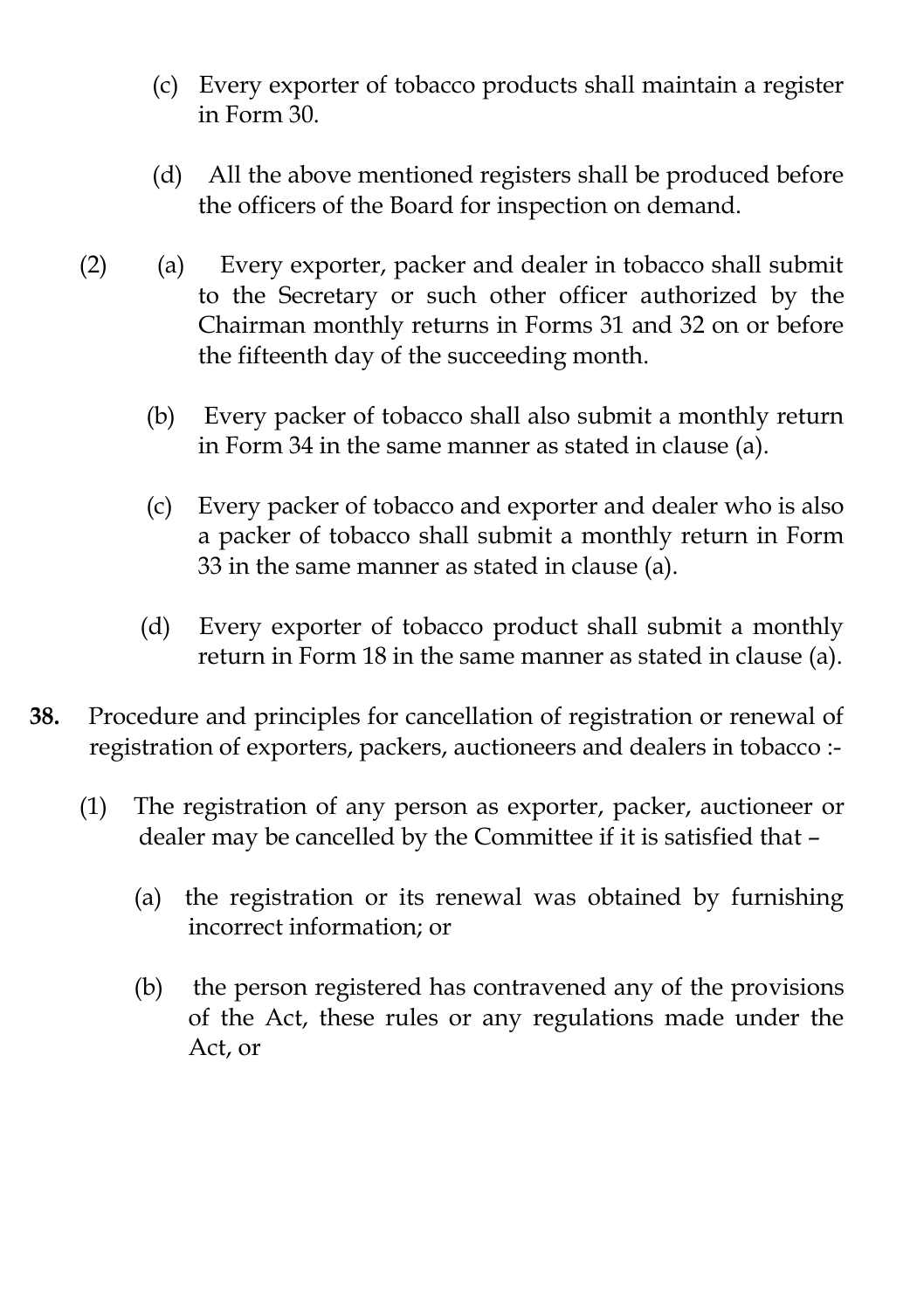- (c) the person registered has contravened any of the regulations, terms conditions and stipulations laid down by the Board, in respect of measures laid down or introduced by the Board in pursuance of down or introduced by the Act and these rules and in particular, section 8, and such regulations, terms, conditions and stipulations as may be made, laid down or introduced by the Board from time to time.
- (2) No registration or renewal of registration shall be cancelled under this rule unless the person concerned has been given a reasonable opportunity of being heard.
- (3) Where a registration or its renewal cancelled, the decision of the Committee together with the reasons therefor shall be communicated by the Secretary within fifteen days after the decision is taken to the person concerned and the cancellation shall be effective only from the date of such communication.
- (4) Any person whose registration is cancelled by the Committee may represent to the Board for the revision of the decision of the Committee within thirty days of the communication of the decision to such person, and the Board shall, after giving the person concerned a reasonable opportunity of being heard, pass such orders on the representation as it deems fit.
- (5) Cancellation of registration under this rule shall be without prejudice to any other action that can be taken under the provisions of the Act or these rules including prosecution.
- **39.** Manner of payment of fees :

Fees payable under rules 33, 33C, 34, 34H, 34L, 34N and 35 shall be paid to the Board either by Money Order or by crossed cheque or draft drawn in favour of the Board or in cash to the Board.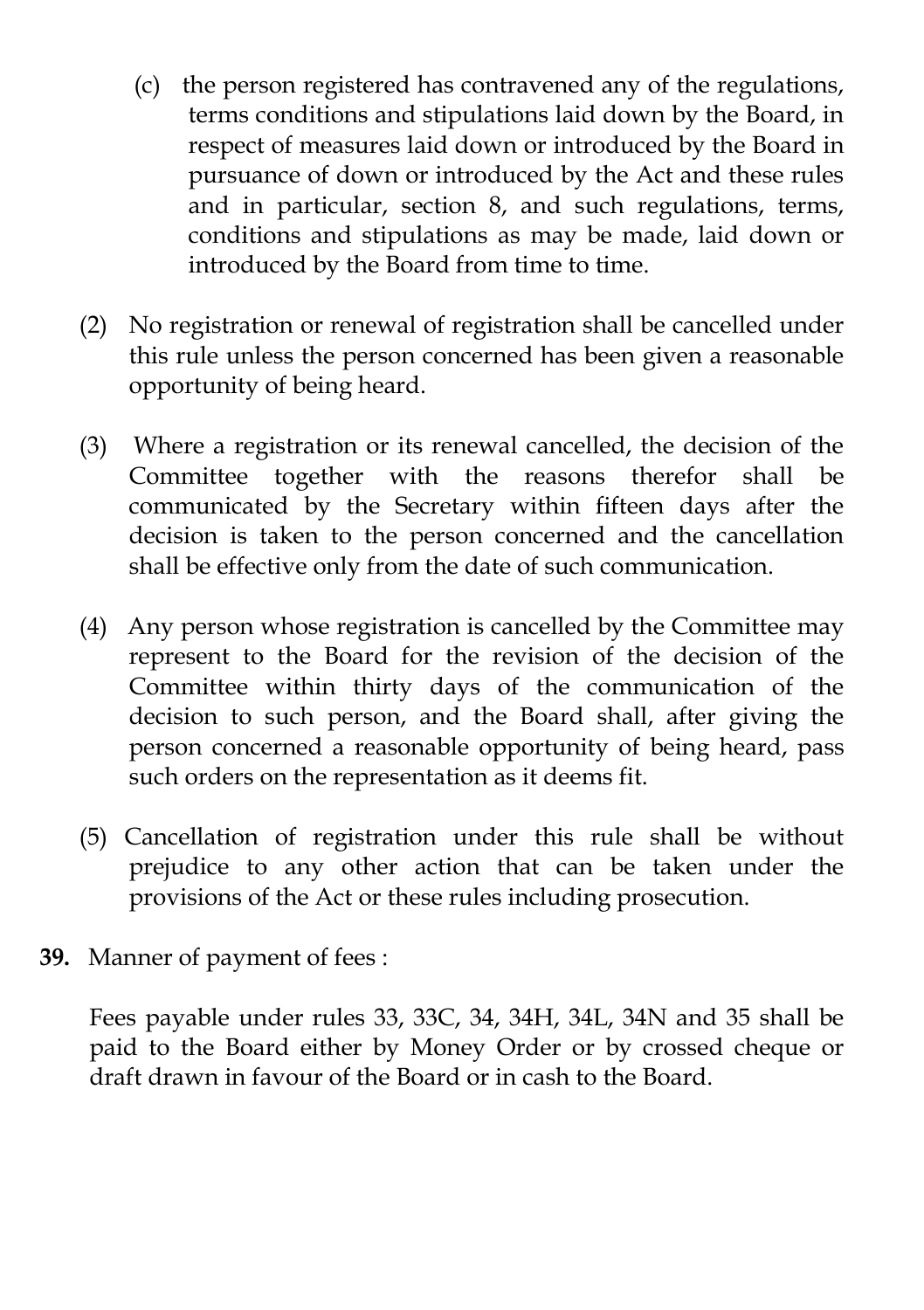**39A**.Issue of duplicate certificate in certain cases :-

Where the Secretary or any other officer of the Board authorized by the Chairman in that behalf is satisfied that a certificate of registration licence granted under rules 33, 33C, 34, 34D, 34H, 34L, 34N or 35 has been lost, destroyed or mutilated for no fault of the holder of the certificate, the Secretary or such other officer, as the case may be, may, on an application made in that behalf by the holder of the certificate, issue a duplicate certificate of registration or licence, as the case may be.

**40.** Registers to be maintained by the Board :-

The Board shall maintain the following registers, namely :-

- (a) a Register of growers of Virginia tobacco :
- (b) a Register of Nursery growers of Virginia tobacco :
- (c) a Register of curers of Virginia tobacco :
- (d) a Register of processors of Virginia tobacco :
- (e) a Register of manufacturers of Virginia tobacco :
- (f) a Register of commercial graders of Virginia tobacco :
- (g) a Register of barn holders of Virginia tobacco :
- (h) a Register of operators of barns of Virginia tobacco :
- (i) a Register of exporters of tobacco and tobacco products :
- (j) a Register of auctioneers of tobacco :
- (k) a Register of auctioneers of tobacco :
- (l) a Register of dealers in tobacco :